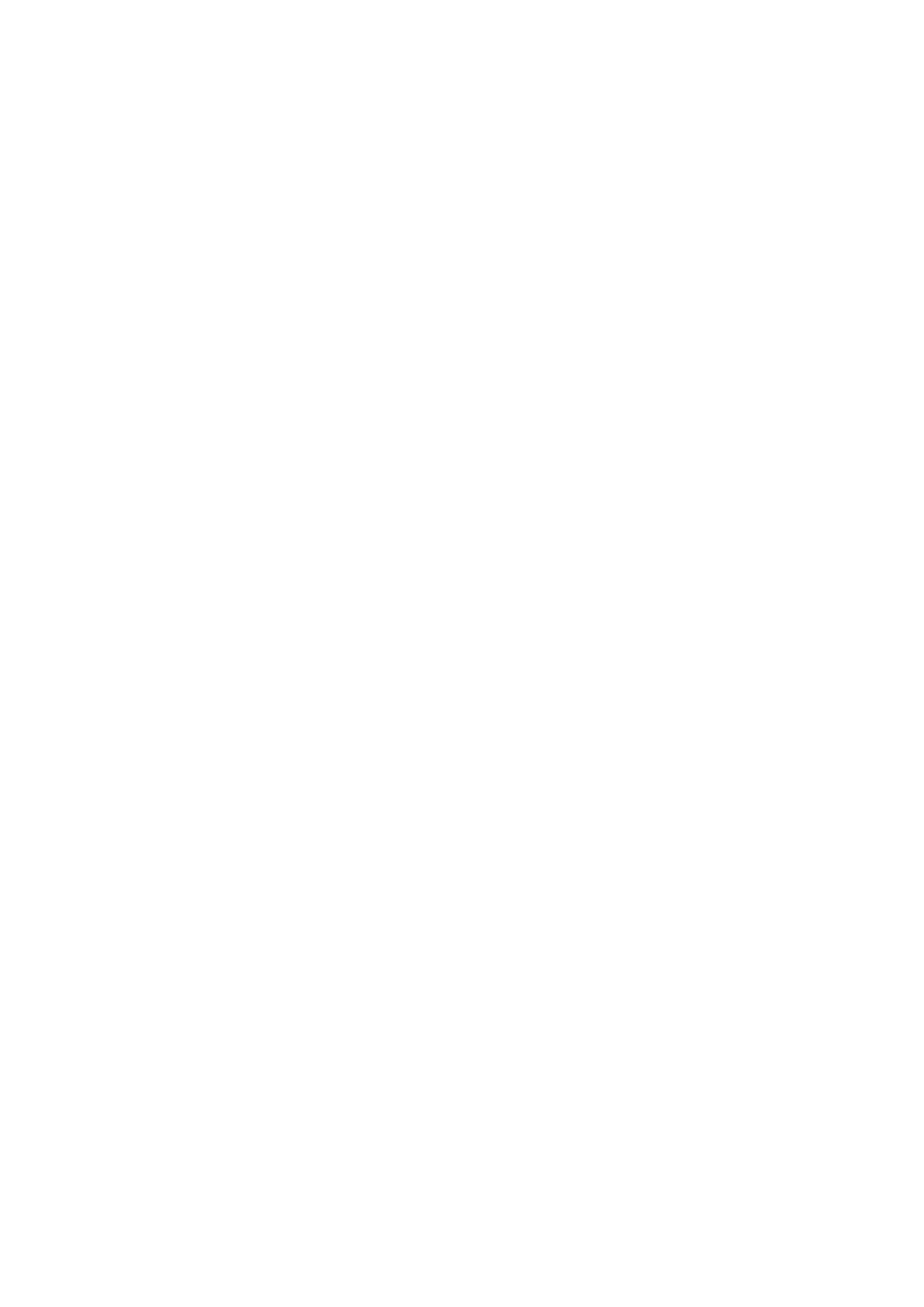Faits :

# **A.**

**A.a** Le service espagnol d'échange d'informations en matière fiscale (Agencia Tributaria, ci-après : l'autorité requérante ou l'autorité fiscale espagnole) a adressé à l'Administration fédérale des contributions (ci-après ; l'autorité inférieure ou l'AFC) huit demandes d'assistance administrative, datées des (...) 2018. Lesdites demandes sont fondées sur l'art. 25<sup>bis</sup> de la Convention du 26 Avril 1966 entre la Confédération suisse et l'Espagne en vue d'éviter les doubles impositions en matière d'impôts sur le revenu et la fortune (ci-après : CDI CH-ES, RS 0.672.933.21).

**A.b** Dans ses requêtes, l'autorité fiscale espagnole a indiqué procéder à l'examen de la situation fiscale de A.\_\_\_\_\_\_\_ en matière d'impôt sur le revenu des personnes physiques et d'impôt sur le capital. Ces requêtes se rapportent à la période fiscale du (…) 2012 au (…) 2012. L'autorité fiscale espagnole considère que A.\_\_\_\_\_\_\_ est un résident fiscal espagnol assujetti à l'impôt en Espagne sur son revenu et sa fortune au niveau mondial.

<span id="page-2-0"></span>**A.c** Afin d'évaluer la situation fiscale de A.\_\_\_\_\_\_\_ et en vue d'effectuer sa correcte taxation en Espagne, l'autorité requérante a adressé à l'AFC les questions suivantes :

S'agissant de la demande (...) :

Could you provide us with the following information and documentation concerning Mr A.\_\_\_\_\_\_\_ related to the year 2012:

1. Registered address in Switzerland for Mr A.\_\_\_\_\_\_\_.

2. Copies of tax returns submitted by Mr A.\_\_\_\_\_\_\_. Details of any taxes paid in Switzerland by Mr A.

3. Identification of entities where Mr A. The secal stead direct or indirectly as director, manager, authorized to manage, proxy, signatory or representative;

4. As regards real estate owned by Mr A. <br>in Switzerland, we would be interested in learning more details about the real estate mentioned at point 4 of the request. Where appropriate, please provide us with the following information: deed of acquisition, market value or estimated valuation, use of the property (if appropriate, rental income and identification of tenants) and taxes paid on this real estate.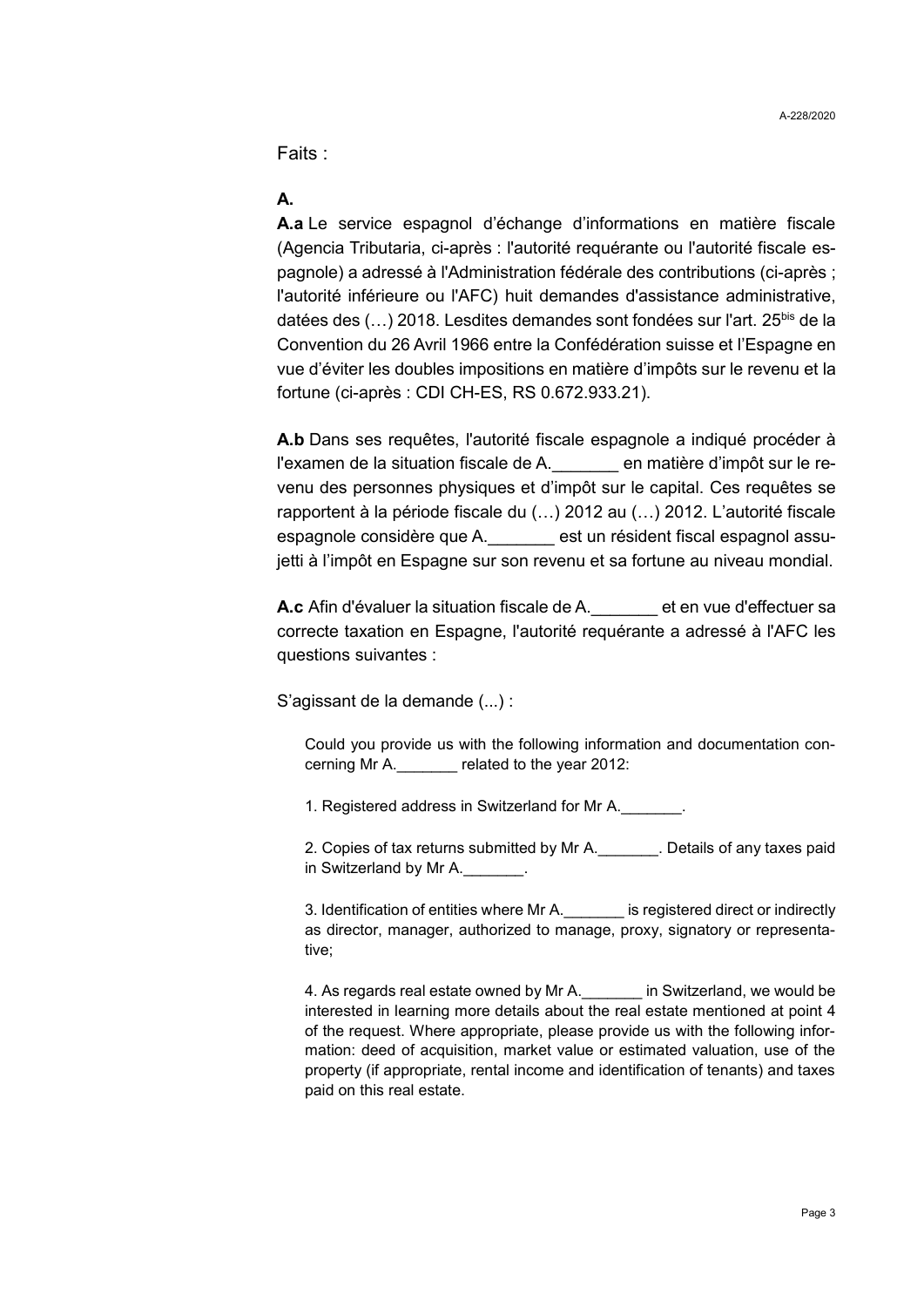Identification of any other real estate owned by Mr A.\_\_\_\_\_\_\_ in Switzerland (at least in […]). If any, please provide us with the same information requested for the identified real estate.

5. Details of any income obtained in Switzerland by Mr A.\_\_\_\_\_\_\_ and taxes paid on that income.

S'agissant de la demande (…) :

Mr A.\_\_\_\_\_\_\_ is the beneficial owner of the following financial products and investments at I. The control of the set of the set of the set of the set of the set of the set of the set of t

| Country   | <b>Account Number</b>   | <b>Bank</b>  | Legal<br>Owner              | Benficial<br>Owner |
|-----------|-------------------------|--------------|-----------------------------|--------------------|
| <b>CH</b> | $(\ldots)$              | $L_{\perp}$  | A.                          | A.                 |
| <b>CH</b> | $\left( \ldots \right)$ | Letters      | A.                          | A.                 |
| <b>CH</b> | $\left( \ldots \right)$ | Letter and   | A.                          | A.                 |
| <b>CH</b> | $\left( \ldots \right)$ | Letter and   | $H_{\cdot}$                 | A.                 |
| <b>CH</b> | $(\ldots)$              | Letter and   | $H_{\cdot}$                 | A.                 |
| CH        | $(\ldots)$              | Letter and   | $H_{\cdot}$                 | A.                 |
| <b>CH</b> | $(\ldots)$              | Letter and   | $H_{\rm c}$ and $H_{\rm c}$ | A.                 |
| <b>CH</b> | $\left( \ldots \right)$ | Letter the   | G.                          | A.                 |
| <b>CH</b> | $(\ldots)$              | $L = -$      | G.                          | A.                 |
| <b>CH</b> | $\left( \ldots \right)$ | $L =$        | G.                          | A.                 |
| CH        | $(\ldots)$              | La Carlo     | G.                          | A.                 |
| <b>CH</b> | $\left( \ldots \right)$ | $\mathbf{L}$ | $E_{\rm c}$ and $E_{\rm c}$ | A.                 |
| <b>CH</b> | $\left( \ldots \right)$ | Letter and   | $F_{\cdot}$                 | A.                 |

A. Bank Accounts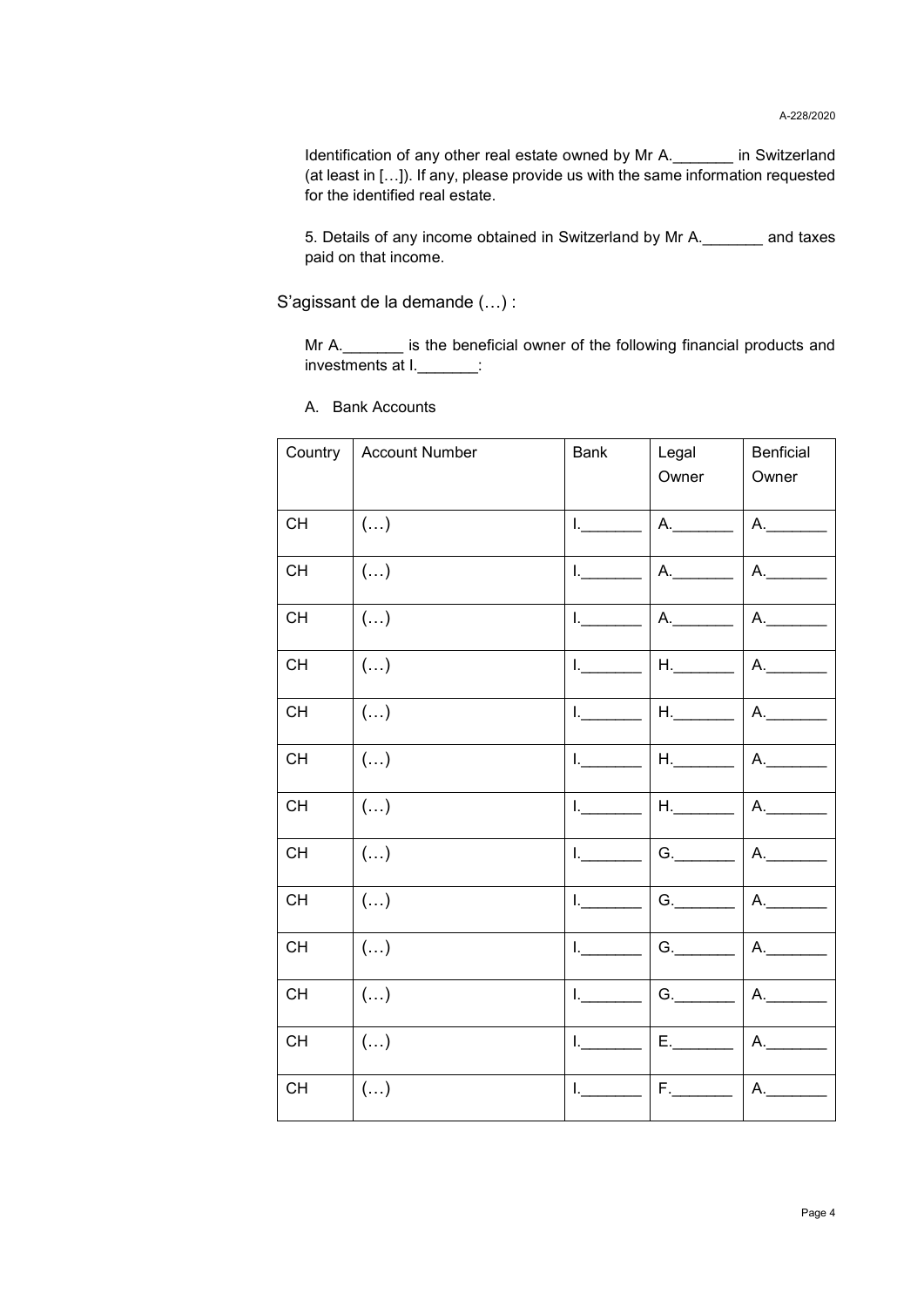### B. Debt Securities

| Country   | Entity                  | Identifi-<br>cation<br>Number | Bank | Legal Owner | Beneficial<br>Owner |
|-----------|-------------------------|-------------------------------|------|-------------|---------------------|
| <b>CH</b> | $\left( \ldots \right)$ | $\left( \ldots \right)$       |      | G.          | А.                  |
| <b>CH</b> | $\left( \ldots \right)$ | $(\ldots)$                    |      | Η.          | А.                  |
| <b>CH</b> | ()                      | $(\ldots)$                    |      | А.          | А.                  |

### C. Shares in Collective Investment Undertakings

| Country   | Entity                                             | Identifi-<br>cation<br>Number | <b>Bank</b>                                                                                                                                                                                                                                                                                                                                                                                           | Legal Owner                 | Beneficial<br>Owner |
|-----------|----------------------------------------------------|-------------------------------|-------------------------------------------------------------------------------------------------------------------------------------------------------------------------------------------------------------------------------------------------------------------------------------------------------------------------------------------------------------------------------------------------------|-----------------------------|---------------------|
| <b>CH</b> | $(\ldots)$                                         | $(\ldots)$                    | $\begin{picture}(20,20) \put(0,0){\dashbox{0.5}(5,0){ }} \put(15,0){\circle{10}} \put(15,0){\circle{10}} \put(15,0){\circle{10}} \put(15,0){\circle{10}} \put(15,0){\circle{10}} \put(15,0){\circle{10}} \put(15,0){\circle{10}} \put(15,0){\circle{10}} \put(15,0){\circle{10}} \put(15,0){\circle{10}} \put(15,0){\circle{10}} \put(15,0){\circle{10}} \put(15,0){\circle{10}} \put(15,0$           | A.                          | A.                  |
| <b>CH</b> | $(\ldots)$                                         |                               | $\begin{picture}(20,20) \put(0,0){\dashbox{0.5}(5,0){ }} \put(15,0){\circle{10}} \put(15,0){\circle{10}} \put(15,0){\circle{10}} \put(15,0){\circle{10}} \put(15,0){\circle{10}} \put(15,0){\circle{10}} \put(15,0){\circle{10}} \put(15,0){\circle{10}} \put(15,0){\circle{10}} \put(15,0){\circle{10}} \put(15,0){\circle{10}} \put(15,0){\circle{10}} \put(15,0){\circle{10}} \put(15,0$           | A.                          | A.                  |
| <b>CH</b> | $\left( \ldots \right)$                            |                               | $\begin{picture}(20,20) \put(0,0){\dashbox{0.5}(5,0){ }} \put(15,0){\circle{10}} \put(15,0){\circle{10}} \put(15,0){\circle{10}} \put(15,0){\circle{10}} \put(15,0){\circle{10}} \put(15,0){\circle{10}} \put(15,0){\circle{10}} \put(15,0){\circle{10}} \put(15,0){\circle{10}} \put(15,0){\circle{10}} \put(15,0){\circle{10}} \put(15,0){\circle{10}} \put(15,0){\circle{10}} \put(15,0$           | A.                          | A.                  |
| <b>CH</b> | $\left( \ldots \right)$                            |                               | Letter and                                                                                                                                                                                                                                                                                                                                                                                            | A.                          | A.                  |
| <b>CH</b> | $(\ldots)$                                         |                               | $L_{\underbrace{\hspace{1.5cm}}$                                                                                                                                                                                                                                                                                                                                                                      | A.                          | A.                  |
| <b>CH</b> | $L_{\perp}$ . The set of $L_{\perp}$<br>$(\ldots)$ | $(\ldots)$                    | $\begin{picture}(20,20) \put(0,0){\dashbox{0.5}(5,0){ }} \put(15,0){\dashbox{0.5}(5,0){ }} \put(25,0){\dashbox{0.5}(5,0){ }} \put(35,0){\dashbox{0.5}(5,0){ }} \put(45,0){\dashbox{0.5}(5,0){ }} \put(55,0){\dashbox{0.5}(5,0){ }} \put(65,0){\dashbox{0.5}(5,0){ }} \put(65,0){\dashbox{0.5}(5,0){ }} \put(65,0){\dashbox{0.5}(5,0){ }} \put(65,0){\dashbox{0.5}(5,0){ }}$                           | A.                          | A.                  |
| <b>CH</b> | $\mathcal{L}$<br>$(\ldots)$                        | $(\ldots)$                    | $\begin{picture}(20,20) \put(0,0){\dashbox{0.5}(5,0){ }} \put(15,0){\circle{10}} \put(25,0){\circle{10}} \put(25,0){\circle{10}} \put(25,0){\circle{10}} \put(25,0){\circle{10}} \put(25,0){\circle{10}} \put(25,0){\circle{10}} \put(25,0){\circle{10}} \put(25,0){\circle{10}} \put(25,0){\circle{10}} \put(25,0){\circle{10}} \put(25,0){\circle{10}} \put(25,0){\circle{10}} \put(25,0$           | H.                          | A.                  |
| <b>CH</b> | $\left( \ldots \right)$                            | $(\ldots)$                    | $\begin{picture}(20,20) \put(0,0){\dashbox{0.5}(5,0){ }} \put(15,0){\circle{1}} \put(25,0){\circle{1}} \put(35,0){\circle{1}} \put(45,0){\circle{1}} \put(55,0){\circle{1}} \put(55,0){\circle{1}} \put(55,0){\circle{1}} \put(55,0){\circle{1}} \put(55,0){\circle{1}} \put(55,0){\circle{1}} \put(55,0){\circle{1}} \put(55,0){\circle{1}} \put(55,0){\circle{1}} \put(55,0){\circle{1}} \put(55,0$ | $H_{\cdot}$                 | A.                  |
| <b>CH</b> | $(\ldots)$                                         | $(\ldots)$                    | $L_{\rm max}$                                                                                                                                                                                                                                                                                                                                                                                         | $H_{\rm c}$ and $H_{\rm c}$ | A.                  |
| <b>CH</b> | $\left( \ldots \right)$                            | $(\ldots)$                    | $\begin{picture}(20,20) \put(0,0){\dashbox{0.5}(5,0){ }} \put(15,0){\dashbox{0.5}(5,0){ }} \put(15,0){\dashbox{0.5}(5,0){ }} \put(15,0){\dashbox{0.5}(5,0){ }} \put(15,0){\dashbox{0.5}(5,0){ }} \put(15,0){\dashbox{0.5}(5,0){ }} \put(15,0){\dashbox{0.5}(5,0){ }} \put(15,0){\dashbox{0.5}(5,0){ }} \put(15,0){\dashbox{0.5}(5,0){ }} \put(15,0){\dashbox{0.5}(5,0){ }}$                           | $H_{\cdot}$                 | A.                  |
| <b>CH</b> | $\left( \ldots \right)$                            | $(\ldots)$                    | $\begin{picture}(20,20) \put(0,0){\dashbox{0.5}(5,0){ }} \put(15,0){\circle{1}} \put(25,0){\circle{1}} \put(35,0){\circle{1}} \put(45,0){\circle{1}} \put(55,0){\circle{1}} \put(55,0){\circle{1}} \put(55,0){\circle{1}} \put(55,0){\circle{1}} \put(55,0){\circle{1}} \put(55,0){\circle{1}} \put(55,0){\circle{1}} \put(55,0){\circle{1}} \put(55,0){\circle{1}} \put(55,0){\circle{1}} \put(55,0$ | $H_{\rm s}$ and $H_{\rm s}$ | A.                  |
| <b>CH</b> | $(\ldots)$                                         | ()                            | $\begin{picture}(20,20) \put(0,0){\dashbox{0.5}(5,0){ }} \put(15,0){\dashbox{0.5}(5,0){ }} \put(15,0){\dashbox{0.5}(5,0){ }} \put(15,0){\dashbox{0.5}(5,0){ }} \put(15,0){\dashbox{0.5}(5,0){ }} \put(15,0){\dashbox{0.5}(5,0){ }} \put(15,0){\dashbox{0.5}(5,0){ }} \put(15,0){\dashbox{0.5}(5,0){ }} \put(15,0){\dashbox{0.5}(5,0){ }} \put(15,0){\dashbox{0.5}(5,0){ }}$                           | $H_{\rm c}$ and $H_{\rm c}$ | A.                  |
| <b>CH</b> | $\left( \ldots \right)$                            | $(\ldots)$                    | $1$ .                                                                                                                                                                                                                                                                                                                                                                                                 | $H_{\rm s}$ and $H_{\rm s}$ | A.                  |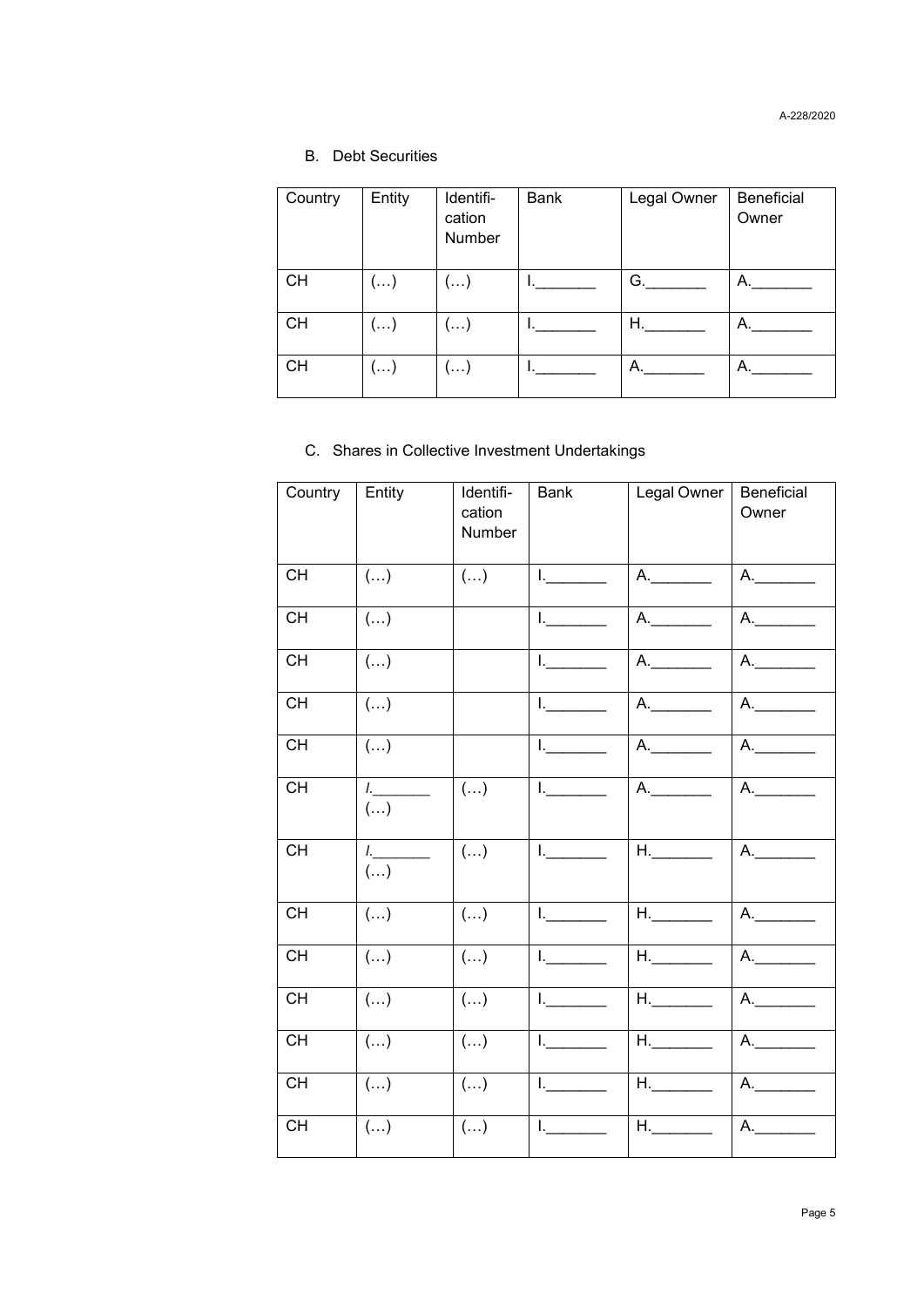#### A-228/2020

| CH        | $\left(\ldots\right)$ | $(\ldots)$            | L. | A. | А. |
|-----------|-----------------------|-----------------------|----|----|----|
| CH        | $\left(\ldots\right)$ | $\left(\ldots\right)$ | L. | А. | А. |
| <b>CH</b> | $\left(\ldots\right)$ | $\left(\ldots\right)$ | L. | А. | А. |
| CH        | $(\ldots)$            | $(\ldots)$            | L. | А. | А. |
| CH        | $\left(\ldots\right)$ | $(\ldots)$            | L. | А. | А. |
| CH        | $(\ldots)$            | $(\ldots)$            | L. | А. | А. |
| <b>CH</b> | $\left(\ldots\right)$ | $(\ldots)$            | L. | А. | А. |

### D. Shares in Listed Companies

| Coun-<br>try | Entity                  | Identification<br>Number | <b>Bank</b>             | Legal<br>Owner              | Beneficial<br>Owner |
|--------------|-------------------------|--------------------------|-------------------------|-----------------------------|---------------------|
| CH           | $(\ldots)$              | $(\ldots)$               | $L = 1$                 | A.                          | A.                  |
| <b>CH</b>    | $(\ldots)$              | $\left( \ldots \right)$  | L.                      | $A_{\cdot}$                 | A.                  |
| <b>CH</b>    | $\left( \ldots \right)$ | $(\ldots)$               | $\mathbf{L}$            | G.                          | A.                  |
| <b>CH</b>    | $(\ldots)$              | $(\ldots)$               | $1$ <sub>--------</sub> | $H_{\rm s}$ and $H_{\rm s}$ | A.                  |
| <b>CH</b>    | $\left( \ldots \right)$ | $(\ldots)$               | $l_{\cdot}$             | G.                          | A.                  |
| <b>CH</b>    | $\left( \ldots \right)$ | $(\ldots)$               | Letters                 | G.                          | A.                  |
| CH           | $\left( \ldots \right)$ | $\left( \ldots \right)$  | $L =$                   | G.                          | A.                  |
| CH           | $\left( \ldots \right)$ | $\left( \ldots \right)$  | $L =$                   | G.                          | A.                  |
| CH           | $\left( \ldots \right)$ | $(\ldots)$               | L. Co                   | $H_{\rm s}$ and $H_{\rm s}$ | A.                  |
| CH           | $(\ldots)$              | $(\ldots)$               | $\mathbf{L}$            | G.                          | A.                  |
| <b>CH</b>    | $\left( \ldots \right)$ | $(\ldots)$               | L.                      | G.                          | A.                  |
| CH           | $\left( \ldots \right)$ | $(\ldots)$               | $L =$                   | $H_{\rm c}$ and $H_{\rm c}$ | A.                  |
| CH           | $(\ldots)$              |                          | L.                      | G.                          | А.                  |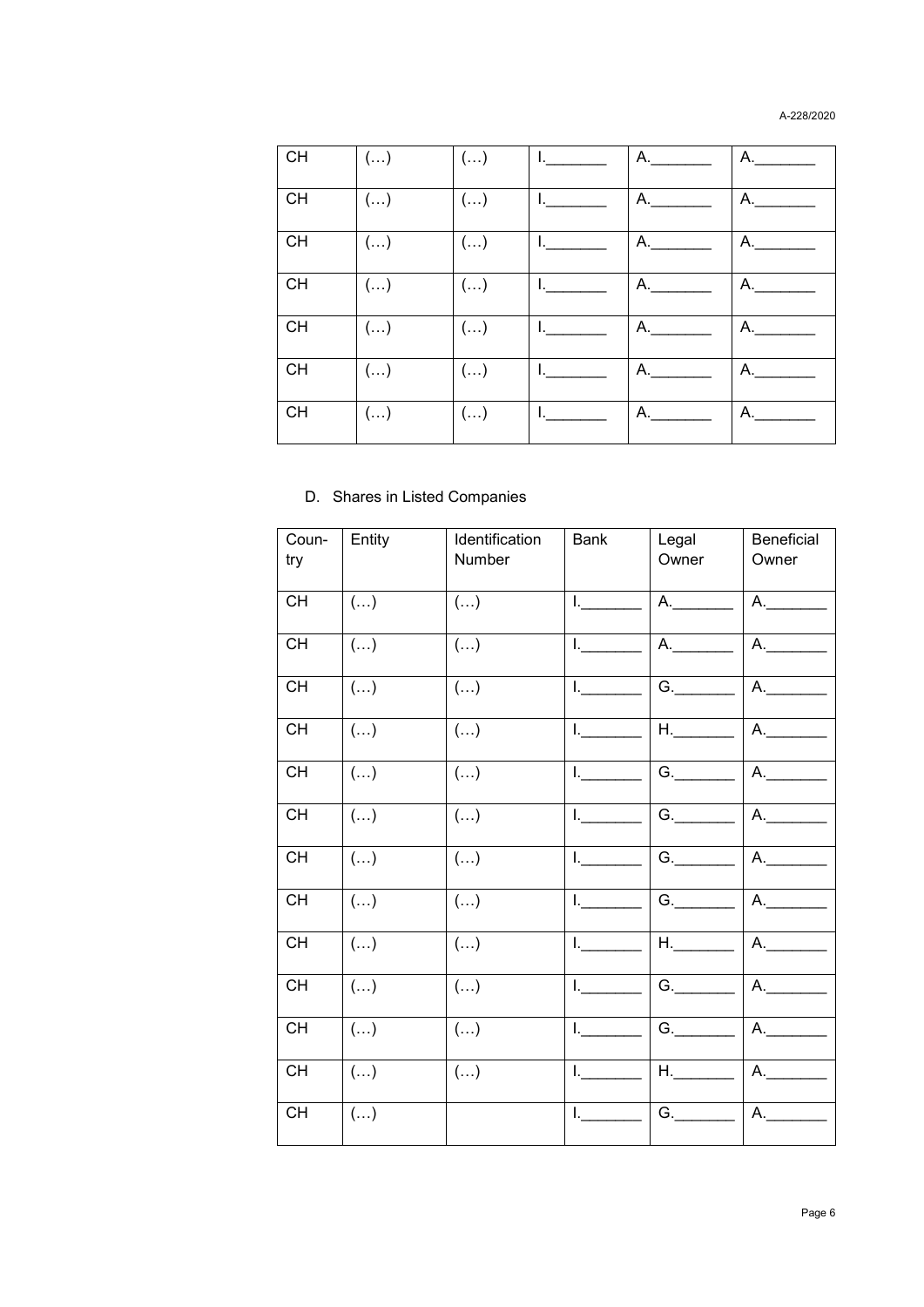#### A-228/2020

| CH                                       | $(\ldots)$              | $(\ldots)$ | L.                                                                                                                                                                                                                                                                                                                                                                                                    | H.                          | A.               |
|------------------------------------------|-------------------------|------------|-------------------------------------------------------------------------------------------------------------------------------------------------------------------------------------------------------------------------------------------------------------------------------------------------------------------------------------------------------------------------------------------------------|-----------------------------|------------------|
| <b>CH</b>                                | $\left( \ldots \right)$ | $(\ldots)$ | $\begin{picture}(20,20) \put(0,0){\dashbox{0.5}(5,0){ }} \put(15,0){\dashbox{0.5}(5,0){ }} \put(15,0){\dashbox{0.5}(5,0){ }} \put(15,0){\dashbox{0.5}(5,0){ }} \put(15,0){\dashbox{0.5}(5,0){ }} \put(15,0){\dashbox{0.5}(5,0){ }} \put(15,0){\dashbox{0.5}(5,0){ }} \put(15,0){\dashbox{0.5}(5,0){ }} \put(15,0){\dashbox{0.5}(5,0){ }} \put(15,0){\dashbox{0.5}(5,0){ }}$                           | $H_{\cdot}$                 | A.               |
| CH                                       | $(\ldots)$              | $(\ldots)$ | $L =$                                                                                                                                                                                                                                                                                                                                                                                                 | $H_{\rm{max}}$              | A.               |
| <b>CH</b>                                | $(\ldots)$              | $(\ldots)$ | $L = -$                                                                                                                                                                                                                                                                                                                                                                                               | G.                          | A.               |
| CH                                       | $\left( \ldots \right)$ | ()         | $\begin{picture}(20,20) \put(0,0){\dashbox{0.5}(5,0){ }} \put(15,0){\circle{1}} \put(25,0){\circle{1}} \put(35,0){\circle{1}} \put(45,0){\circle{1}} \put(55,0){\circle{1}} \put(55,0){\circle{1}} \put(55,0){\circle{1}} \put(55,0){\circle{1}} \put(55,0){\circle{1}} \put(55,0){\circle{1}} \put(55,0){\circle{1}} \put(55,0){\circle{1}} \put(55,0){\circle{1}} \put(55,0){\circle{1}} \put(55,0$ | G.                          | A.               |
| $\mathsf{CH}% \left( \mathcal{M}\right)$ | $(\ldots)$              | ()         | $\begin{picture}(20,20) \put(0,0){\dashbox{0.5}(5,0){ }} \put(15,0){\circle{10}} \put(15,0){\circle{10}} \put(15,0){\circle{10}} \put(15,0){\circle{10}} \put(15,0){\circle{10}} \put(15,0){\circle{10}} \put(15,0){\circle{10}} \put(15,0){\circle{10}} \put(15,0){\circle{10}} \put(15,0){\circle{10}} \put(15,0){\circle{10}} \put(15,0){\circle{10}} \put(15,0){\circle{10}} \put(15,0$           | $H_{\rm c}$ and $H_{\rm c}$ | A.               |
| CH                                       | $\left( \ldots \right)$ | $(\ldots)$ | $L =$                                                                                                                                                                                                                                                                                                                                                                                                 | $H_{\rm s}$ and $H_{\rm s}$ | A.               |
| CH                                       | $(\ldots)$              |            | $L_{\perp}$                                                                                                                                                                                                                                                                                                                                                                                           | G.                          | A.               |
| <b>CH</b>                                | $(\ldots)$              | $(\ldots)$ | $\begin{picture}(20,20) \put(0,0){\dashbox{0.5}(5,0){ }} \put(15,0){\circle{10}} \put(15,0){\circle{10}} \put(15,0){\circle{10}} \put(15,0){\circle{10}} \put(15,0){\circle{10}} \put(15,0){\circle{10}} \put(15,0){\circle{10}} \put(15,0){\circle{10}} \put(15,0){\circle{10}} \put(15,0){\circle{10}} \put(15,0){\circle{10}} \put(15,0){\circle{10}} \put(15,0){\circle{10}} \put(15,0$           | G.                          | A.               |
| CH                                       | $(\ldots)$              | $(\ldots)$ | $L_{\rm{max}}$                                                                                                                                                                                                                                                                                                                                                                                        | G.                          | A.               |
| <b>CH</b>                                | $(\ldots)$              | $(\ldots)$ | $L_{\rm{max}}$                                                                                                                                                                                                                                                                                                                                                                                        | G.                          | A.               |
| CH                                       | $(\ldots)$              | $(\ldots)$ | $\mathsf{L}$                                                                                                                                                                                                                                                                                                                                                                                          | G.                          | A.               |
| CH                                       | $(\ldots)$              | $(\ldots)$ | $L =$                                                                                                                                                                                                                                                                                                                                                                                                 | G.                          | $A_{\cdot}$      |
| CH                                       | $(\ldots)$              | $(\ldots)$ | $L_{\perp}$                                                                                                                                                                                                                                                                                                                                                                                           | G.                          | A.               |
| CH                                       | $(\ldots)$              | $(\ldots)$ | $L =$                                                                                                                                                                                                                                                                                                                                                                                                 | G.                          | A.               |
| <b>CH</b>                                | $\left( \ldots \right)$ | $(\ldots)$ | Letter and                                                                                                                                                                                                                                                                                                                                                                                            | G.                          | A.               |
| CH                                       | $\overline{(\ldots)}$   |            | $\mathbf{L} =$                                                                                                                                                                                                                                                                                                                                                                                        | $\boxed{G.}$                | $\overline{A}$ . |
| $\mathsf{CH}% \left( \mathcal{M}\right)$ | ()                      | $(\ldots)$ | $\mathbf{I}$                                                                                                                                                                                                                                                                                                                                                                                          | G.                          | A.               |
| $\mathsf{CH}% \left( \mathcal{M}\right)$ | $(\ldots)$              | ()         | L.                                                                                                                                                                                                                                                                                                                                                                                                    | G.                          | A.               |
| CH                                       | $(\ldots)$              | $(\ldots)$ | $L =$                                                                                                                                                                                                                                                                                                                                                                                                 | G.                          | A.               |
| <b>CH</b>                                | $(\ldots)$              | $(\ldots)$ | $L_{\perp}$                                                                                                                                                                                                                                                                                                                                                                                           | G.                          | A.               |
| CH                                       | $(\ldots)$              | $(\ldots)$ | $L =$                                                                                                                                                                                                                                                                                                                                                                                                 | G.                          | A.               |
| <b>CH</b>                                | ()                      | $(\ldots)$ | $L =$                                                                                                                                                                                                                                                                                                                                                                                                 | G.                          | A.               |
|                                          |                         |            |                                                                                                                                                                                                                                                                                                                                                                                                       |                             |                  |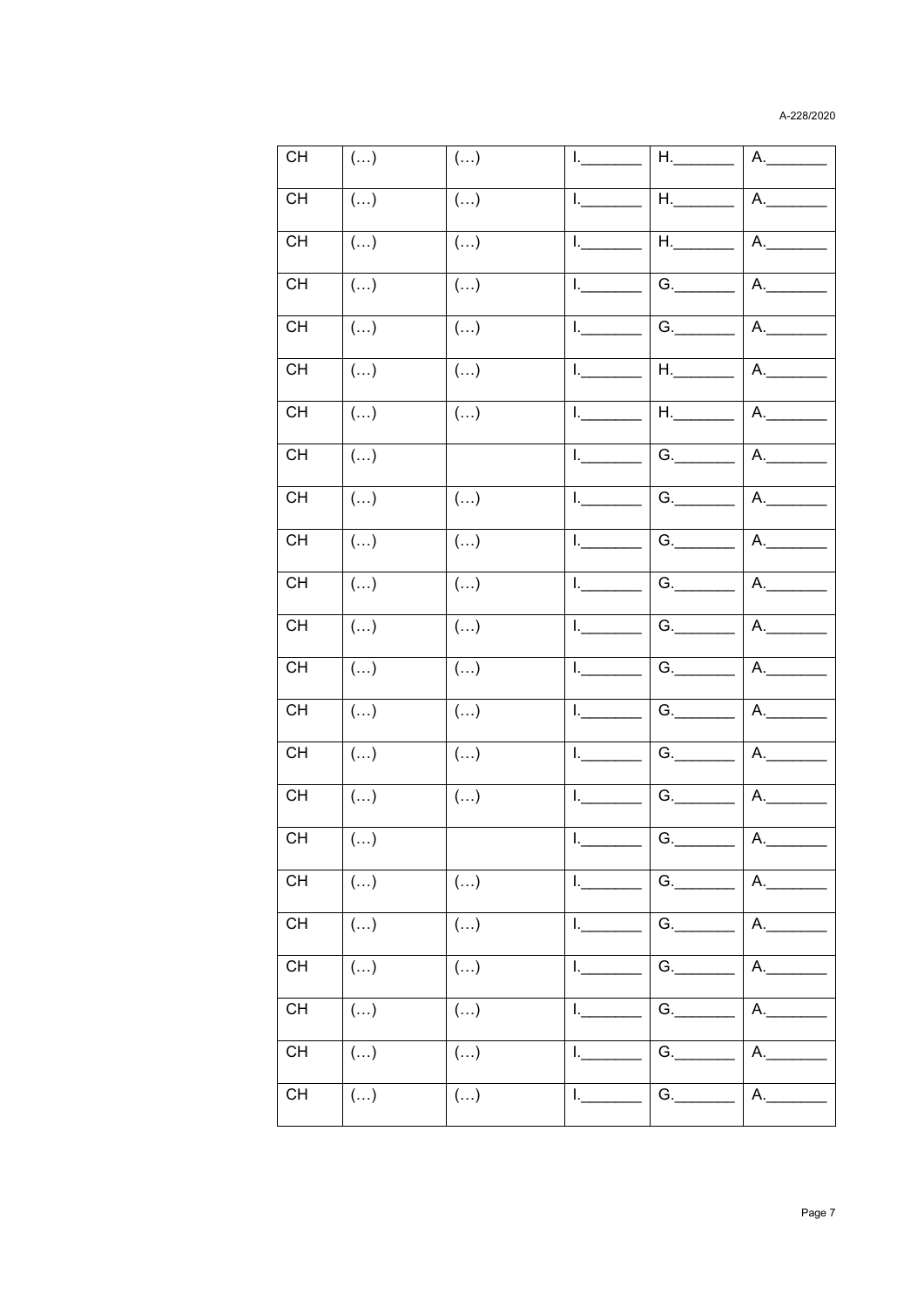### E. Other Investments

| Country   | Description | <b>Bank</b> | Legal<br>Owner | Beneficial<br>Owner |
|-----------|-------------|-------------|----------------|---------------------|
| <b>CH</b> | <b></b>     |             | G.             | А.                  |
| <b>CH</b> | <b>\</b>    |             | H.             | А.                  |

#### F. Debt and Mortgages

| Country   | Description             | <b>Bank</b>   | Legal Owner    | Beneficial<br>Owner |
|-----------|-------------------------|---------------|----------------|---------------------|
| <b>CH</b> | $(\ldots)$              | $\frac{1}{2}$ | A.             | A.                  |
| <b>CH</b> | $\left( \ldots \right)$ | l. and        | $H_{\rm{max}}$ | A.                  |
| <b>CH</b> | $\left( \ldots \right)$ | I.            | А.             | A.                  |
| CH        | $(\ldots)$              | La Cara       |                | A. $\qquad$         |
| CH        | $(\ldots)$              | L.            | H.             | A.                  |
| <b>CH</b> | $(\ldots)$              |               | А.             | A.                  |
| <b>CH</b> | $(\ldots)$              |               | H.             | А.                  |

| Country   | Description | <b>Bank</b> | Legal<br>Owner | <b>Beneficial</b><br>Owner |
|-----------|-------------|-------------|----------------|----------------------------|
| <b>CH</b> | . ا         |             | А.             | Α.                         |
| <b>CH</b> | .           |             | А.             |                            |

Could you provide us with the following information and documentation from I.\_\_\_\_\_\_\_ related to the year 2012:

1. As regards the bank accounts number mentioned under letter A., please provide us with the foliowing information:

a) Copy of the opening contracts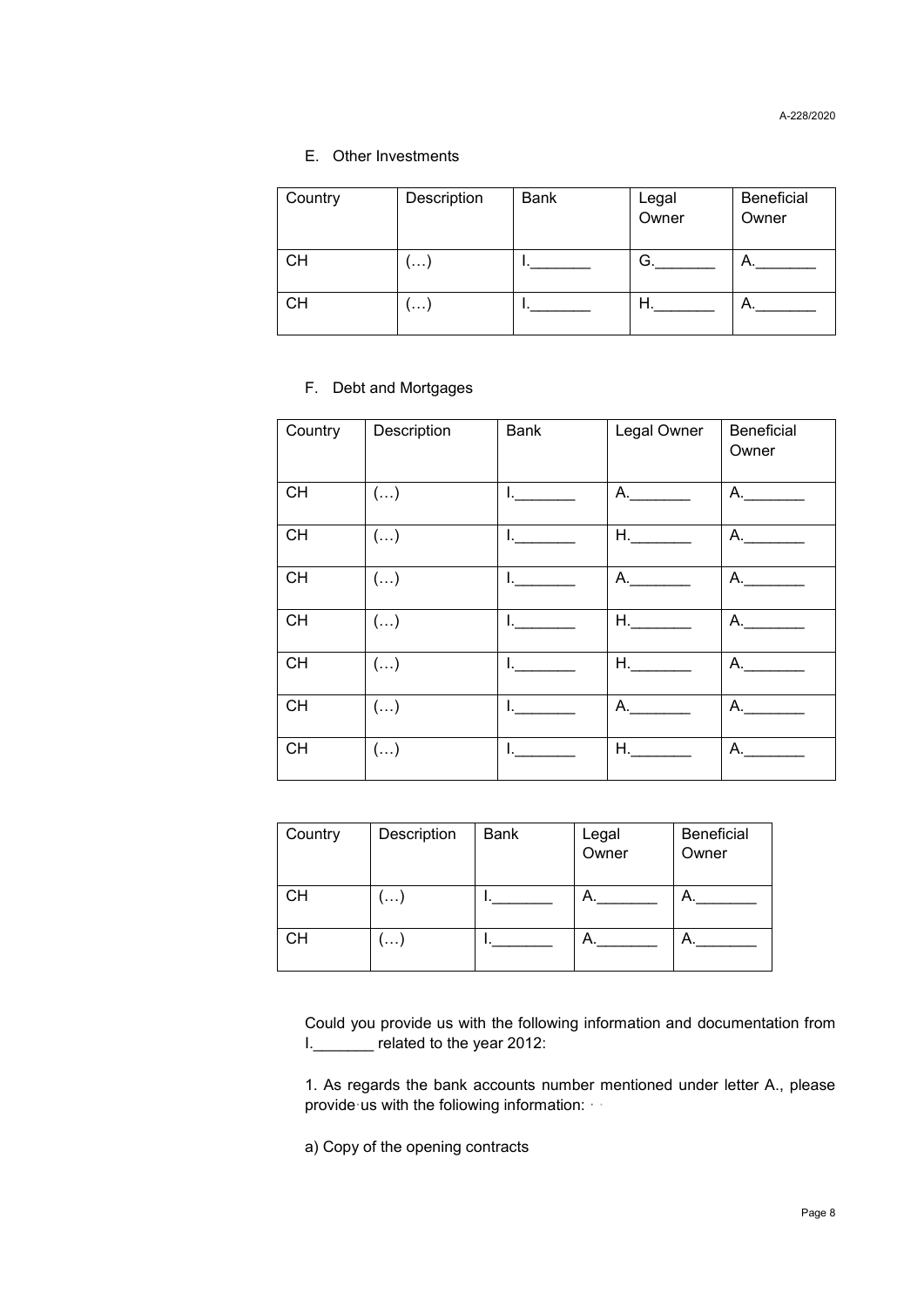- b) Opening and closing balances
- c) Bank statements
- d) Detail of taxes paid (withholding taxes)

2. As regards the debt securities mentioned under letter B., please provide us with the following information:

- a) Ownership documents
- b) Opening and closing balances
- c) Profits obtained
- d) Detail of acquisitions and sales
- e) Detail of taxes paid (withholding taxes)

3. As regards the shares in collective investment undertakings mentioned under letter C., please provide us with the following information:  $\cdot$ 

- a) Ownership document
- b) Opening and closing balances
- c) Profits obtained
- d) Detail of acquisitions and sales
- e) Detail of taxes paid (withholding taxes)

4. As regards the shares in listed companies mentioned under letter D., please provide us with the following information:

- a) Ownership documents
- b) Opening and closing balances
- c) Profits obtained
- d) Detail of acquisitions and sales
- e) Detail of taxes paid (withholding taxes)

5. As regards the other investments mentioned under letter E., please provide us with the following information:

a) Ownership documents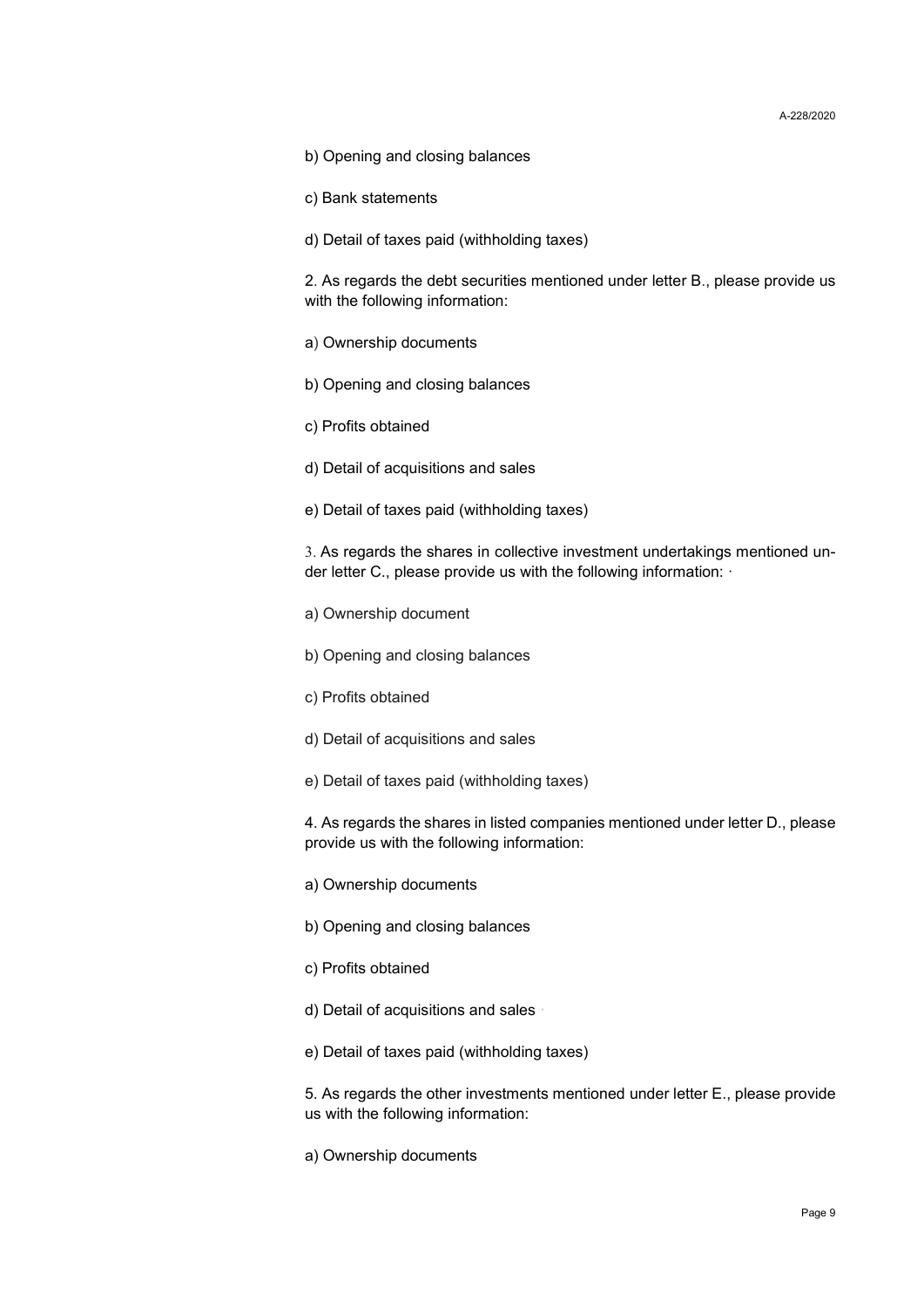b) Opening and closing balances

c) Profits obtained

d) Detail of acquisitions and sales

e) Detail of taxes paid (withholding taxes)

6. As regards the debts and mortgages mentioned under letter F., please provide us with the following information: ·

a) Loan agreements

b) Detail of repayment of debts and mortgages

c) Detail of taxes paid (withholding taxes)

S'agissant de la demande (…) :

Mr A.  $\blacksquare$  is the beneficial owner of the following financial products and investments at J.

A. Bank Accounts

| Country   | <b>Account Number</b>   | <b>Bank</b>                                                                                                                                                                                                                                                                                                                                                                                                                                                                                                                                                                                                                                                                                                                                                  | Legal<br>Owner              | Benficial<br>Owner |
|-----------|-------------------------|--------------------------------------------------------------------------------------------------------------------------------------------------------------------------------------------------------------------------------------------------------------------------------------------------------------------------------------------------------------------------------------------------------------------------------------------------------------------------------------------------------------------------------------------------------------------------------------------------------------------------------------------------------------------------------------------------------------------------------------------------------------|-----------------------------|--------------------|
| <b>CH</b> | $\left( \ldots \right)$ |                                                                                                                                                                                                                                                                                                                                                                                                                                                                                                                                                                                                                                                                                                                                                              | G.                          | A.                 |
| CH        | $(\ldots)$              | $\begin{picture}(20,20) \put(0,0){\dashbox{0.5}(5,0){ }} \put(15,0){\dashbox{0.5}(5,0){ }} \put(15,0){\dashbox{0.5}(5,0){ }} \put(15,0){\dashbox{0.5}(5,0){ }} \put(15,0){\dashbox{0.5}(5,0){ }} \put(15,0){\dashbox{0.5}(5,0){ }} \put(15,0){\dashbox{0.5}(5,0){ }} \put(15,0){\dashbox{0.5}(5,0){ }} \put(15,0){\dashbox{0.5}(5,0){ }} \put(15,0){\dashbox{0.5}(5,0){ }}$                                                                                                                                                                                                                                                                                                                                                                                  | $H_{\cdot}$                 | A.                 |
| <b>CH</b> | $(\ldots)$              | $J$ . The same $J$                                                                                                                                                                                                                                                                                                                                                                                                                                                                                                                                                                                                                                                                                                                                           | G.                          | A.                 |
| CH        | $(\ldots)$              | $J$ . The same $J$                                                                                                                                                                                                                                                                                                                                                                                                                                                                                                                                                                                                                                                                                                                                           | $H_{\cdot}$                 | A.                 |
| <b>CH</b> | $\left( \ldots \right)$ | $J$ . The same $J$                                                                                                                                                                                                                                                                                                                                                                                                                                                                                                                                                                                                                                                                                                                                           | G.                          | A.                 |
| <b>CH</b> | $(\ldots)$              | $J_{\cdot}$                                                                                                                                                                                                                                                                                                                                                                                                                                                                                                                                                                                                                                                                                                                                                  | $H_{\rm s}$ and $H_{\rm s}$ | A.                 |
| <b>CH</b> | $(\ldots)$              | $\begin{array}{c} \n \downarrow \quad \quad \downarrow \quad \quad \downarrow \quad \quad \downarrow \quad \quad \downarrow \quad \quad \downarrow \quad \quad \downarrow \quad \quad \downarrow \quad \downarrow \quad \downarrow \quad \downarrow \quad \downarrow \quad \downarrow \quad \downarrow \quad \downarrow \quad \downarrow \quad \downarrow \quad \downarrow \quad \downarrow \quad \downarrow \quad \downarrow \quad \downarrow \quad \downarrow \quad \downarrow \quad \downarrow \quad \downarrow \quad \downarrow \quad \downarrow \quad \downarrow \quad \downarrow \quad \downarrow \quad \downarrow \quad \downarrow \quad \downarrow \quad \downarrow \quad \downarrow \quad \downarrow \quad \downarrow \quad \downarrow \quad \down$ | B.                          | A.                 |
| CH        | $\left( \ldots \right)$ | J. Den state the state of the state of the state of the state of the state of the state of the state of the state of the state of the state of the state of the state of the state of the state of the state of the state of t                                                                                                                                                                                                                                                                                                                                                                                                                                                                                                                               | B.                          |                    |
| CH        | $\left( \ldots \right)$ | $J$ . The contract of $J$                                                                                                                                                                                                                                                                                                                                                                                                                                                                                                                                                                                                                                                                                                                                    | $B_{\cdot}$                 | A.                 |
| <b>CH</b> | $\left( \ldots \right)$ | $J$ . The same $J$                                                                                                                                                                                                                                                                                                                                                                                                                                                                                                                                                                                                                                                                                                                                           | C.                          | A.                 |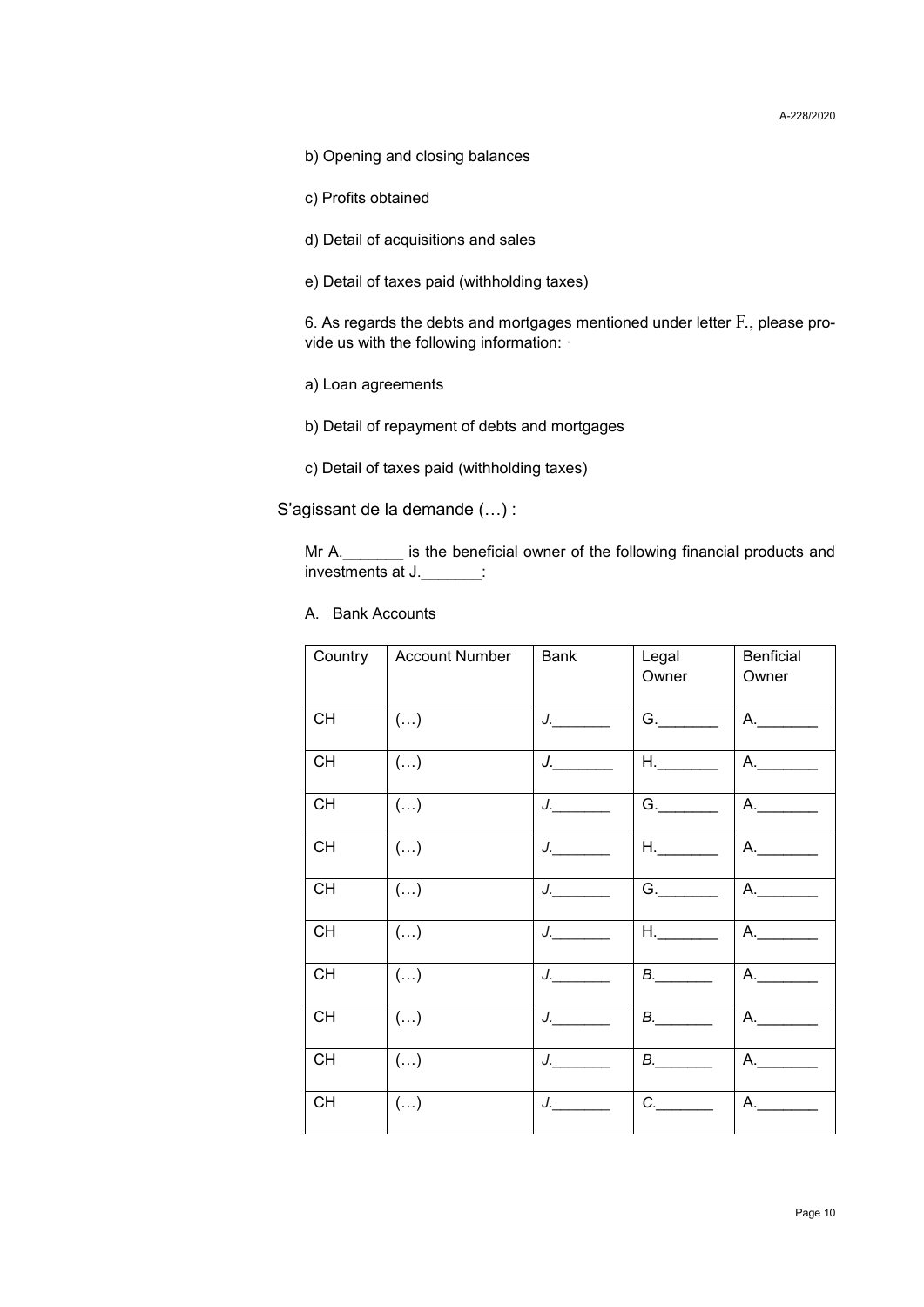| . | . |  |
|---|---|--|
|   |   |  |

### B. Shares in Collective Investment Undertakings

| Country   | Entity                  | Identifi-<br>cation<br>Number | Bank        | Legal<br>Owner | Beneficial<br>Owner |
|-----------|-------------------------|-------------------------------|-------------|----------------|---------------------|
| <b>CH</b> | $\left( \ldots \right)$ | $\left( \ldots \right)$       | $J_{\perp}$ | G.             | А.                  |
| <b>CH</b> | $(\ldots)$              | $\left( \ldots \right)$       | J.          | G.             | А.                  |
| <b>CH</b> | $(\ldots)$              | $(\ldots)$                    | J.          | Η.             | А.                  |

| Country   | Entity | Identifica-<br>tion Num-<br>ber | <b>Bank</b> | Legal<br>Owner | <b>Beneficial</b><br>Owner |
|-----------|--------|---------------------------------|-------------|----------------|----------------------------|
| <b>CH</b> | . )    |                                 | J.          | G.             | А.                         |
| CН        | . )    |                                 | J.          | Η.             | А.                         |

### C. Shares in Listed Companies

| Country   | Entity | Identification<br>Number | <b>Bank</b> | Legal<br>Owner | <b>Beneficial</b><br>Owner |
|-----------|--------|--------------------------|-------------|----------------|----------------------------|
| <b>CH</b> | . )    | $(\ldots)$               | J.          | G.             | А.                         |
| <b>CH</b> | ()     | $(\ldots)$               | J.          | Η.             | А.                         |
| CН        | . )    | $(\ldots)$               | J.          | Н.             | А.                         |

D. Shares in Non-Listed Companies

| Country | Entity | Identifica-<br>tion Num-<br>ber | Bank | Legal<br>Owner | <b>Beneficial</b><br>Owner |
|---------|--------|---------------------------------|------|----------------|----------------------------|
|---------|--------|---------------------------------|------|----------------|----------------------------|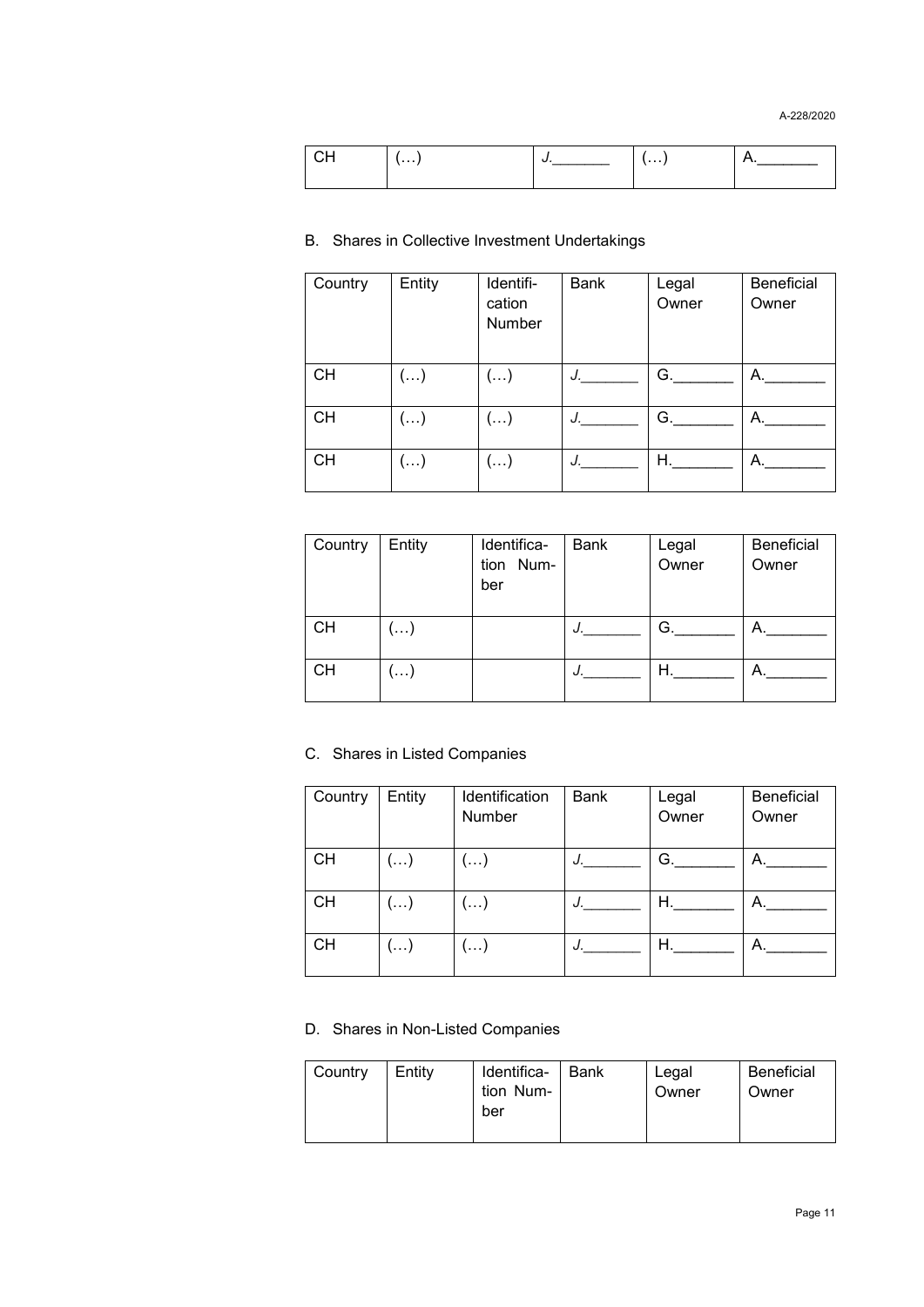A-228/2020

|    | $\cdots$ |  |     |
|----|----------|--|-----|
| CН |          |  | . . |

### E. Debts

| Country | Description | Bank | Legal Owner | Beneficial<br>Owner |
|---------|-------------|------|-------------|---------------------|
| CН      | $\cdots$    | J.   |             |                     |

Could you provide us with the following information and documentation from J.\_\_\_\_\_\_\_ related to the year 2012:

1. As regards the bank accounts mentioned under letter A., please provide us with the following information:

- a) Copy of the opening contracts
- b) Opening and closing balances
- c) Bank statements
- d) Details of taxes paid (withholding taxes)

2. As regards the shares in collective investment undertakings mentioned under letter B., please provide us with the following information:

- a) Ownership documents
- b) Opening and closing balances
- c) Profits obtained
- d) Detail of acquisitions and sales
- e) Detail of taxes paid (withholding taxes) ·

3. As regards the shares in listed and non-listed companies mentioned under letters C. and D., please provide us with the following information:

- a) Ownership documents
- b) Opening and closing balances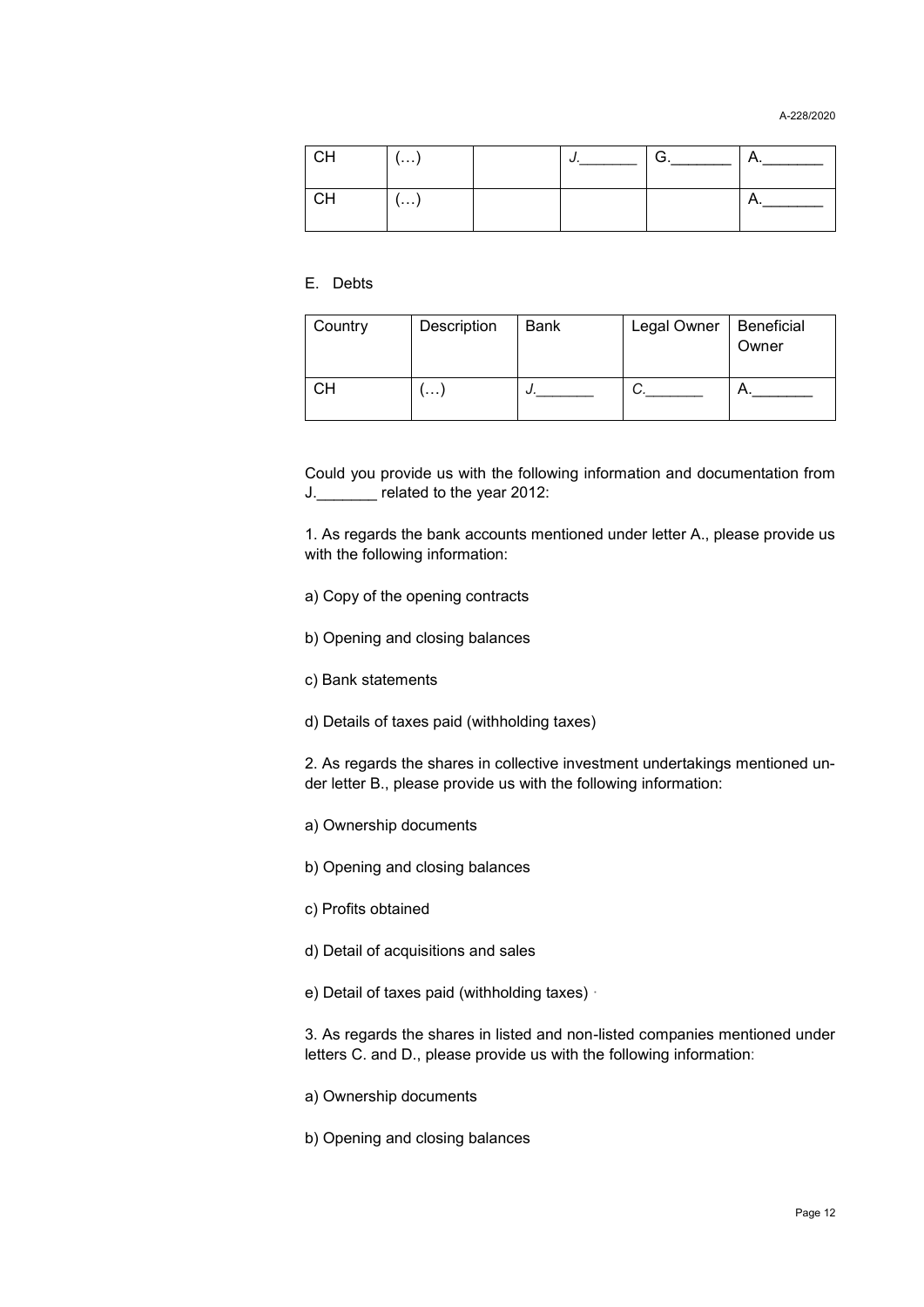c) Profits obtained

d) Detail of acquisitions and sales

e) Detail of taxes paid (withholding taxes)

4. As regards the debt mentioned under letter E., please provide us with the following information:

a) Loan agreement

b) Detail of repayment of debts and mortgages

c) Detail of taxes paid (withholding taxes)

S'agissant de la demande (…) :

Could you provide us with the following information and documentation concerning the Swiss entity B. The related to the years 2012:

1. Registered address in Switzerland for the entity B.

2. Copies of tax returns submitted by the entity B.\_\_\_\_\_\_\_. Details of any taxes paid in Switzerland by the entity B.

3. Identification of shareholders, managers, directors, signatories and proxies of the entity B.

4. Identification of entities where the entity B. The registered as director.

5. Identification of real estate held by the entity B.\_\_\_\_\_\_\_. If any, where appropriate, please provide us with the following information: deed of acquisition, market value or estimated valuation, use of the property (if appropriate, rental income and identification of tenants) and taxes paid on the real estate.

6. Details about any loans granted by the entity B.\_\_\_\_\_\_\_. Where appropriate, please provide us with the loan agreements and the relevant underlying documentation. ·

Please inform us about the taxes paid on these loans.

7. Financial Statements submitted by the entity B.

8. Details of any income obtained by the entity B. The and taxes paid on that income.

S'agissant de la demande (…) :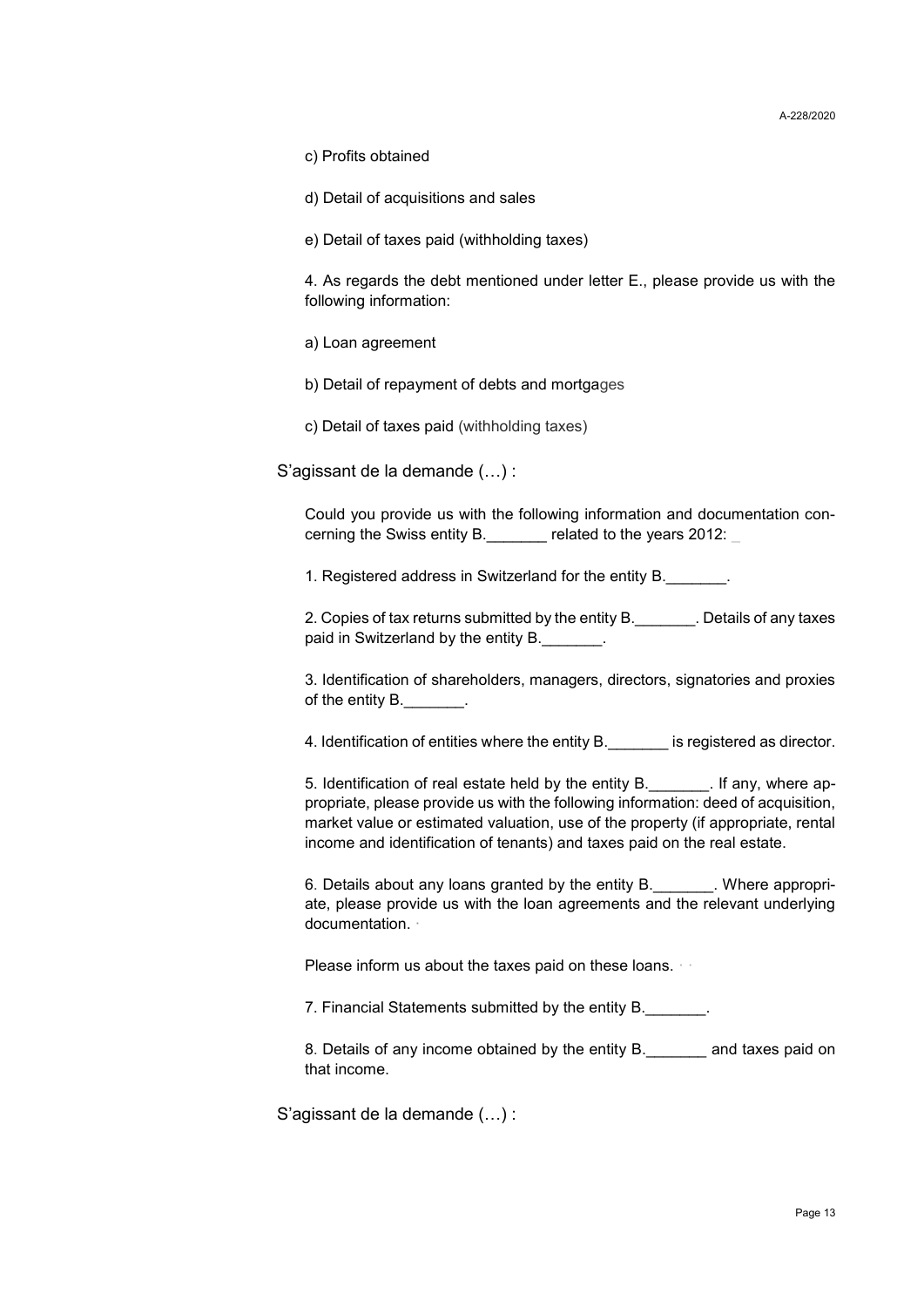Could you provide us with the following information and documentation concerning the Swiss entity C.\_\_\_\_\_\_\_ related to the year 2012:

1. Registered address in Switzerland for the entity C.

2. Copies of tax returns submitted by the entity C. Details of any taxes paid in Switzerland by the entity C.

3. Identification of shareholders, managers, directors, signatories and proxies of the entity  $C$ .

4. Identification of entities where the entity C. The signification is registered as director.

5. Identification of rea/ estate held by entity C.\_\_\_\_\_\_\_. If any, where appropriate, please provide us with the following information: deed of acquisition; market value or estimated valuation, use of the property (if appropriate, rental income and identification of tenants) and taxes paid on the real estate. -

6. Details about any loans granted by the entity C.\_\_\_\_\_\_\_ Where appropriate, please provide us with the loan agreements and the relevant underlying documentation. Please inform us about the taxes paid on these loans. · -

7. Financial Statements submitted by the entity C.

8. Details of any income obtained by the entity C.\_\_\_\_\_\_\_ and taxes paid on that income.

S'agissant de la demande (…) :

Could you provide us with the following information and documentation concerning the Swiss entity D.\_\_\_\_\_\_\_ related to the year 2012:

1. Registered address in Switzerland for the entity D.

2. Copies of tax returns submitted by the entity D.\_\_\_\_\_\_\_. Details of any taxes paid in Switzerland by the entity D.

3. Identification of shareholders, managers, directors, signatories and proxies of the entity D.

4. Identification of entities where the entity D. \_\_\_\_\_\_\_ is registered, as director.

5. Identification of real estate held by the entity D.\_\_\_\_\_\_\_. If any, where appropriate, please provide us with the following information: deed of acquisition, market value or estimated valuation, use of the property (if appropriate, rental income and identification of tenants) and taxes paid on the real estate.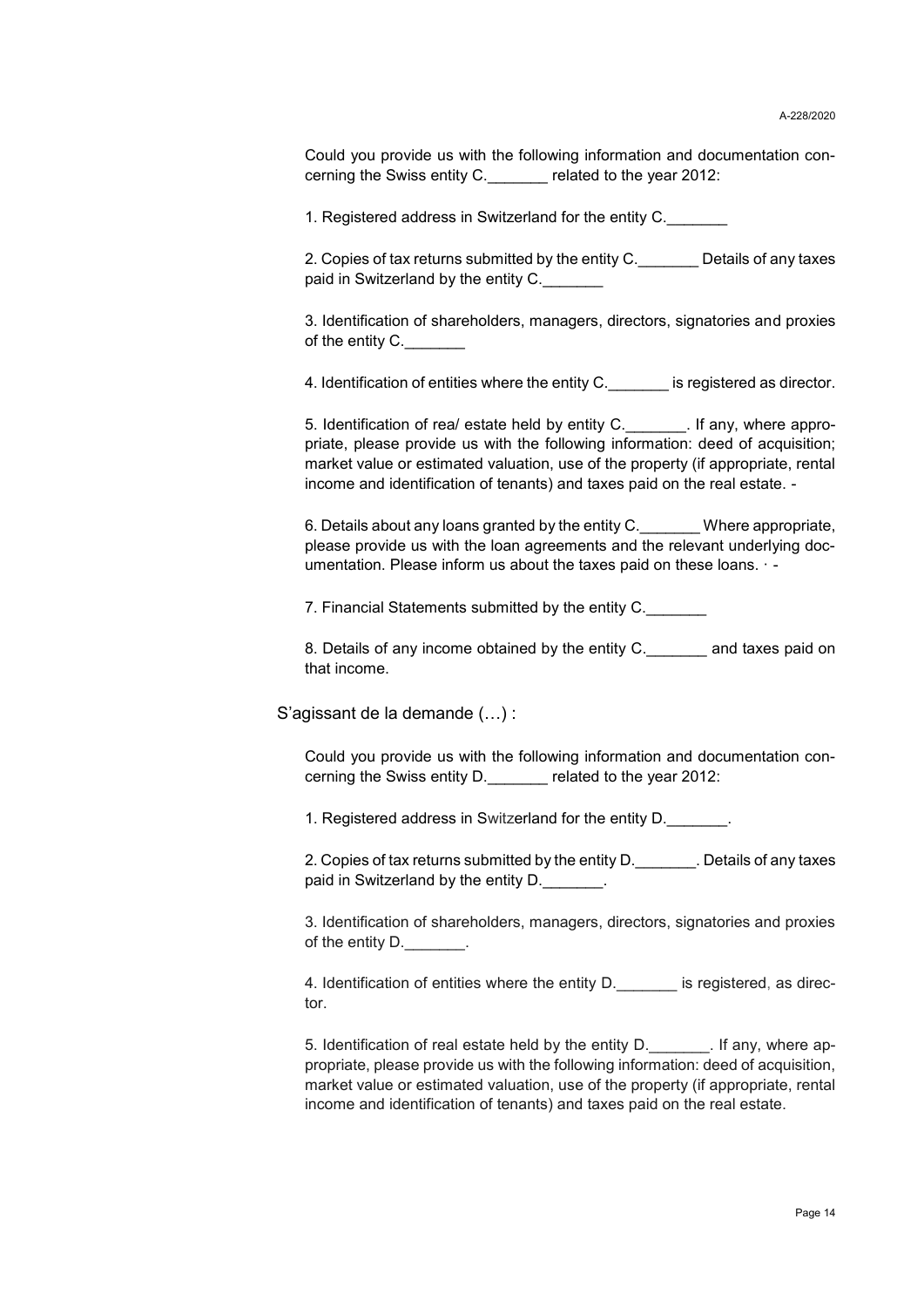6. Details about any loans granted by the entity D. There appropriate, please provide us with the Joan agreements and the relevant underlying documentation. Please inform us about the taxes paid on·these loans. ·

7. Financial Statements submitted by the entity D.

8. Details of any income obtained by the entity D. The and taxes paid on that income.

S'agissant de la demande (…) :

We would be grateful if you could provide us with the following information and documentation concerning the Swiss entity E. The related to the year 2012: · ·

1. Registered address in Switzerland for the entity E.

2. Copies of tax returns submitted by the entity E. Corporalled any taxes paid in Switzerland by the entity E.

3. Identification of shareholders, managers, directors, signatories and proxies of the entity  $E$ .

4. Identification of entities where the entity E.\_\_\_\_\_\_\_ is registered as director.

5. Identification of real estate held by the entity E. The any, where appropriate, please provide us with the following information: deed of acquisition, market value or estimated valuation, use of the property (if appropriate, rental income and identification of tenants) and taxes paid on the real estate. ·

6. Details about any loans granted by the entity E.\_\_\_\_\_\_\_. Where appropriate, p/ease provide us with the Joan agreements and the relevant underlying documentation. Please inform us about the taxes paid on these loans.

7. Financial Statements submitted by the entity E.

8. Details of any income obtained by the entity E.\_\_\_\_\_\_\_ and taxes paid on that income.

S'agissant de la demande (…) :

We would be grateful if you could provide us with the following information and documentation concerning the Swiss entity F.\_\_\_\_\_\_\_ related to the year 2012: ·

1. Registered address in Switzerland for the entity F.

2. Copies of tax returns submitted by the entity F. The Latils of any taxes paid in Switzerland by the entity F.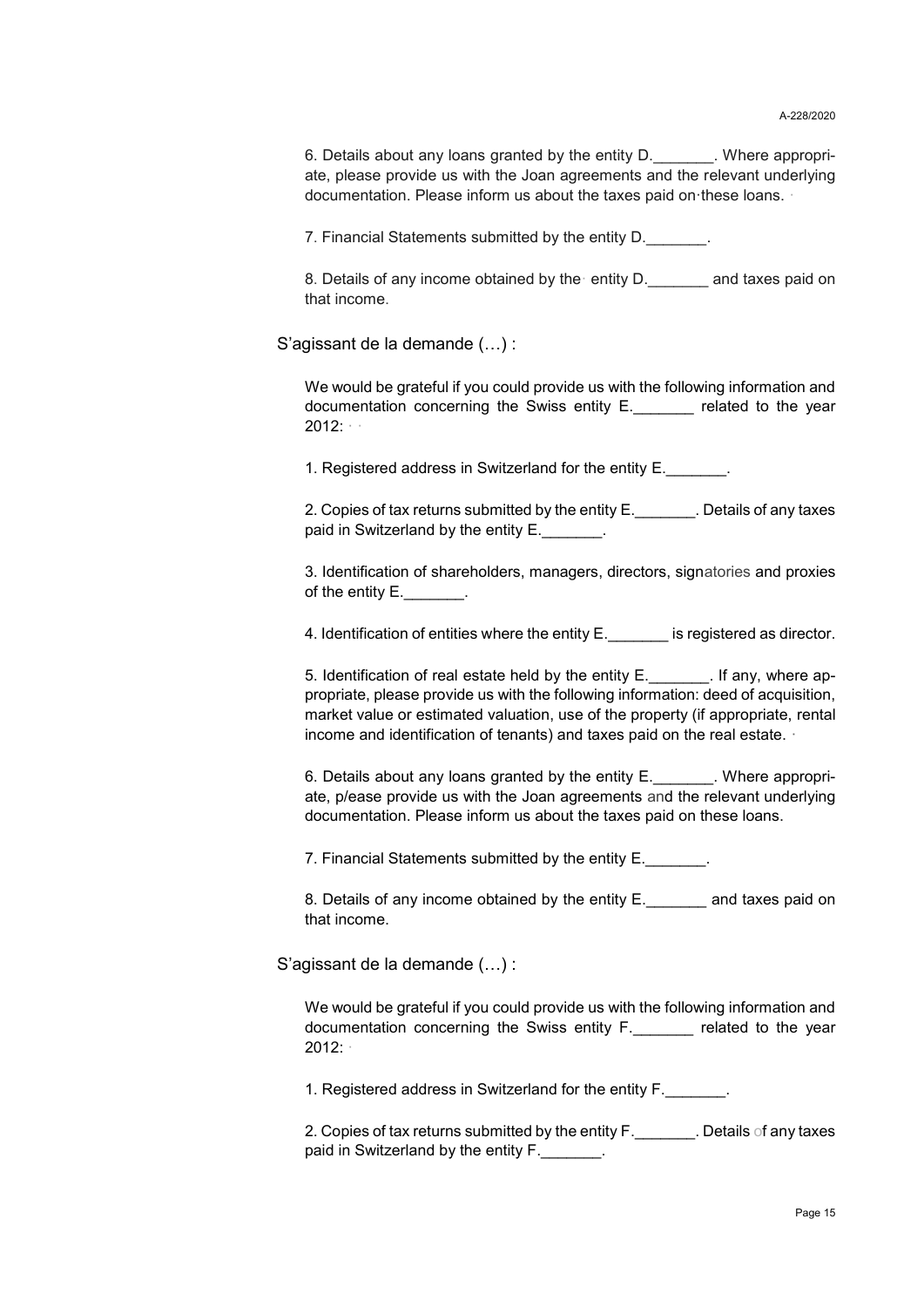3. Identification of shareholders, managers, directors, signatories and proxies of the entity F.

4. Identification of entities where the entity F. The second is registered as director.

5. Identification of real estate held by the entity F. The lang of the requirement of the state of the state h propriate, please provide us with the following information: deed of acquisition, market value or estimated valuation; use of the property (if appropriate, rental income and identification of tenants) and taxes paid on the real estate.

6. Details about any loans granted by the entity F. The Muller expropriate, please provide us with the Joan agreements and the relevant underlying documentation. Please inform us about the taxes paid on these loans.

7. Financial Statements submitted by the entity F.

8. Details of any income obtained by the entity F. and taxes paid on that income.

Par ailleurs, il est confirmé dans les courriers d'accompagnement des huit demandes d'assistance administrative :

a) all information obtained through the request will be treated confidentially and used solely for those purposes set out in the agreement that constitutes the basis for this request;

b) the request is in line with the laws and administrative practices of the authority in charge and the agreement which forms the basis for this request;

c) in similar circumstances, the information would be available if our own laws and administrative practices applied;

d) all possibilities concerning procurement of information within one's own legal jurisdiction have been exhausted except for those which would have involved a disproportionate effort.

#### **B.**

**B.a** Par ordonnances de production du 8 juin 2018, 19 septembre 2018 et 4 février 2019 et ordonnances complémentaires du 3 août 2018 et 30 octobre 2018, l'AFC a demandé à J. <br>
, aux sociétés C.  $\qquad \qquad ,$ D.\_\_\_\_\_\_\_, E.\_\_\_\_\_\_\_, B.\_\_\_\_\_\_\_ et F.\_\_\_\_\_\_\_, à l'Administration fiscale du Canton de (…), à la I.\_\_\_\_\_\_\_, à l'Administration fiscale du Canton de (...) et Monsieur A. \_\_\_\_\_\_\_, de produire les documents et renseignements requis par les demandes d'assistance administrative. J. [es sociétés C.\_\_\_\_\_\_\_, D.\_\_\_\_\_\_\_, E.\_\_\_\_\_\_\_, B.\_\_\_\_\_\_\_ et F.\_\_\_\_\_\_\_ et la I. ont en outre été priées d'informer la personne concernée de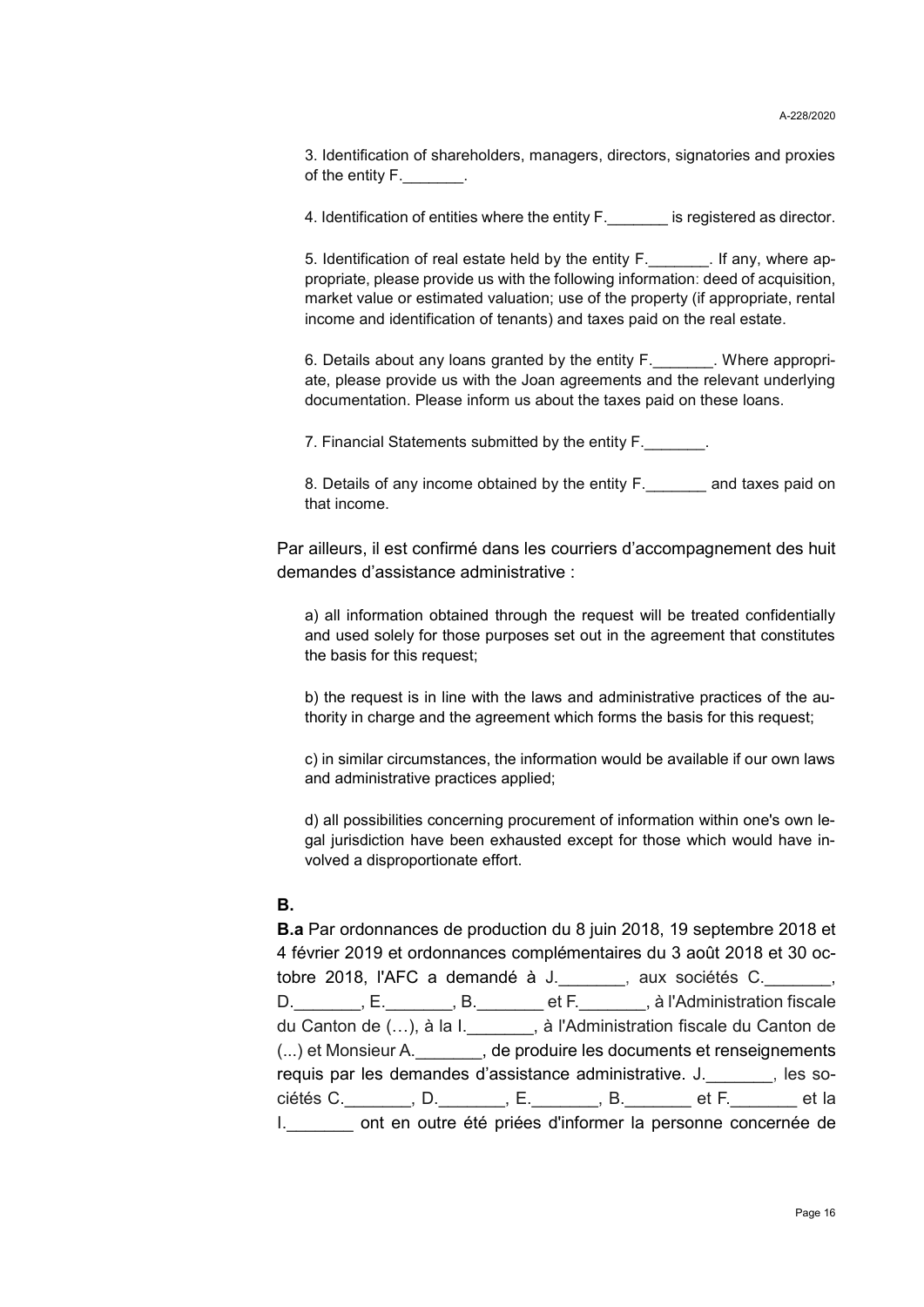l'ouverture de la procédure d'assistance administrative et de l'inviter à désigner, le cas échéant, un représentant en Suisse autorisé à recevoir des notifications.

**B.b** Par lettre du 15 juin 2018 et courriels des 19 et 23 juillet 2018, 22 octobre 2018, 29 et 30 novembre 2018 et 4 février 2019, et procurations annexées, Maîtres Anne Tissot Benedetto et Frédéric Vuilleumier ont indiqué à l'AFC que l'Etude (…) avait été mandatée pour représenter les intérêts de Monsieur A. \_\_\_\_\_\_\_ ainsi que des sociétés D. \_\_\_\_\_\_, B. \_\_\_\_\_, C. \_\_\_\_\_\_\_, E. \_\_\_\_\_\_\_, F. \_\_\_\_\_\_\_, H. \_\_\_\_\_\_\_ et G. \_\_\_\_\_\_\_. Ils ont également requis la consultation des pièces du dossier.

**B.c** Par courriers des 18, 19, 28, 29 juin 2018, 12 et 13 juillet 2018, 16 août 2018, 19 septembre 2018, 30 novembre 2018 et 26 février 2019, ainsi que par courriels des 25 juin 2018, 3 juillet 2018, 22 octobre 2018, 30 novembre .<br>2018 et du 25 février 2019, J. \_ \_ \_ , les sociétés C. \_ D. F., B. et F., Physical et F. Administration fiscale du Canton de (...), la I.\_\_\_\_\_\_\_, l'Administration fiscale du Canton de (...) et Monsieur A.\_\_\_\_\_\_\_ ont fourni à l'AFC, à la suite de différentes prolongations de délai, les informations requises par les demandes d'assistance administrative.

### **C.**

**C.a** Par courrier du 4 juillet 2019 à Maîtres Anne Tissot Benedetto et Frédéric Vuilleumier, l'AFC a indiqué les informations qu'elle prévoyait de transmettre à l'autorité fiscale espagnole accompagnées des documents utiles et informé les intéressés du fait qu'ils pouvaient, dans un délai de 10 jours, consentir à la transmission des données ou prendre position par écrit. L'AFC a par ailleurs mis à disposition l'intégralité du dossier à Maîtres Anne Tissot Benedetto et Frédéric Vuilleumier, pour consultation, sous forme électronique.

**C.b** Par courrier du 15 août 2019, soit dans le délai prolongé à deux reprises par l'AFC, Maîtres Anne Tissot Benedetto et Frédéric Vuilleumier ont transmis leurs observations en s'opposant, au nom de leurs mandants, à tout envoi d'informations à l'autorités fiscale espagnole.

### **D.**

Par décision finale du 11 décembre 2019, notifiée à Monsieur A. ainsi qu'aux sociétés D.\_\_\_\_\_\_\_, B.\_\_\_\_\_\_\_, C.\_\_\_\_\_\_\_, E.\_\_\_\_\_\_\_, F.\_\_\_\_\_\_\_, H.\_\_\_\_\_\_\_ et G.\_\_\_\_\_\_\_ par l'intermédiaire de leur manda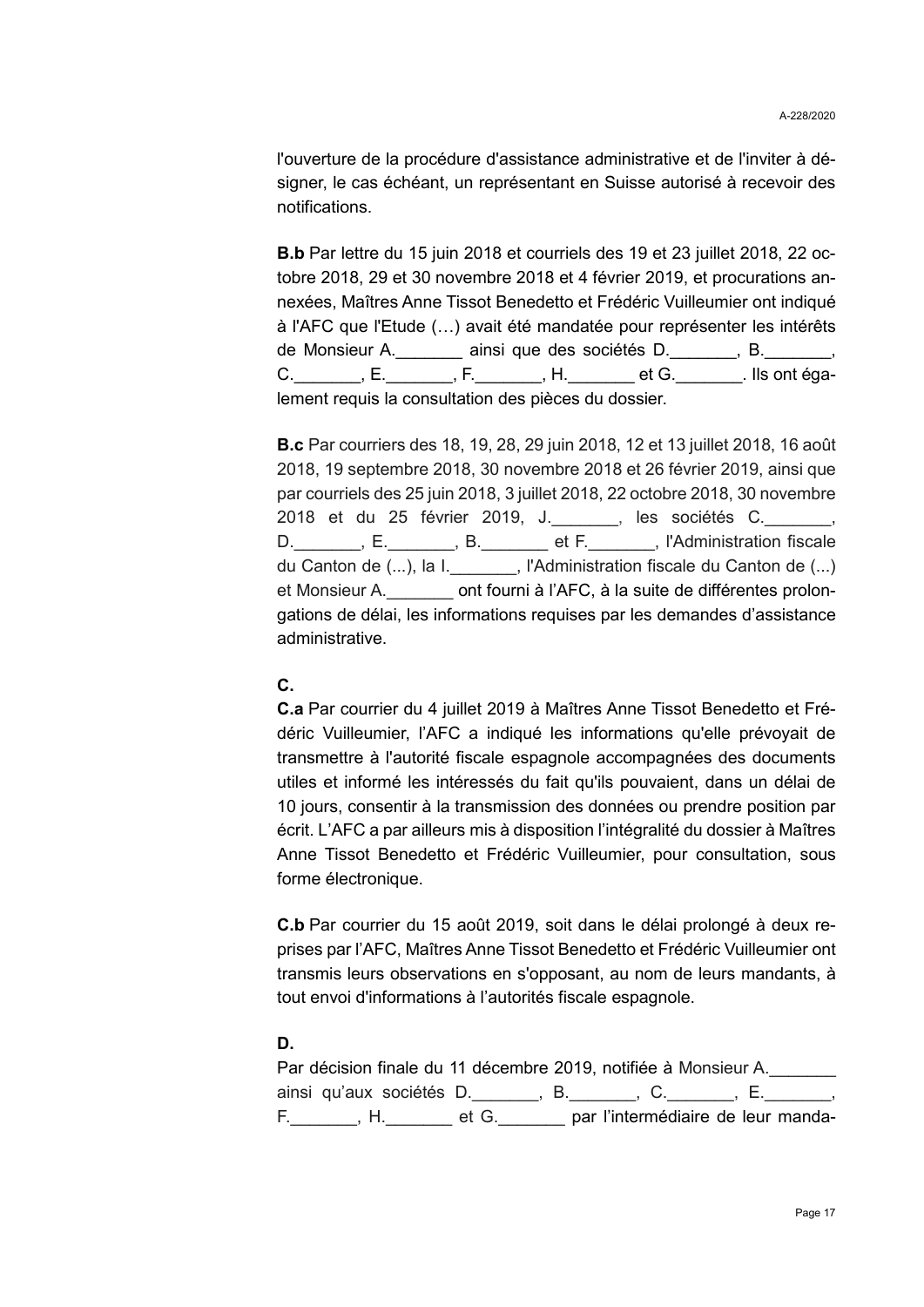taire commun, l'AFC a accordé l'assistance administrative à l'autorité requérante pour tous les renseignements transmis par J. [es sociétés C. (a.c., D. c., E. c., B. c., et F. c., l'Administration fiscale du Canton de (...), la I. [IAdministration fiscale du Canton de (...) et Monsieur A. \_\_\_\_\_\_\_.

### **E.**

**E.a** Par acte du 13 janvier 2020, Monsieur A.\_\_\_\_\_\_\_ (ci-après : recourant 1), les sociétés B.\_\_\_\_\_\_\_ (ci-après : recourante 2), C.\_\_\_\_\_\_\_ (ci-après : recourante 3), D.\_\_\_\_\_\_\_ (ci-après : recourante 4), E.\_\_\_\_\_\_\_ (anc. E.  $\vdots$ ; ci-après : recourante 5), F. (ci-après : recourante 6), G. (ci-après : recourante 7) et H. (ci-après : recourante 8), agissant par l'intermédiaire de leur mandataire commun (tous ensemble ci-après : les recourants), ont interjeté un recours par devant le Tribunal administratif fédéral (ci-après : le TAF ou le Tribunal) à l'encontre de la décision finale de l'AFC du 11 décembre 2019. Par cet acte, les recourants ont conclu, sous suite de frais et dépens, quant à la forme, à ce que leur recours soit déclaré recevable. A titre pré-provisionnel et provisionnel, ils ont requis qu'il soit ordonné pour autant que de besoin à l'AFC qu'elle ne communique à l'Etat requérant aucune information sur la présente procédure, à l'exception de l'information selon laquelle la procédure nationale suit son cours, avant qu'il n'ait été statué sur la demande d'assistance par une décision entrée en force valant pour chacun des recourants. Principalement, ils ont conclu à l'admission du recours, à l'annulation de la décision entreprise rendue par l'AFC le 11 décembre 2019 et au refus de l'entraide requise litigieuse. Subsidiairement, ils ont conclu à l'admission du recours et à l'annulation de la décision entreprise rendue par l'AFC le 11 décembre 2019 avec renvoi de la cause à celle-ci pour nouvelle décision dans le sens des considérants.

**E.b** Par décision incidente du 29 janvier 2020, le TAF a admis la requête de mesures provisionnelles présentée par les recourants et a fait interdiction à l'AFC de transmettre dans la présente procédure d'autres informations à l'autorité requérante que celle indiquant que la procédure nationale suit son cours ou qu'un recours a été déposé, sans préciser l'identité des recourants.

**E.c** Dans sa réponse du 2 mars 2020, adressée au Tribunal, l'AFC a conclu, sous suite de frais et dépens, au rejet du recours.

**E.d** Par réplique du 23 mars 2020, les recourants ont maintenu les conclusions déposées dans leur mémoire du 13 janvier 2020.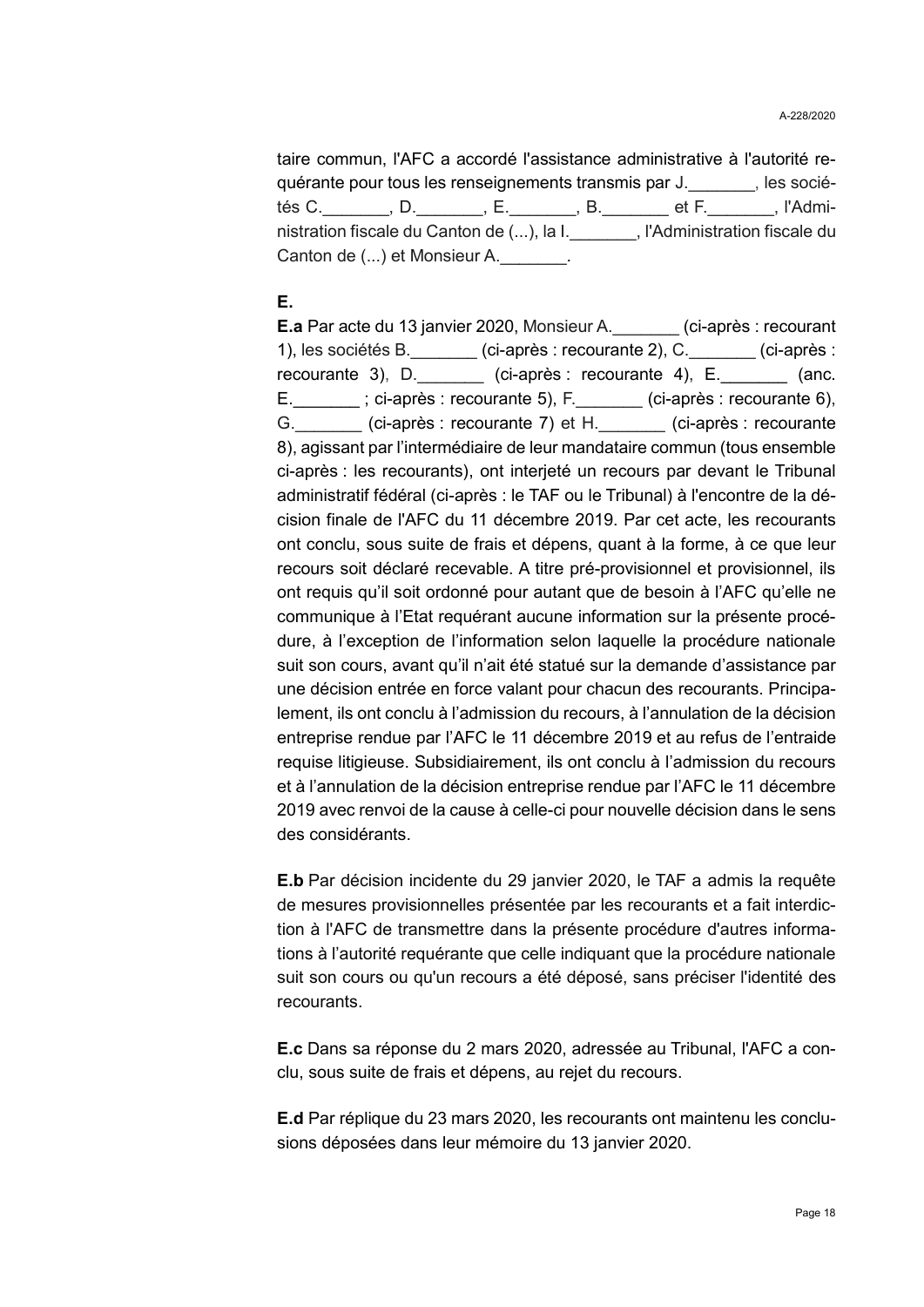### **F.**

Pour autant que de besoin, les autres faits et les arguments des parties seront repris dans les considérants en droit ci-après.

### **Droit :**

### **1.**

**1.1** Sous réserve des exceptions prévues à l'art. 32 de la loi fédérale du 17 juin 2005 sur le Tribunal administratif fédéral (LTAF, RS 173.32) – non réalisées en l'espèce – ledit Tribunal connaît, selon l'art. 31 LTAF, des recours contre les décisions au sens de l'art. 5 de la loi fédérale du 20 décembre 1968 sur la procédure administrative (PA, RS 172.021), prises par l'AFC (art. 33 let. d LTAF, ainsi que les art. 5 al. 1 et 17 al. 3 de la loi fédérale du 28 septembre 2012 sur l'assistance administrative internationale en matière fiscale [Loi sur l'assistance administrative fiscale, LAAF, RS 651.1]).

**1.2** Pour ce qui concerne le droit interne, l'assistance administrative internationale en matière fiscale est actuellement régie par la LAAF, entrée en vigueur le 1er février 2013 (RO 2013 231, 239). Les dispositions dérogatoires de la convention applicable dans les cas d'espèces sont réservées (art. 1 al. 2 LAAF). Déposées les (…), les demandes d'assistance litigieuses entrent dans le champ d'application de cette loi (art. 24 LAAF a contrario). La procédure de recours est au demeurant soumise aux règles générales de la procédure fédérale, sous réserve de dispositions spécifiques de la LAAF (art. 19 al. 5 LAAF et 37 LTAF).

**1.3** Le recours déposé répond aux exigences de forme de la procédure administrative (art. 50 al. 1 et 52 PA). L'art. 19 al. 2 LAAF confère la qualité pour recourir dans le cadre des procédures d'assistance administrative aux personnes qui remplissent les conditions de l'art. 48 PA. La qualité pour recourir des personnes qui ne sont pas des personnes concernées au sens de l'art. 3 let. a LAAF suppose l'existence d'un intérêt digne de protection qui n'existe que dans des situations très particulières (ATF 146 I 172 consid. 7.1.2 et 7.1.3).

**1.4** En l'espèce, le recourant 1 est une personne concernée au sens de l'art. 3 let. a LAAF, de sorte que la qualité pour recourir au sens des art. 19 al. 2 LAAF et 48 PA lui est reconnue.

**1.5** S'agissant des recourantes 2, 3, 4, 5 et 7, l'AFC les a informées de la procédure en cours conformément à l'art. 14 al. 2 LAAF. Dans un deu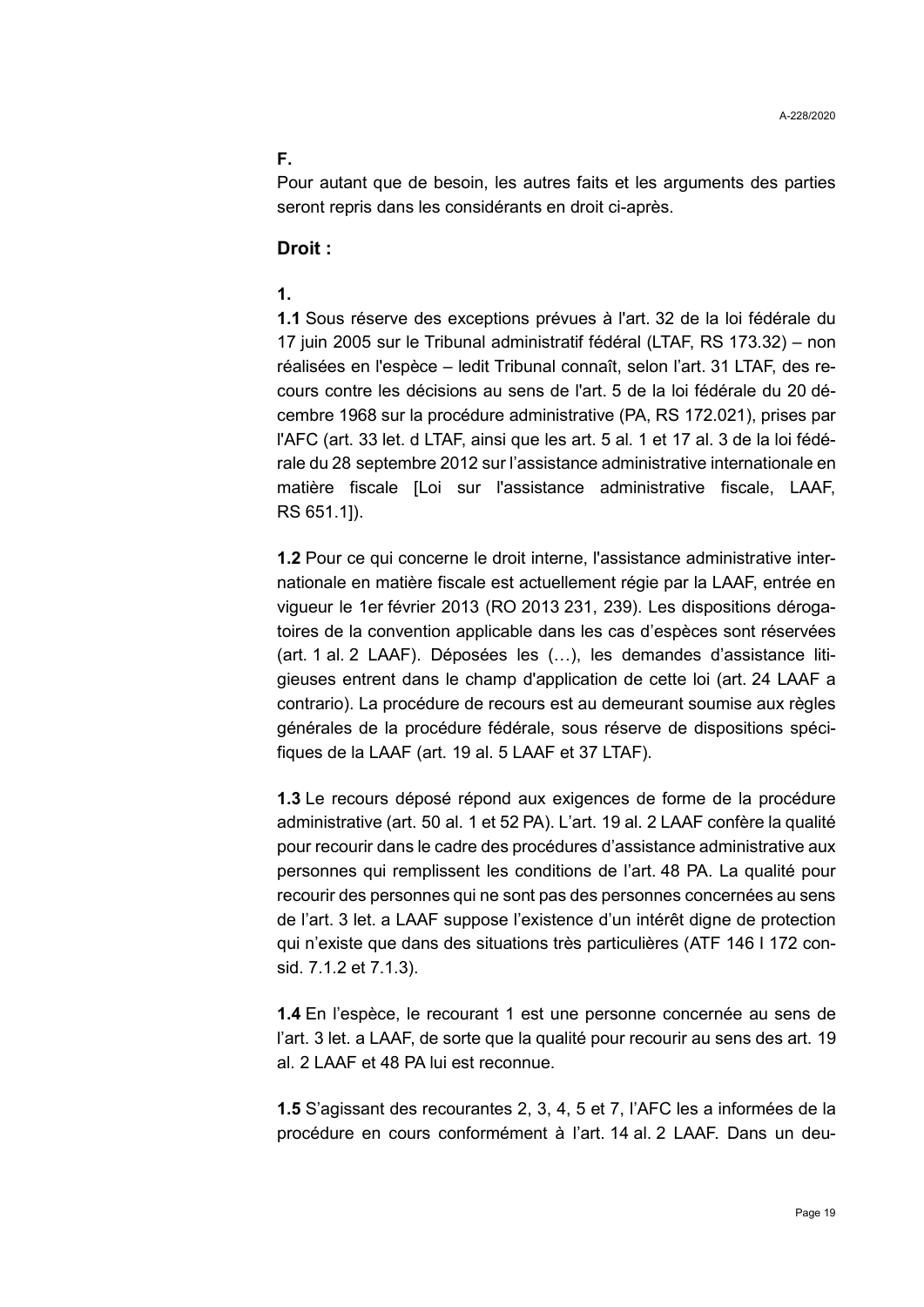xième temps, l'autorité inférieure leur a notifié la décision finale du 11 décembre 2019 en qualité de personnes habilitées à recourir, par l'entremise de leur mandataire commun. Chacune des recourantes 2, 3, 4, 5 et 7 disposent, conformément aux art. 19 al. 2 LAAF et 48 PA d'un intérêt digne de protection à attaquer la décision litigieuse. Dès lors, la Cour retient que les recourantes 2, 3, 4, 5, et 7 disposent également de la qualité pour recourir au sens des art. 48 PA et art. 19 al. 2 LAAF.

**1.6** S'agissant de la recourante 6, se pose la question de la capacité d'être partie et de la capacité d'ester en justice de celle-ci en lien avec sa mise en liquidation le (…) 2019 et sa radiation du registre du commerce du Canton de (...) le (…) 2021.

**1.6.1** La capacité d'être partie et la capacité d'ester en justice sont toutes deux des conditions de recevabilité du recours (VERA MARANTELLI-SONA-NINI/SAID HUBER, in : Waldmann/Weissenberger [éd.], Praxiskommentar Verwaltungsverfahrensgesetz, 2<sup>e</sup> éd., 2016, n. 6 ad art. 48 PA).

**1.6.2** Une société conserve en principe sa personnalité juridique pendant la phase de liquidation jusqu'à sa radiation du registre du commerce, bien que sa capacité d'agir soit restreinte, d'une part, par le but de la liquidation, à savoir la réalisation des actifs, le remboursement des dettes et, le cas échéant, la distribution des actifs restants aux actionnaires et, d'autre part, par les pouvoirs limités des organes de la société. La procédure d'entraide administrative ne présente un lien avec la liquidation d'une entité juridique que si les informations requises la concernant ont une contre-valeur matérielle. Autrement, faute de capacité d'agir, l'entité juridique déjà en cours de liquidation n'a pas la qualité de partie (ATAF 2017 III/1 consid. 1.2.3 ss).

**1.6.3** Le Tribunal constate que la recourante 6 se trouvait au stade de la liquidation au moment déjà de la notification de la décision finale de l'AFC du 11 décembre 2019 et du dépôt de son recours dans la présente cause le 13 janvier 2020 et qu'elle a été depuis radiée du registre du commerce. En outre, les informations concernant la recourante 6 requises pour la période fiscale 2012 n'ont pas de contre-valeur matérielle dans la mesure où elles sont inexistantes. En effet, la recourante 6 n'était pas constituée à cette date (elle l'a été seulement le […] 2015). En conséquence, l'AFC a constaté dans le dispositif de sa décision finale du 11 décembre 2019 que la recourante 6 n'existait pas en 2012 et qu'il n'était donc pas possible de fournir des informations la concernant. Dès lors, la recourante 6 ne possédait pas d'intérêt à agir et ne disposait plus de la capacité d'être partie et de la capacité d'ester en justice dès sa mise en liquidation.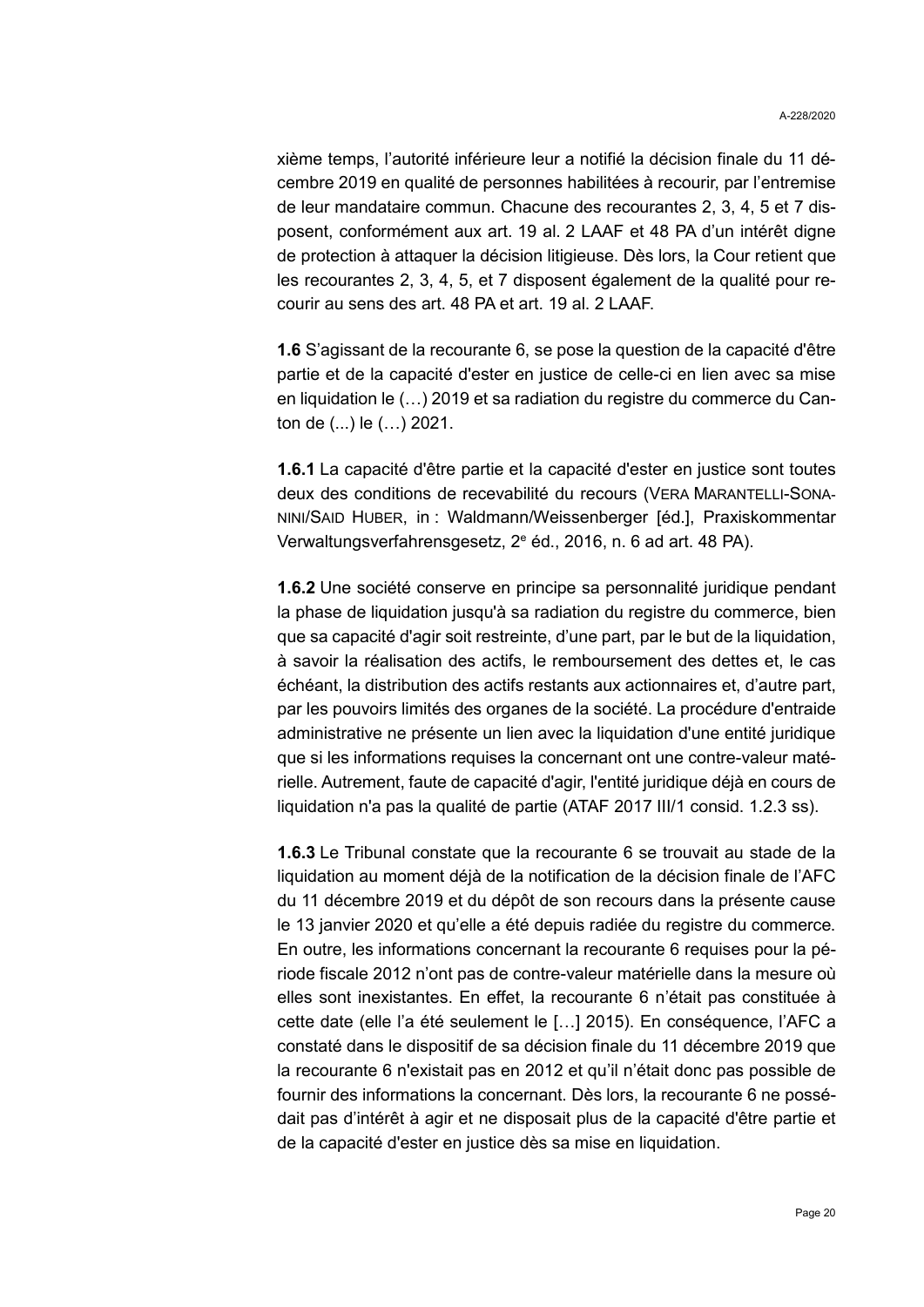**1.6.4** En conséquence, la recourante 6 ne dispose pas de la qualité pour recourir. Le recours doit ainsi être déclaré irrecevable en tant qu'il a été formé au nom de cette personne.

**1.7** En ce qui concerne la recourante 8 se pose la question de savoir si elle dispose d'un intérêt digne de protection à l'annulation de la décision entreprise dans la mesure où l'AFC a supprimé toute référence la concernant dans sa décision finale du 11 décembre 2019.

**1.7.1** L'intérêt digne de protection, tel qu'énoncé aux art. 48 al.1 PA et 89 al. 1 LTF, consiste dans l'utilité pratique que l'admission du recours apporterait à la partie recourante en lui évitant de subir un préjudice de nature économique, idéale, matérielle ou autre que la décision attaquée lui occasionnerait [\(ATF 138 III 537](https://www.bger.ch/ext/eurospider/live/fr/php/aza/http/index.php?lang=fr&type=show_document&page=1&from_date=&to_date=&sort=relevance&insertion_date=&top_subcollection_aza=all&query_words=&rank=0&azaclir=aza&highlight_docid=atf%3A%2F%2F138-III-537%3Afr&number_of_ranks=0#page537) consid. 1.2.2; arrêt du TF 2C\_1054/2016 du 15 décembre 2017 consid. 2.2). Cet intérêt doit être direct et concret [\(ATF](https://www.bger.ch/ext/eurospider/live/fr/php/aza/http/index.php?lang=fr&type=show_document&page=1&from_date=&to_date=&sort=relevance&insertion_date=&top_subcollection_aza=all&query_words=&rank=0&azaclir=aza&highlight_docid=atf%3A%2F%2F143-II-506%3Afr&number_of_ranks=0#page506)  [143 II 506](https://www.bger.ch/ext/eurospider/live/fr/php/aza/http/index.php?lang=fr&type=show_document&page=1&from_date=&to_date=&sort=relevance&insertion_date=&top_subcollection_aza=all&query_words=&rank=0&azaclir=aza&highlight_docid=atf%3A%2F%2F143-II-506%3Afr&number_of_ranks=0#page506) consid. 5.1 ; ATF [139 II 499](https://www.bger.ch/ext/eurospider/live/fr/php/aza/http/index.php?lang=fr&type=show_document&page=1&from_date=&to_date=&sort=relevance&insertion_date=&top_subcollection_aza=all&query_words=&rank=0&azaclir=aza&highlight_docid=atf%3A%2F%2F139-II-499%3Afr&number_of_ranks=0#page499) consid. 2.2 ; ATF [138 II 162](https://www.bger.ch/ext/eurospider/live/fr/php/aza/http/index.php?lang=fr&type=show_document&page=1&from_date=&to_date=&sort=relevance&insertion_date=&top_subcollection_aza=all&query_words=&rank=0&azaclir=aza&highlight_docid=atf%3A%2F%2F138-II-162%3Afr&number_of_ranks=0#page162) consid. 2.1.2 ; ATF [137 II 30](https://www.bger.ch/ext/eurospider/live/fr/php/aza/http/index.php?lang=fr&type=show_document&page=1&from_date=&to_date=&sort=relevance&insertion_date=&top_subcollection_aza=all&query_words=&rank=0&azaclir=aza&highlight_docid=atf%3A%2F%2F137-II-30%3Afr&number_of_ranks=0#page30) consid. 2.2.2 ; ATF [131 II 361](https://www.bger.ch/ext/eurospider/live/fr/php/aza/http/index.php?lang=fr&type=show_document&page=1&from_date=&to_date=&sort=relevance&insertion_date=&top_subcollection_aza=all&query_words=&rank=0&azaclir=aza&highlight_docid=atf%3A%2F%2F131-II-361%3Afr&number_of_ranks=0#page361) consid. 1.2). Par ailleurs, la qualité pour recourir suppose un intérêt actuel à obtenir l'annulation ou la modification de la décision attaquée et cet intérêt doit exister tant au moment du dépôt du recours qu'au moment où l'arrêt est rendu (ATF [142 I 135](https://www.bger.ch/ext/eurospider/live/fr/php/aza/http/index.php?lang=fr&type=show_document&page=1&from_date=&to_date=&sort=relevance&insertion_date=&top_subcollection_aza=all&query_words=&rank=0&azaclir=aza&highlight_docid=atf%3A%2F%2F142-I-135%3Afr&number_of_ranks=0#page135) consid. 1.3.1 ; [ATF 141 II 14](https://www.bger.ch/ext/eurospider/live/fr/php/aza/http/index.php?lang=fr&type=show_document&page=1&from_date=&to_date=&sort=relevance&insertion_date=&top_subcollection_aza=all&query_words=&rank=0&azaclir=aza&highlight_docid=atf%3A%2F%2F141-II-14%3Afr&number_of_ranks=0#page14) consid. 4.4). Si l'intérêt actuel n'existe plus au moment du dépôt du recours, celui-ci est déclaré irrecevable. La jurisprudence renonce exceptionnellement à l'exigence d'un intérêt actuel lorsque la contestation peut se reproduire en tout temps dans des circonstances identiques ou analogues, que sa nature ne permet pas de la trancher avant qu'elle ne perde son actualité et que, en raison de sa portée de principe, il existe un intérêt public suffisamment important à la solution de la question litigieuse (cf. [ATF 142 I 135](https://www.bger.ch/ext/eurospider/live/fr/php/aza/http/index.php?lang=fr&type=show_document&page=1&from_date=&to_date=&sort=relevance&insertion_date=&top_subcollection_aza=all&query_words=&rank=0&azaclir=aza&highlight_docid=atf%3A%2F%2F142-I-135%3Afr&number_of_ranks=0#page135) consid. 1.3.1 ; ATF [139](https://www.bger.ch/ext/eurospider/live/fr/php/aza/http/index.php?lang=fr&type=show_document&page=1&from_date=&to_date=&sort=relevance&insertion_date=&top_subcollection_aza=all&query_words=&rank=0&azaclir=aza&highlight_docid=atf%3A%2F%2F139-I-206%3Afr&number_of_ranks=0#page206)  [I 206](https://www.bger.ch/ext/eurospider/live/fr/php/aza/http/index.php?lang=fr&type=show_document&page=1&from_date=&to_date=&sort=relevance&insertion_date=&top_subcollection_aza=all&query_words=&rank=0&azaclir=aza&highlight_docid=atf%3A%2F%2F139-I-206%3Afr&number_of_ranks=0#page206) consid. 1.1 ; ATF [136 II 101](https://www.bger.ch/ext/eurospider/live/fr/php/aza/http/index.php?lang=fr&type=show_document&page=1&from_date=&to_date=&sort=relevance&insertion_date=&top_subcollection_aza=all&query_words=&rank=0&azaclir=aza&highlight_docid=atf%3A%2F%2F136-II-101%3Afr&number_of_ranks=0#page101) consid. 1.1 ; [131 II 670](https://www.bger.ch/ext/eurospider/live/fr/php/aza/http/index.php?lang=fr&type=show_document&page=1&from_date=&to_date=&sort=relevance&insertion_date=&top_subcollection_aza=all&query_words=&rank=0&azaclir=aza&highlight_docid=atf%3A%2F%2F131-II-670%3Afr&number_of_ranks=0#page670) consid. 1.2).

**1.7.2** Le Tribunal constate que l'AFC a fait droit dans la décision entreprise à la requête des recourants du 15 août 2019 relatif à la suppression d'informations concernant la recourante 8 au motif que ces informations se situeraient hors du champ d'application temporel des demandes d'entraide. Les recourants ont manifestement méconnu ce fait dans leur recours du 13 janvier 2020. Dès lors, l'intérêt actuel de la recourante 8 n'existait pas au moment du dépôt du recours. Par ailleurs le Tribunal constate que les conditions jurisprudentielles pour renoncer à l'exigence d'un intérêt actuel ne sont pas réunies en l'espèce.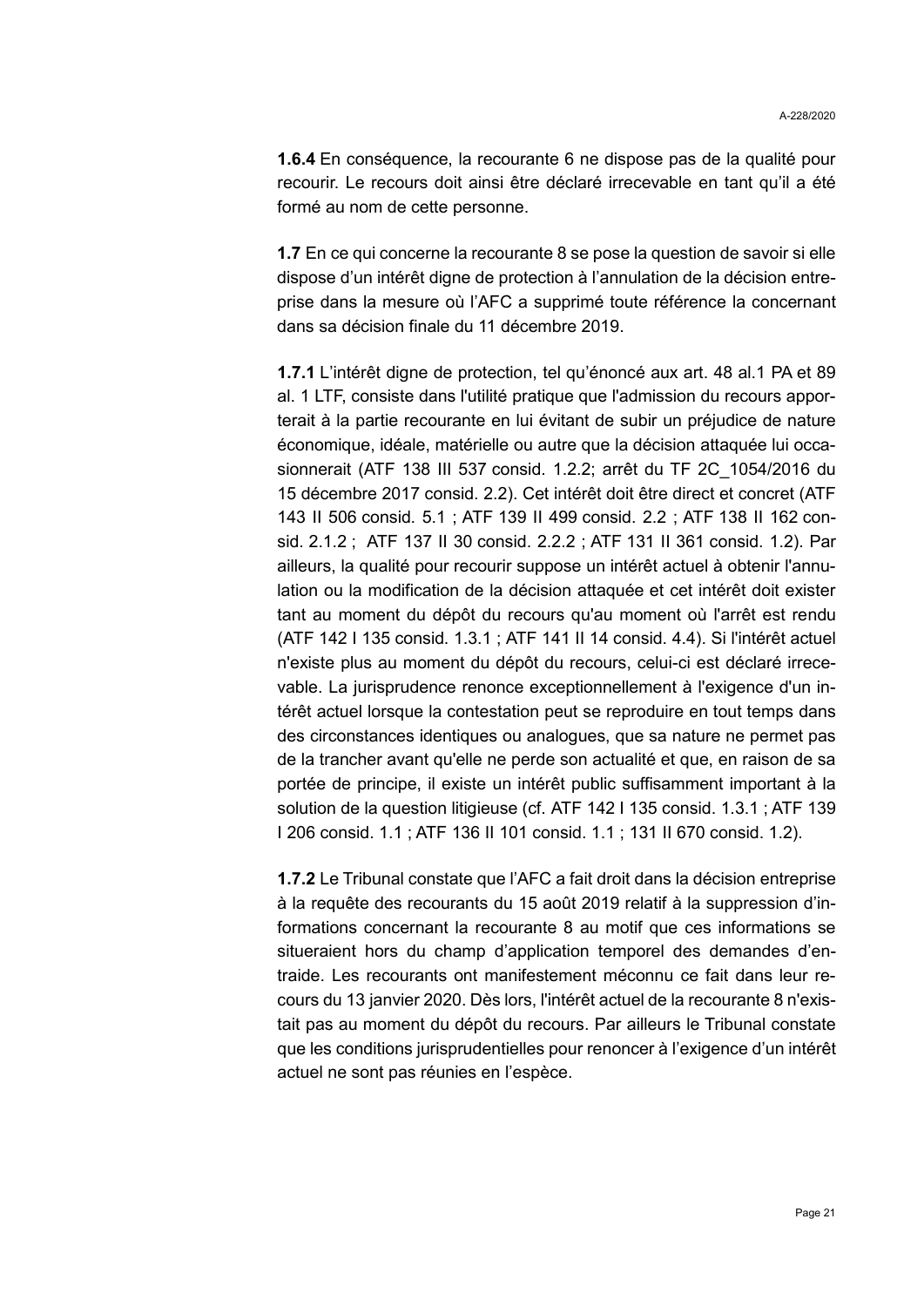**1.7.3** En conséquence, la recourante 8 ne dispose pas de la qualité pour recourir. Le recours doit ainsi être déclaré irrecevable en tant qu'il a été formé au nom de cette personne.

**1.8** Le recours a un effet suspensif ex lege (art. 19 al. 3 LAAF). L'éventuelle transmission de renseignements par l'AFC ne doit ainsi avoir lieu qu'une fois l'entrée en force de la décision de rejet du recours (FF 2010 241, 248 ; arrêt du TAF A-6266/2017 du 24 août 2018 consid. 1.3).

**1.9** Cela étant précisé, il y a lieu d'entrer en matière sur le recours (les recourants 1, 2, 3, 4, 5 et 7 seront désignés tous ensemble ci-après comme les recourants).

### **2.**

**2.1** Les recourants peuvent invoquer la violation du droit fédéral, y compris l'excès ou l'abus du pouvoir d'appréciation, la constatation inexacte ou incomplète des faits pertinents ou l'inopportunité, sauf si une autorité cantonale a statué comme autorité de recours (art. 49 PA ; MO-SER/BEUSCH/KNEUBÜHLER, Prozessieren vor dem Bundesverwaltungsgericht, 2<sup>e</sup> éd., 2013, n°2.149 ; HÄFELIN/MÜLLER/UHLMANN, Allgemeines Verwaltungsrecht, 7<sup>e</sup> éd., 2016, n°1146 ss).

**2.2** Le Tribunal administratif fédéral dispose d'un plein pouvoir de cognition (art. 49 PA). Il constate les faits et applique le droit d'office (art. 62 al. 4 PA). Néanmoins, il se limite en principe aux griefs invoqués et n'examine les autres points que dans la mesure où les arguments des parties ou le dossier l'y incitent (ATF 122 V 157 consid. 1a ; ATF 121 V 204 consid. 6c).

**2.3** Dans la présente cause, les recourants se plaignent d'abord, en substance, de la violation de leur droit d'être entendu. A titre principal, les recourants invoquent, eu égard à la résidence fiscale alléguée au (…) du recourant 1, des violations du principe de la bonne foi et de la norme de la pertinence vraisemblable. Ils se plaignent ensuite de la violation du principe de la subsidiarité par l'autorité fiscale espagnole. Subsidiairement, ils requièrent le caviardage d'informations relatives à des tiers et la suppression d'informations postérieures à la période visée.

Le Tribunal examinera d'abord la question du droit applicable ratione temporis à la demande d'assistance administrative (consid. [3](#page-22-0) ss infra). Il passera ensuite à l'examen du grief relatif à la violation du droit d'être entendu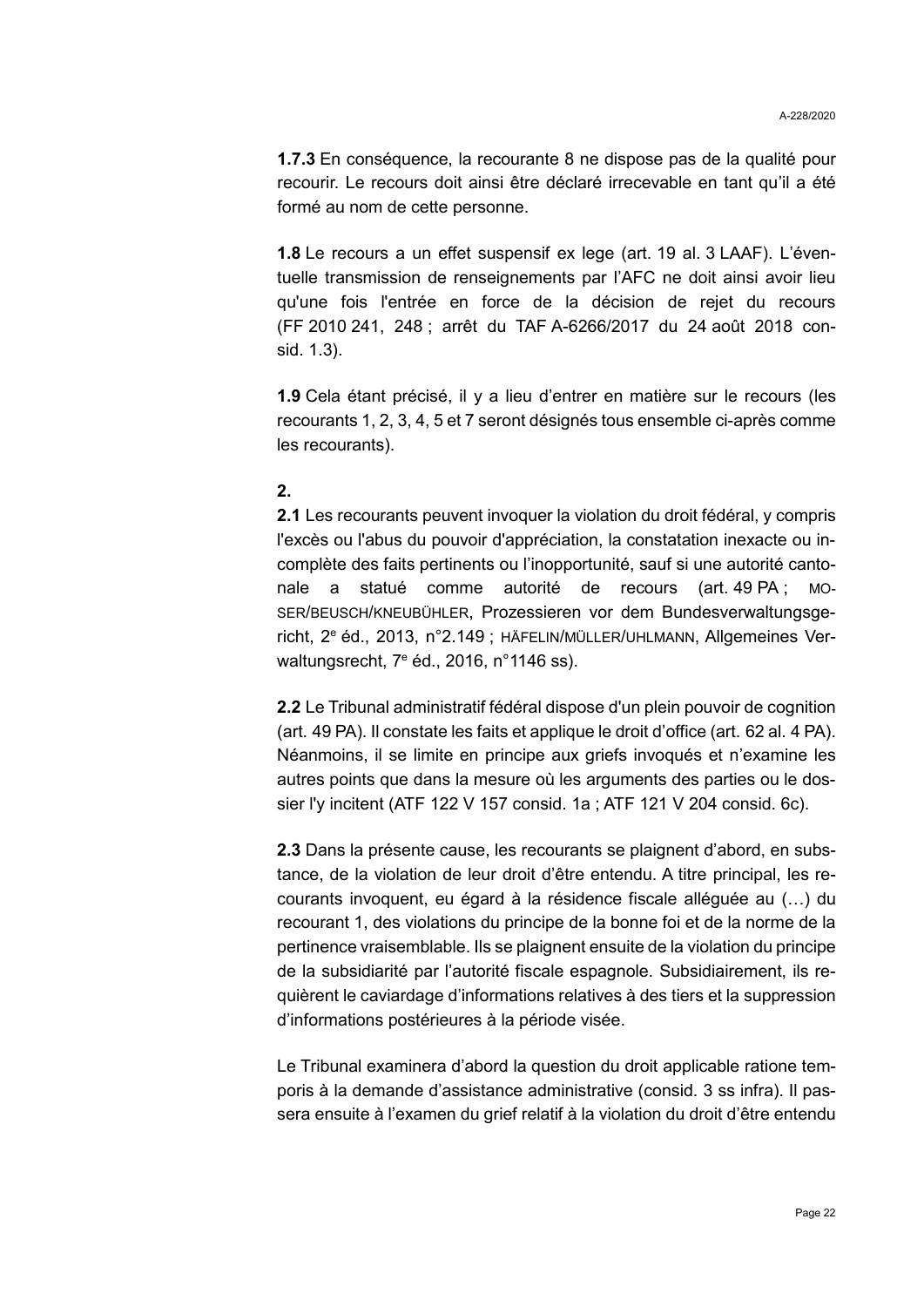(consid. [4](#page-23-0) ss infra) qui est de nature formelle. Il exposera ensuite les conditions de l'assistance administrative (consid. [5](#page-25-0) ss infra) et traitera enfin des questions matérielles dont il est fait grief par les recourants (consid. [6,](#page-30-0) [7](#page-33-0) et [8](#page-34-0) infra).

#### <span id="page-22-0"></span>**3.**

**3.1** L'assistance administrative avec l'Espagne est actuellement régie par la CDI CH-ES – largement calqué sur le Modèle de convention fiscale de l'OCDE concernant le revenu et la fortune (ci-après : MC OCDE, qui est assorti d'un commentaire issu de cette organisation : OCDE, Modèle de Convention fiscale concernant le revenu et la fortune, version abrégée [avec un commentaire article par article], différentes versions de ce document sont disponibles sur le site internet : www.oecd.org thèmes fiscalité conventions fiscales) – et par le ch. IV du Protocole joint à la CDI CH-ES (publié également au RS 0.672.933.21, ci-après : Protocole CDI CH-ES). Ces dispositions ont été introduites par un protocole du 28 juin 2006 et sont en vigueur depuis le 1<sup>er</sup> juin 2007 (RO 2007 2199; FF 2006 7281). Elles ont ensuite été amendées par un protocole de modification du 27 juillet 2011, en vigueur depuis le 24 août 2013 (RO 2013 2367), en l'occurrence par ses art. 9 et 12 (FF 2011 8391, 8397 s.; arrêts du TAF A-2523/2015 du 9 avril 2018 consid. 4.1 ; A-6589/2016 du 6 mars 2018 consid. 4.1 ; A- 3791/2017 du 5 janvier 2018 consid. 3 et A-4992/2016 du 29 novembre 2016 consid. 2).

**3.2** Les impôts auxquels s'applique la Convention sont : l'impôt sur le revenu et sur la fortune. En ce qui concerne l'Espagne, cela comprend, entre autres, (i) l'impôt sur le revenu des personnes physiques, (ii) l'impôt sur les sociétés, (iii) l'impôt sur le revenu des non-résidents, (iv) l'impôt sur la fortune, et (v) les impôts locaux sur le revenu et sur la fortune (art. 2 al. 1 et 3 CDI CH-ES). Les modifications du 27 juillet 2011 s'appliquent aux demandes d'assistance qui portent sur des renseignements concernant l'année 2010 et les années suivantes (art. 13 ch. 2 let. [iii] du Protocole du 27 juillet 2011 ; arrêts du TAF A-1342/2019 du 2 septembre 2020; A-2523/2015 du 9 avril 2018 consid. 4.1 ; A-6589/2016 du 6 mars 2018 consid. 4.1 ; A-3791/2017 du 5 janvier 2018 consid. 3).

**3.3** En l'espèce, dans la mesure où la présente affaire porte sur la période fiscale du (…) 2012 au (…) 2012, l'ensemble des dispositions susmentionnées sont applicables.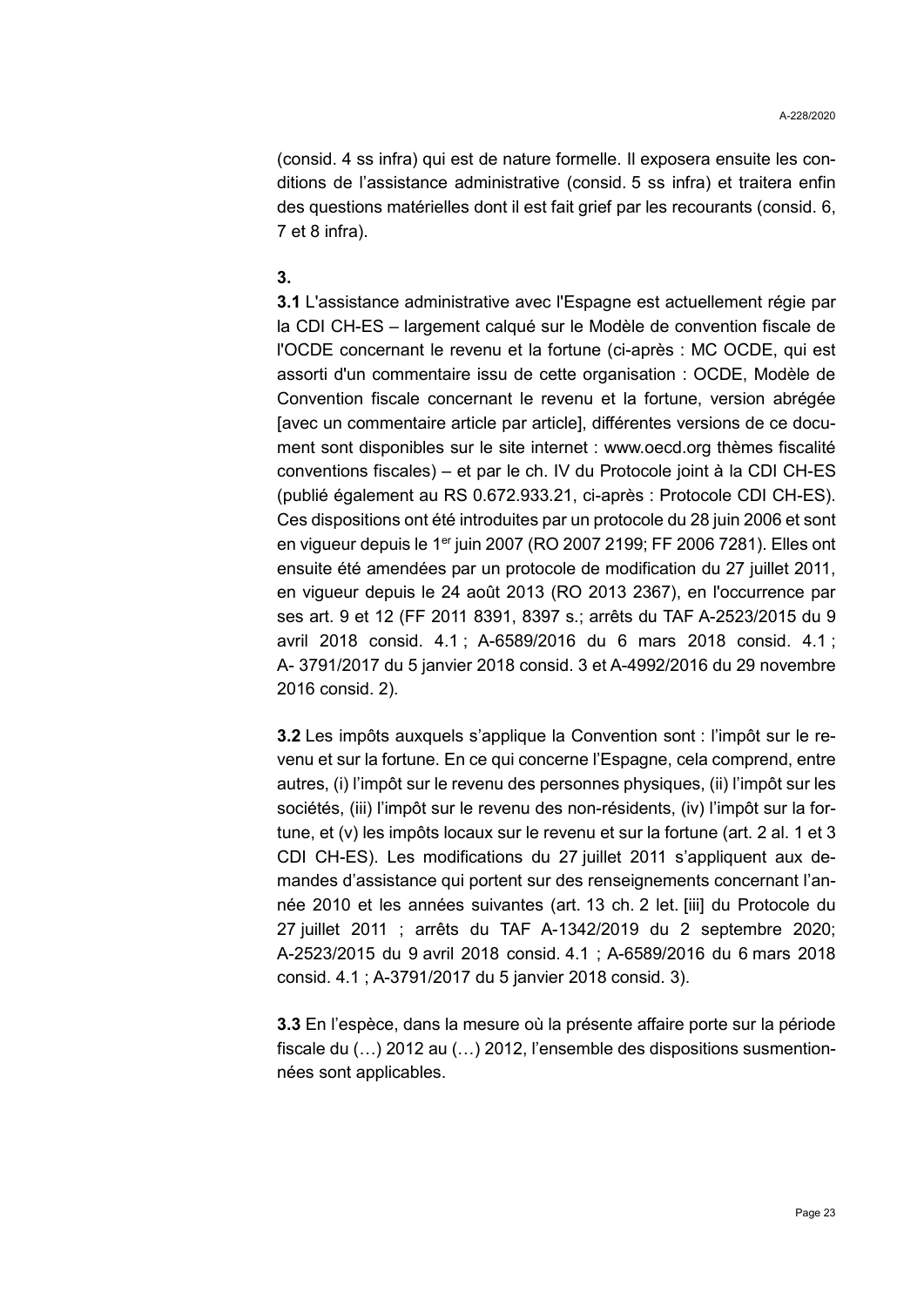#### **4.**

<span id="page-23-0"></span>Il y a lieu d'examiner en priorité dans les considérants qui suivent le grief de nature formelle tenant à la violation du droit d'être entendu.

**4.1** Les recourants avancent en substance que l'AFC n'aurait pas examiné de manière suffisante les éléments de fait qu'ils ont présentés dans leur détermination du 15 août 2019 et qui démontreraient, selon eux, que les allégations de l'autorité fiscale espagnole seraient non conformes aux faits dans la présente cause. L'AFC n'aurait ainsi pas motivé les raisons pour lesquelles elle n'en a finalement pas tenu compte dans sa décision du 11 décembre 2019.

**4.2** Le droit d'être entendu est une garantie de nature formelle, dont la violation entraîne en principe l'annulation de la décision attaquée, indépendamment des chances de succès du recours sur le fond (ATF 143 IV 380 consid. 1.4.1 ; ATF 142 II 218 consid. 2.8.1). Selon la jurisprudence, sa violation peut toutefois être réparée lorsque la partie lésée a la possibilité de s'exprimer devant une autorité de recours jouissant d'un plein pouvoir d'examen (ATF 142 II 218 consid. 2.8.1 ; arrêts du TAF A-769/2017 du 23 avril 2019 consid. 1.5.3 ; A-5647/2017 du 2 août 2018 consid. 1.5.2 ; A-4572/2015 du 9 mars 2017 consid. 4.1).

**4.3** La jurisprudence a déduit du droit d'être entendu (art. 29 al. 2 Cst.), les droits pour le justiciable de s'expliquer avant qu'une décision ne soit prise à son détriment ; de fournir des preuves quant aux faits de nature à influer sur le sort de la décision ; d'avoir accès au dossier ; de participer à l'administration des preuves, d'en prendre connaissance et de se déterminer à leur propos (ATF 142 II 218 consid. 2.3 ; ATF 142 III 48 consid. 4.1.1 ; ATF 141 V 557 consid. 3 ; ATF 135 I 279 consid. 2.3 ; arrêts du TAF A-5647/2017 du 2 août 2018 consid. 1.5.1.1 ; A–2523/2015 du 9 avril 2018 consid. 3.1).

**4.4** Savoir si l'autorité a, dans un cas particulier, respecté son obligation d'examen et suffisamment pris en considération les allégués des parties est une question qui ressort de la motivation de la décision. L'obligation de motiver figurant à l'art. 35 PA, à l'instar de celle d'examiner les allégués, constitue également un aspect du droit d'être entendu prévu à l'art. 29 al. 2 Cst. (cf. HÄFELIN/HALLER/KELLER/TURNHERR, Schweizerisches Bundesstaatsrecht, 10<sup>e</sup> éd. 2020, n. 838). Ce devoir impose à l'autorité de motiver sa décision afin que le destinataire parvienne à la comprendre, la contester utilement s'il y a lieu et que l'autorité de recours soit en mesure d'exercer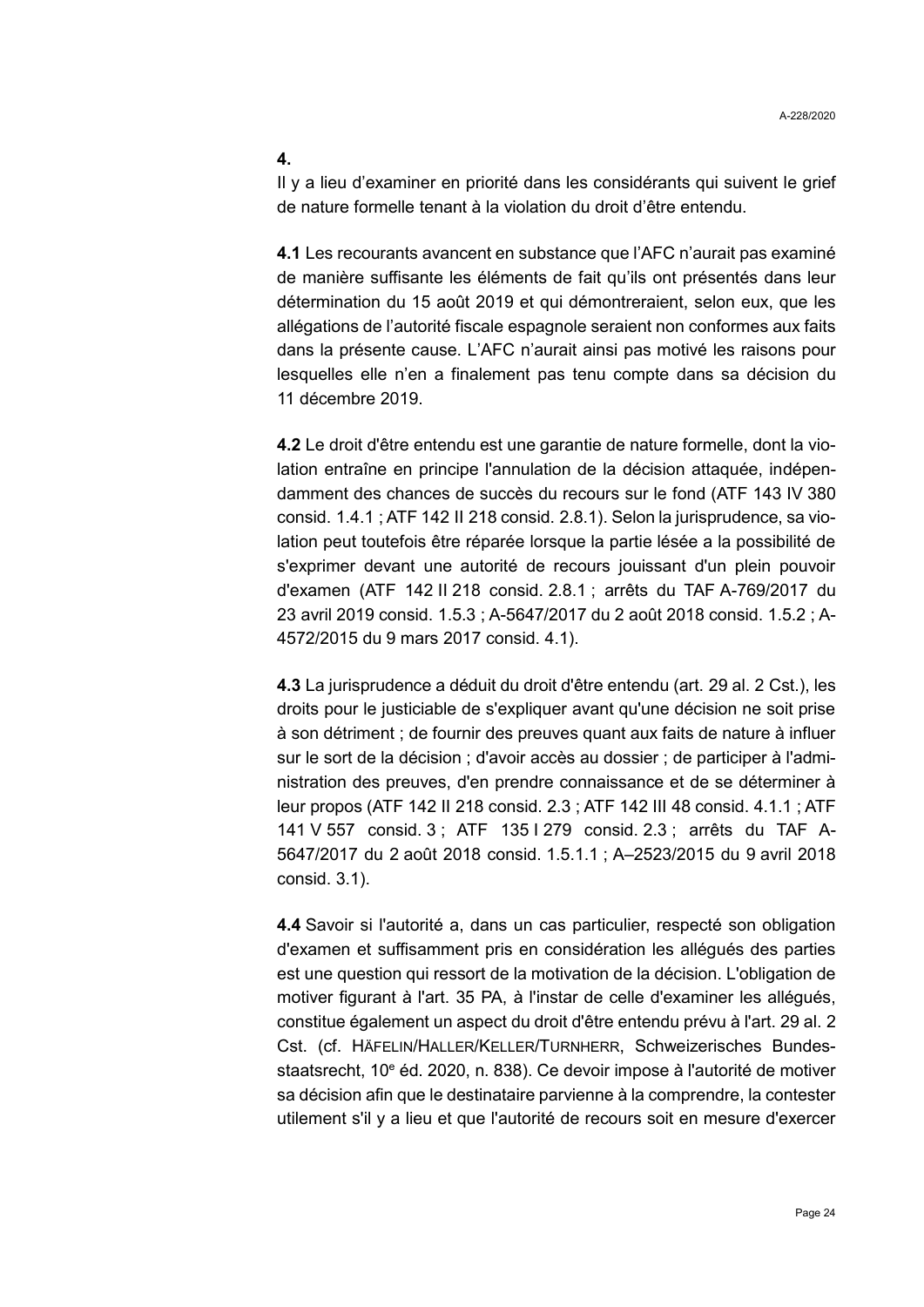son contrôle. Pour répondre à ces exigences, il suffit que l'autorité mentionne, au moins brièvement, les motifs qui l'ont guidée et sur lesquels elle a fondé sa décision de manière que l'intéressé se rende compte de la portée de celle-ci et l'attaque en connaissance de cause. Il n'y a violation du droit d'être entendu que si l'autorité ne satisfait pas à son devoir minimum d'examiner et de traiter les problèmes pertinents. Elle n'a pas l'obligation d'exposer et de discuter tous les faits, moyens de preuve et griefs invoqués par les parties, mais peut au contraire se limiter à ceux qui, sans arbitraire, peuvent être tenus pour pertinents. L'essentiel est que la décision indique clairement les faits qui sont établis et les déductions juridiques qui sont tirées de l'état de fait déterminant (cf. ATF 142 II 154 consid. 4.2 et les réf. cit. ; ATF 130 II 530 consid. 4.3 ; arrêt du TF 8C\_372/2020 du 19 avril 2021 consid. 3.1 ; ATAF 2013/46 consid. 6.2.3 et 6.2.5 ; arrêts du TAF A-4345/2019 du 8 avril 2021 consid. 5.1 ; A-3841/2018 du 8 janvier 2021 consid. 5.1). Dès lors que l'on peut discerner les motifs qui ont guidé la décision de l'autorité, le droit à une décision motivée est respecté même si la motivation présentée est erronée. La motivation peut d'ailleurs être implicite et résulter des différents considérants de la décision (cf. ATF 141 V 557 consid. 3.2.1 ; arrêts du TF 4A\_266/2020 du 23 septembre 2020 consid. 4.1 et 4A\_135/2019 du 8 juillet 2019 consid. 4.1).

**4.5** En l'espèce, la motivation de la décision du 11 décembre 2019 de l'autorité inférieure permet de comprendre les éléments qui ont été retenus et pourquoi ils l'ont été. En particulier, il ressort des considérants de la décision attaquée et en particulier de la référence à la jurisprudence du Tribunal fédéral sur le principe de la bonne foi en lien avec la résidence fiscale (ATF 142 II 218) que l'AFC a estimé ne pas avoir à examiner la question de la résidence fiscale au plan international du recourant 1 et que cette question n'avait pas d'influence sur la présomption de bonne foi de l'Etat requérant. La référence que l'AFC a ensuite faite aux circonstances avancées par l'autorité fiscale espagnole pour retenir un domicile fiscal en Espagne explique, certes de manière implicite, que les allégations des recourants concernant la résidence fiscale au (…) du recourant 1 et les preuves produites à cet égard n'étaient pas de nature à remettre en cause la bonne foi de l'autorité fiscale espagnole. L'AFC n'avait ainsi pas l'obligation d'exposer et de discuter tous les faits et moyens de preuve invoqués par les parties dans la procédure de première instance. C'est à bon droit qu'elle s'est limitée dans sa décision du 11 décembre 2019 à l'examen de la question décisive, à savoir l'absence de renversement de la présomption de la bonne foi.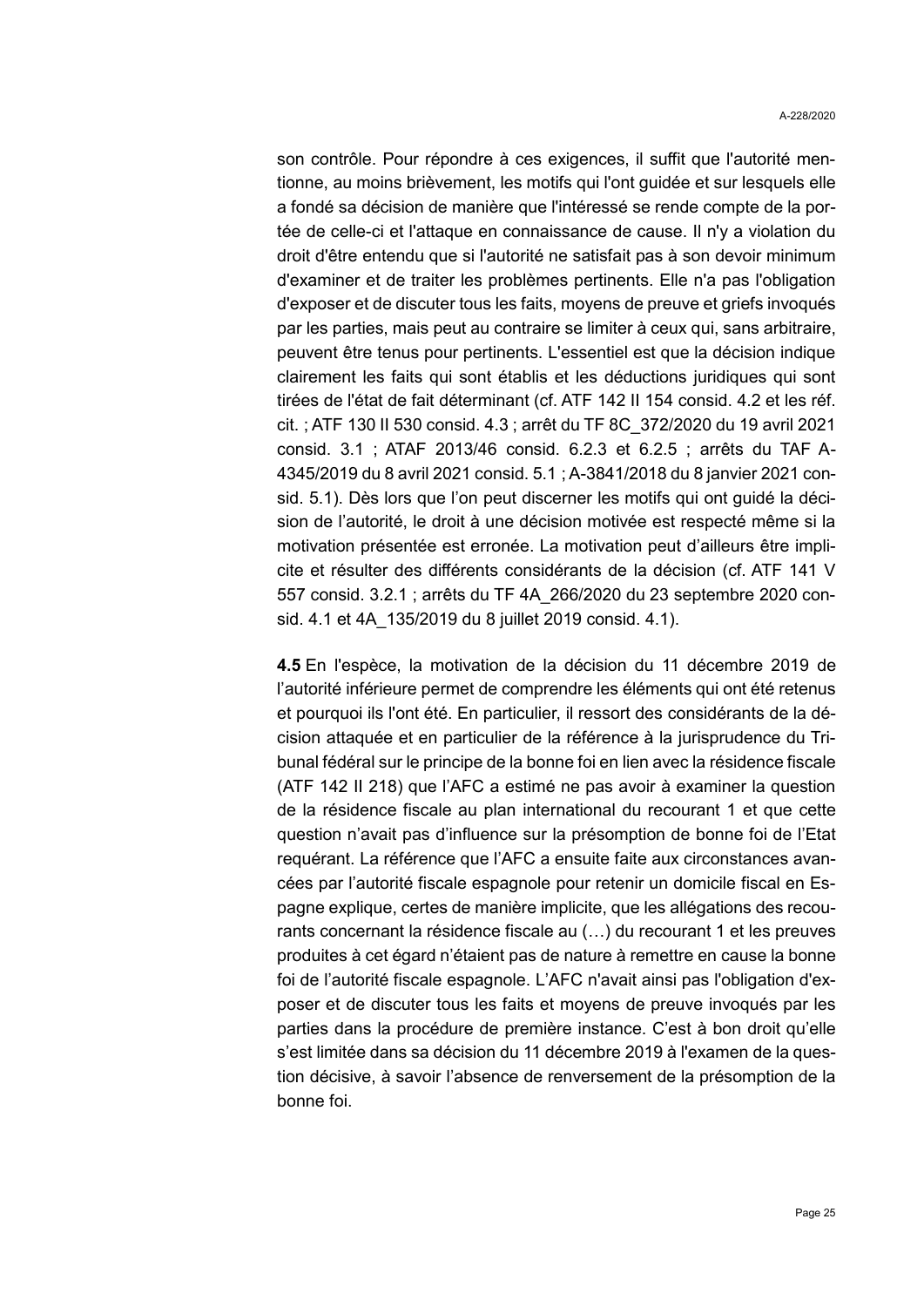**4.6** Au vu de ces éléments, le Tribunal ne constate pas de violation du droit d'être entendu par l'AFC.

### **5.**

<span id="page-25-0"></span>Les conditions de l'assistance administrative pertinentes dans la présente cause, à savoir les aspects formels de celle-ci (consid. [5.1](#page-25-1) infra), la norme de la pertinence vraisemblable (consid. [5.2](#page-25-2) infra), le principe de la bonne foi (consid. [5.3](#page-27-0) infra), les règles applicables en matière de résidence fiscale concurrente consid. [5.4](#page-27-1) infra) et le principe de la subsidiarité (consid. [5.5](#page-29-0) infra), sont exposées à la suite.

<span id="page-25-1"></span>**5.1** Sur le plan formel, le par. IV ch. 2 du Protocole CDI CH-ES prévoit que la demande d'assistance doit indiquer : (a) l'identité de la personne faisant l'objet d'un contrôle ou d'une enquête ; (b) la période visée par la demande ; (c) une description des renseignements demandés y compris leur nature et la forme sous laquelle l'État requérant désire recevoir les renseignements de l'État requis ; (d) l'objectif fiscal qui fonde la demande ; (e) dans la mesure où ils sont connus, les nom et adresse de toute personne dont il y a lieu de penser qu'elle est en possession des renseignements demandés.

En lien avec cette liste d'indications sur le contenu de la demande, à fournir par l'Etat requérant dans le contexte des CDI (comparé avec l'art. 6 al. 2 LAAF qui est d'application subsidiaire), le Tribunal fédéral retient qu'elle est conçue de telle manière que si l'Etat requérant s'y conforme scrupuleusement, il est en principe censé fournir des informations qui devraient suffire à démontrer la pertinence vraisemblable de sa demande (ATF 142 II 161 consid. 2.1.4 ; arrêt du TAF A-6266/2017 du 24 août 2018 consid. 2.2).

### <span id="page-25-2"></span>**5.2**

**5.2.1** Aux termes de l'art. 25<sup>bis</sup> par. 1 CDI CH-ES, l'assistance doit être accordée à condition qu'elle porte sur des renseignements vraisemblablement pertinents pour l'application de la CDI ou la législation fiscale des Etats contractants (arrêt du TF 2C\_893/2015 du 16 février 2017 consid. 12.3 [non publié in : ATF 143 II 202] ; arrêts du TAF A-4977/2016 du 13 février 2018 consid. 3.6.1 ; A-2321/2017 du 20 décembre 2017 consid. 3.6.1 et les références citées). La norme de la pertinence vraisemblable – clé de voûte de l'échange de renseignements (arrêts du TF 2C\_695/2017 du 29 octobre 2018 consid. 2.6 ; 2C\_1162/2016 du 4 octobre 2017 consid. 6.3 ; arrêt du TAF A-4819/2016 du 4 avril 2018 consid. 2.3.1) – a pour but d'assurer un échange de renseignements le plus large pos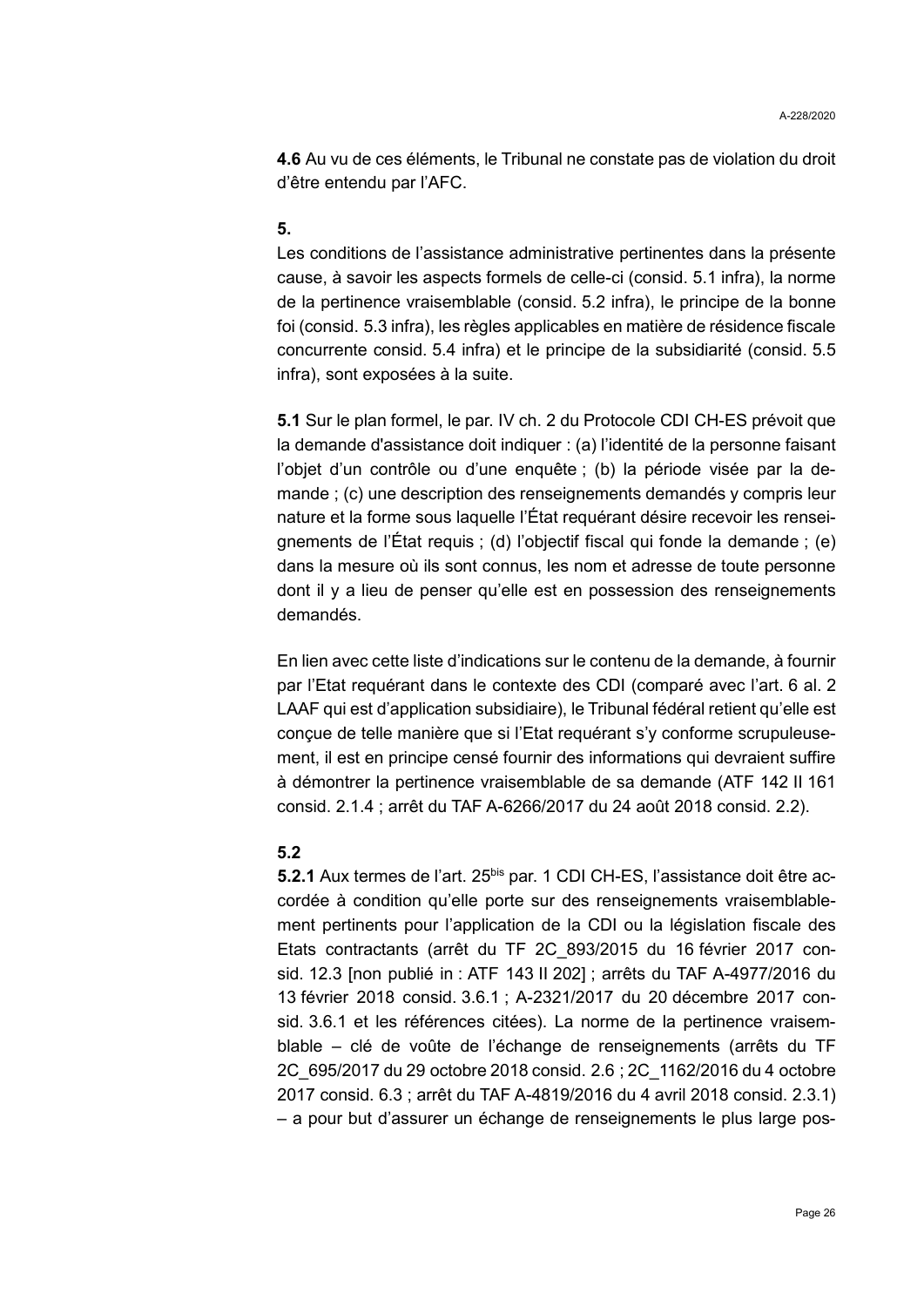sible. Dans ce contexte, les limites posées à l'Etat requérant sont l'interdiction de la « pêche aux renseignements » ou celle de demander des renseignements manifestement impropres à faire progresser l'enquête fiscale ou sans rapport avec elle (ATF 144 II 206 consid. 4.2 ; arrêt du TF 2C\_387/2016 du 5 mars 2018 consid. 5.1). L'interdiction des « fishing expeditions » correspond au principe de proportionnalité (art. 5 al. 2 Cst.), auquel doit se conformer chaque demande d'assistance administrative. Cela dit, il n'est pas attendu de l'Etat requérant que chacune de ses questions conduise nécessairement à une recherche fructueuse correspondante (arrêt du TAF A-3703/2019 du 23 avril 2020 consid. 2.5 et les références citées). Cette condition est réputée réalisée si, au moment où la demande d'assistance administrative est formulée, il existe une possibilité raisonnable que les renseignements demandés se révéleront pertinents. En revanche, peu importe qu'une fois fournis, il s'avère que l'information demandée soit finalement non pertinente (arrêt du TF 2C\_764/2018 du 7 juin 2019 consid. 5.1).

<span id="page-26-0"></span>**5.2.2** Le rôle de l'Etat requis se limite à un contrôle de plausibilité ; il doit se contenter de vérifier l'existence d'un rapport entre l'état de fait décrit et les documents requis, étant précisé que l'Etat requérant est présumé agir de bonne foi (arrêt du TAF A-6266/2017 du 24 août 2018 consid. 2.3.2 ; [sur la condition de la bonne foi, cf. consid. [5.3](#page-27-0) infra]). L'appréciation de la pertinence vraisemblable des informations demandées est ainsi en premier lieu du ressort de l'Etat requérant; il n'incombe pas à l'Etat requis de refuser une demande ou la transmission des informations parce que cet Etat serait d'avis qu'elles manqueraient de pertinence pour l'enquête ou le contrôle sous-jacents (voir ATF 142 II 161 consid. 2.1.1, 2.1.4 et 2.4 [qui évoque en particulier une « répartition des rôles » entre l'Etat requérant et l'Etat requis] ; arrêts du TAF A-6266/2017 du 24 août 2018 consid. 2.3.2 ; A– 5066/2016 du 17 mai 2018 consid. 2.3.2 ; A–4434/2016 du 18 janvier 2018 consid. 3.6.2).

**5.2.3** L'exigence de la pertinence vraisemblable ne représente donc pas un obstacle très important à la demande d'assistance administrative (ATF 143 II 185 consid. 3.3.2 ; ATF 142 II 161 consid. 2.1.1 ; ATF 139 II 404 consid. 7.2.2). Une fois que l'AFC a obtenu les documents qu'elle a sollicités auprès des détenteurs de renseignements, elle doit vérifier que les renseignements qu'ils contiennent remplissent la condition de la pertinence vraisemblable (ATF 143 II 185 consid. 3.3.2). C'est du reste ce qu'exprime aussi l'art. 17 al. 2 LAAF, qui prévoit que l'AFC ne transmet pas les renseignements qui ne sont vraisemblablement pas pertinents, mais qu'elle les extrait ou les rend anonymes.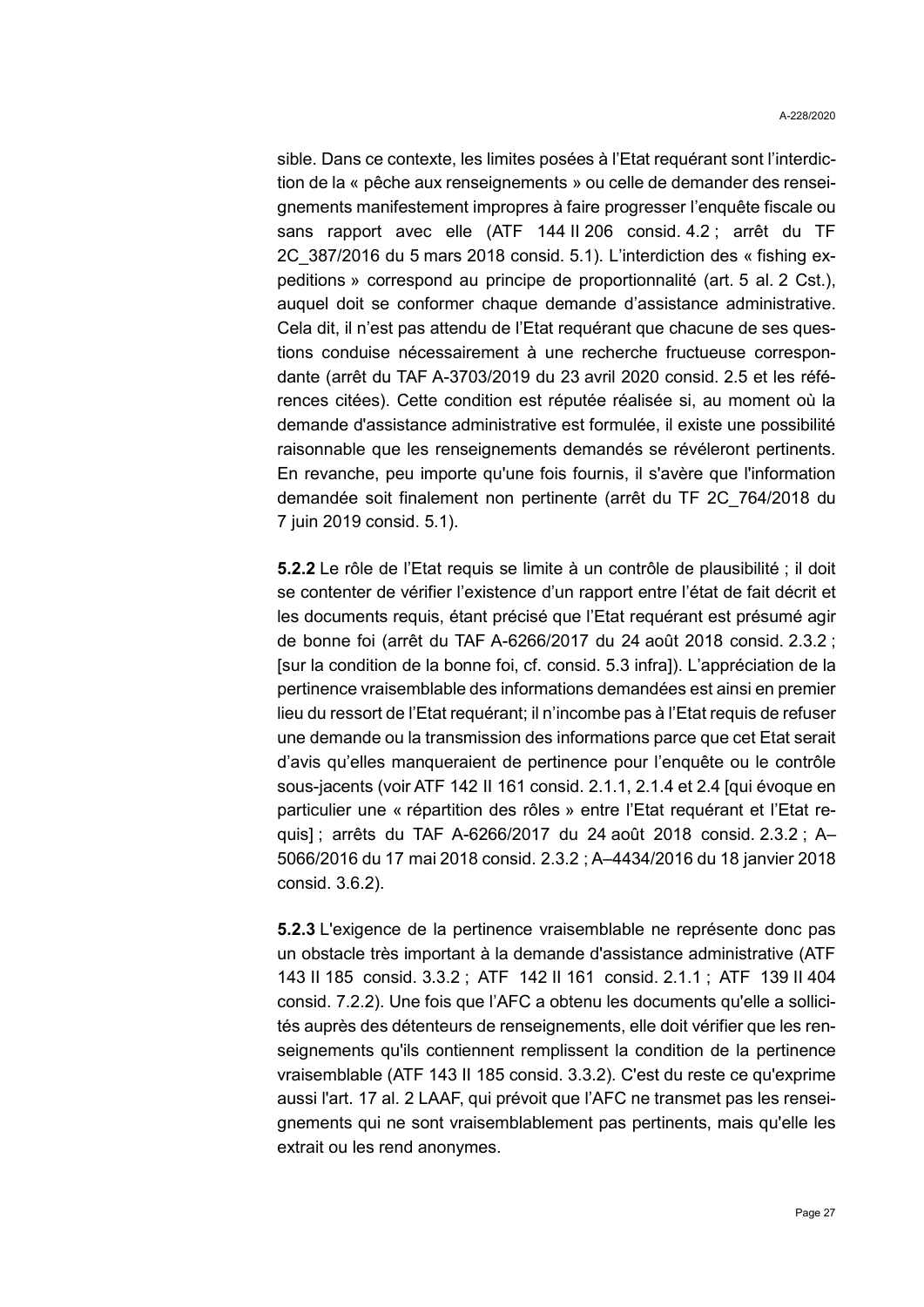### <span id="page-27-0"></span>**5.3**

**5.3.1** Le principe de la bonne foi (art. 7 al. 1 let. c LAAF) s'applique en tant que principe d'interprétation et d'exécution des traités dans le domaine de l'échange de renseignements des conventions de double impositions (ATF 143 II 202 consid. 8.3 ; arrêts du TAF A-2321/2017 du 20 décembre 2017 consid. 3.4.1 ; A-4669/2016 du 8 décembre 2017 consid. 2.3 ; A-4025/2016 du 2 mai 2017 consid. 3.2.3.1). L'Etat requis est ainsi lié par l'état de fait et les déclarations présentés dans la demande, dans la mesure où ceux-ci ne peuvent pas être immédiatement réfutés (sofort entkräftet) en raison de fautes, lacunes ou de contradictions manifestes (arrêts du TAF A-6266/2017 du 24 août 2018 consid. 2.4.1 ; A-5066/2016 du 17 mai 2018 consid. 2.4.1).

<span id="page-27-3"></span>**5.3.2** La bonne foi d'un Etat est toujours présumée dans les relations internationales, ce qui implique, dans le présent contexte, que l'Etat requis ne saurait en principe mettre en doute les allégations de l'Etat requérant (ATF 142 II 161 consid. 2.1.3 ; arrêt du TAF A-4434/2016 du 18 janvier 2018 consid. 3.4.2), sauf s'il existe un doute sérieux, cas dans lequel le principe de la confiance ne s'oppose alors pas à ce qu'un éclaircissement soit demandé à l'Etat requérant ; le renversement de la présomption de bonne foi d'un Etat doit en tout cas reposer sur des éléments établis et concrets (ATF 143 II 202 consid. 8.7.1 avec les réf. citées ; arrêt du TAF A-6266/2017 du 24 août 2018 consid. 2.4.2).

#### <span id="page-27-1"></span>**5.4**

**5.4.1** En matière de résidence fiscale d'une personne, il peut arriver que le contribuable dont l'Etat requérant prétend qu'il est l'un de ses résidents fiscaux en vertu des critères de son droit interne soit également considéré comme résident fiscal d'un autre Etat en vertu des critères du droit interne de cet autre Etat. De jurisprudence constante, la détermination de la résidence fiscale au plan international est une question de fond qui n'a pas à être abordée par l'Etat requis au stade de l'assistance administrative (cf. ATF 142 II 161 consid. 2.2.1 s. ; ATF 142 II 218 consid. 3.6).

<span id="page-27-2"></span>**5.4.2** Lorsque la personne visée par la demande d'assistance est considérée par deux Etats comme étant l'un de ses contribuables, la question de la conformité avec la Convention, en l'espèce au sens de l'art. 25<sup>bis</sup> par. 1 in fine CDI CH-ES, doit s'apprécier à la lumière des critères que l'Etat requérant applique pour considérer cette personne comme l'un de ses contribuables. Dans cette constellation, le rôle de la Suisse comme Etat requis n'est pas de trancher elle-même, dans le cadre de la procédure d'assistance administrative, l'existence d'un conflit de résidence effectif, mais se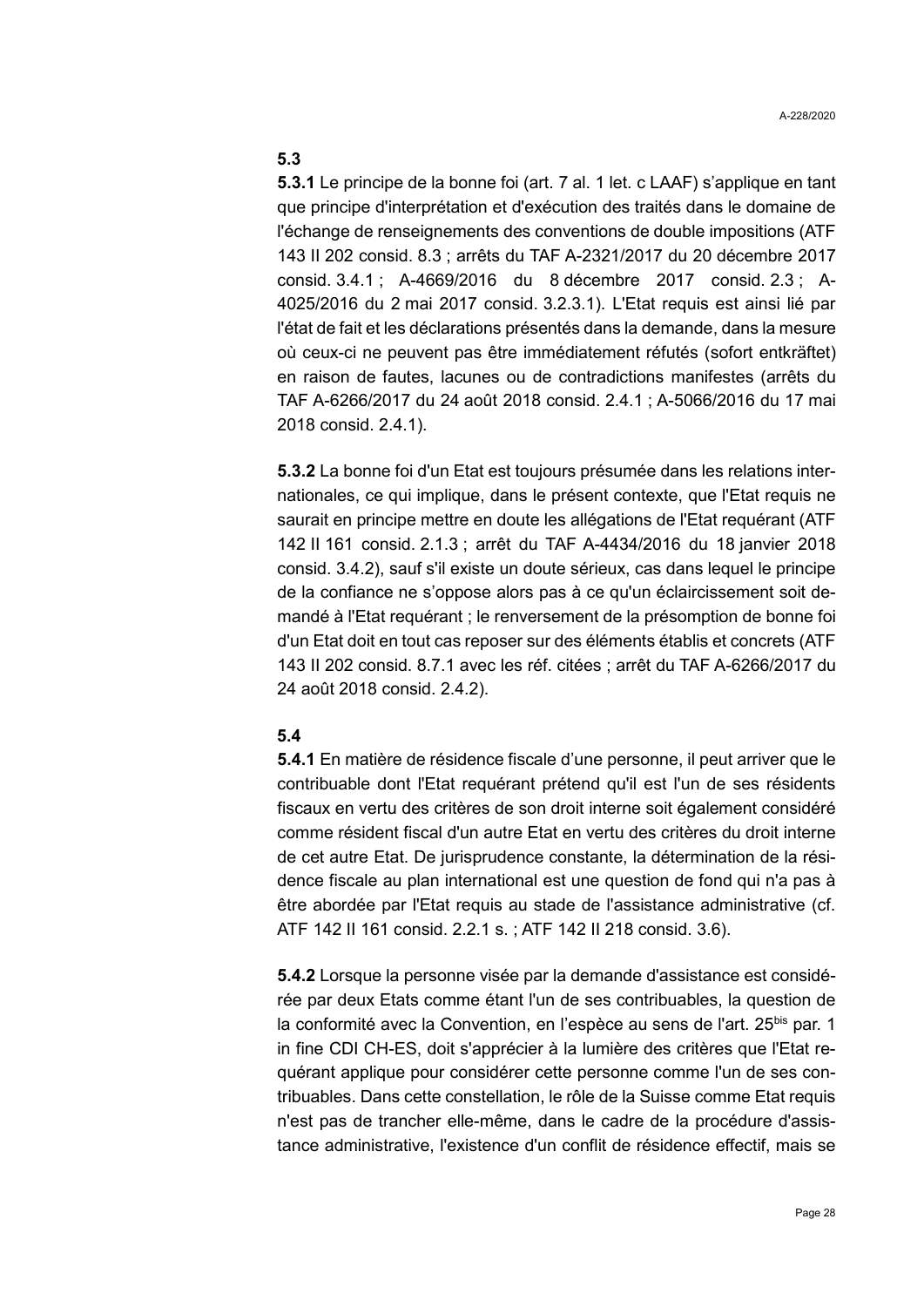limite à vérifier que le critère d'assujettissement auquel l'Etat requérant recourt se trouve dans ceux prévus dans la norme conventionnelle applicable à la détermination de la résidence fiscale (cf. ATF 145 II 112 consid. 3.2 ; ATF 142 II 161 consid. 2.2.2 ; arrêt du TF 2C\_371/2019 du 30 avril 2019 consid. 3.1). Dans les cas où l'éventuelle double imposition internationale ne concerne pas la Suisse comme Etat requis mais l'Etat requérant et un autre Etat, les critères d'assujettissement invoqués dans la demande d'assistance doivent exister dans la législation interne de l'Etat requérant. Dans ce contexte, la Suisse en tant qu'Etat requis se fie, en vertu de la confiance mutuelle qui doit régner entre les Etats aux allégations de l'Etat requérant, à moins qu'il puisse être immédiatement démontré que le critère d'assujettissement invoqué par ce dernier est inexistant dans sa législation interne (arrêt du TAF A-4204/2018 du 28 octobre 2020 consid. 2.4.4). L'existence d'une résidence fiscale dans un autre Etat que l'Etat requérant n'a pas de lien avec la bonne foi de ce dernier, qui reste donc présumée nonobstant ce fait. Il ne s'agit pas non plus d'un élément qui rendrait la demande d'assistance administrative manifestement erronée ou incomplète (ATF 142 II 218 consid. 3.7).

**5.4.3** L'Etat requérant n'est pas tenu d'attendre l'issue du litige sur le principe de la résidence fiscale pour former une demande d'assistance administrative, et ce d'autant moins que la demande peut aussi avoir pour but de consolider sa position quant à la résidence fiscale du contribuable concerné. En effet, à ce stade, l'Etat requérant cherche précisément à obtenir des informations afin de déterminer si ses soupçons quant au rattachement fiscal à son territoire de la personne visée par la demande sont fondés. Par ailleurs, l'Etat requérant doit aussi pouvoir former une demande d'assistance administrative même en cas de conflit de résidences effectif, et ce afin d'obtenir de l'Etat requis des documents qui viendraient appuyer sa prétention concurrente à celle de celui-ci ou celle d'un Etat tiers. Il s'agit ici en particulier de tenir compte de l'hypothèse selon laquelle un contribuable assujetti de manière illimitée en Suisse ou dans un Etat tiers a, en réalité, sa résidence fiscale dans l'Etat requérant, par exemple parce qu'il y a conservé son foyer d'habitation permanent (cf. ATF 142 II 218 consid. 3.7 ; ATF 142 II 161 consid. 2.2.2; arrêts du TAF A-4274/2017 du 20 juin 2018 consid. 3.7.1 et A-5597/2016 du 28 février 2018 consid. 4.7.3).

<span id="page-28-0"></span>**5.4.4** Si le conflit de compétence se concrétise, il appartiendra au contribuable touché par une double imposition de s'en plaindre devant les autorités concernées, soit les autorités nationales des Etats concernés, en fonction des recours prévus par le droit interne (cf. ATF 142 II 161 consid. 2.2.2 ; arrêt du TAF A-5597/2016 du 28 février 2018 consid. 4.7.4) ; le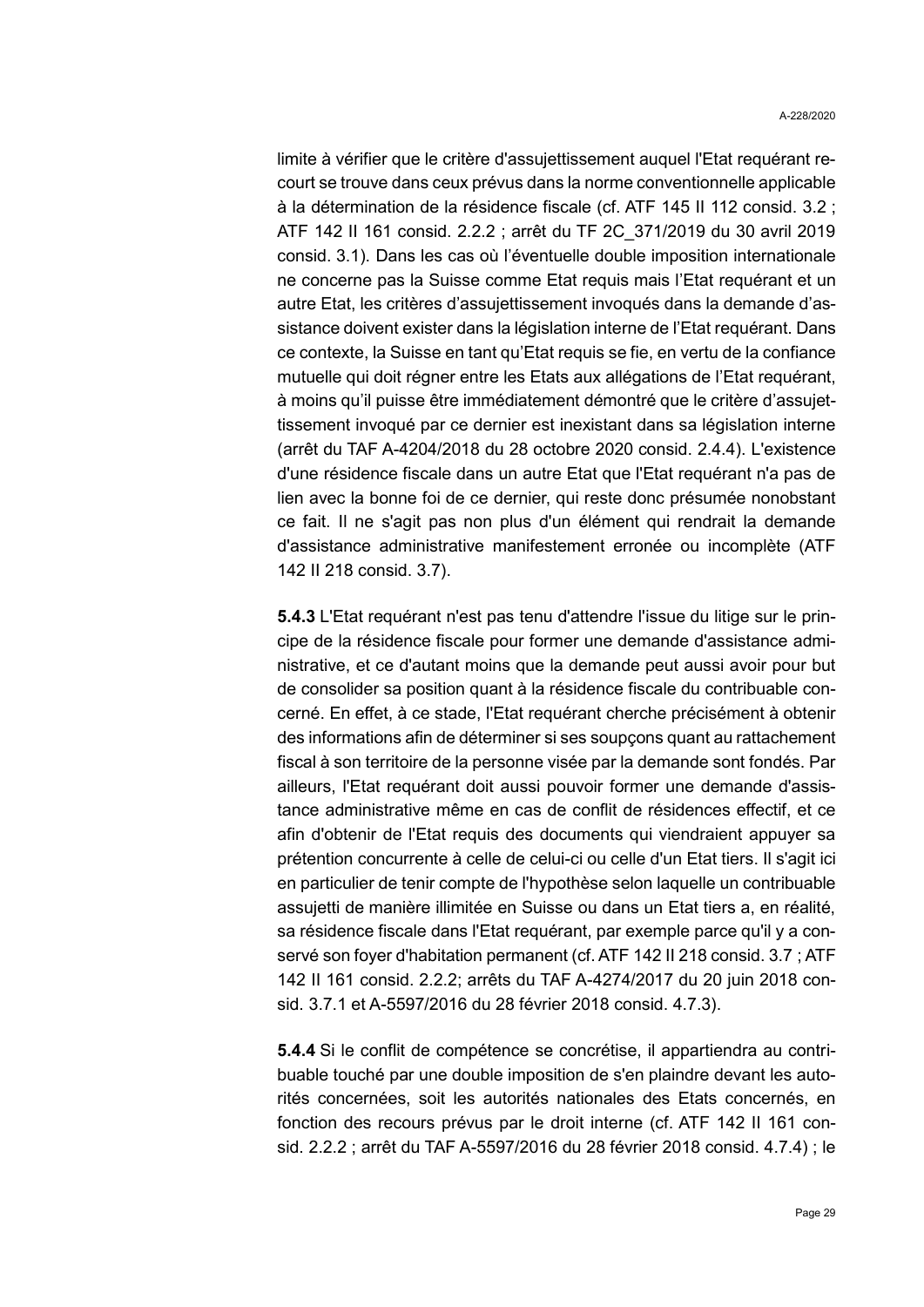cas échéant, la double imposition internationale sera évitée par le jeu des règles de détermination de la résidence fiscale internationale prévues dans la convention applicable entre les Etats concernés ou par le recours à la procédure amiable (voir art. 25 par. 1 MC OCDE ; cf. ATF 145 II 112 consid. 2.2.2 ; 142 II 218 consid. 3.7).

#### <span id="page-29-0"></span>**5.5**

**5.5.1** L'Etat requérant doit respecter le principe de subsidiarité (arrêts du TAF A-4434/2016 du 18 janvier 2018 consid. 3.5 et A-2321/2017 du 20 décembre 2017 consid. 3.5). A défaut d'élément concret, respectivement de doutes sérieux, il n'y a pas de raison de remettre en cause la réalisation du principe de subsidiarité lorsqu'un Etat forme une demande d'assistance administrative, en tous les cas lorsque celui-ci déclare avoir épuisé les sources habituelles de renseignements ou procédé de manière conforme à la convention (ATF 144 II 206 consid. 3.3.2 ; arrêt du TF 2C\_904/2015 du 8 décembre 2016 consid. 7.2 ; arrêt du TAF A-6266/2017 du 24 août 2018 consid. 2.7).

**5.5.2** Le principe de subsidiarité n'implique pas pour l'autorité requérante d'épuiser l'intégralité des sources de renseignement. Une source de renseignement ne peut plus être considérée comme habituelle lorsque cela impliquerait – en comparaison à une procédure d'assistance administrative – un effort excessif ou que ses chances de succès seraient faibles (arrêts du TAF A-6589/2016 du 6 mars 2018 consid. 4.5 ; A–4353/2016 du 27 février 2017 consid. 2.4). Lorsque l'Etat requérant a déjà rendu une décision sur les points à propos desquels il demande l'assistance et qu'il ne donne aucune explication montrant qu'il souhaite la réviser, le principe de subsidiarité s'en trouve en principe violé. Il n'est, cela dit, pas exclu qu'un Etat puisse avoir besoin de renseignements au sujet d'une procédure qui est déjà close, par exemple s'il a des motifs de penser que la décision prise doit être révisée. Dans un tel cas, la Suisse est cependant en droit d'attendre quelques explications à ce sujet, afin qu'il soit possible de comprendre ce qui motive la demande d'assistance (arrêts du TAF A-3703/2019 du 23 avril 2020 consid. 2.7.2 et A-6600/2014 du 24 mars 2015 consid. 8). Le critère décisif pour l'octroi de l'assistance administrative demeure la vraisemblable pertinence des informations requises (consid. [5.2](#page-25-2) infra ; arrêt du TF 2C\_1162/2016 du 4 octobre 2017 consid. 6.3).

**5.5.3** Il n'y a pas lieu d'exiger de l'autorité requérante qu'elle démontre avoir interpellé en vain le contribuable visé avant de demander l'assistance à la Suisse (arrêts du TAF A-1146/2019 du 6 septembre 2019 consid. 5.2 ; A– 5647/2017 du 2 août 2018 consid. 4.3.3 ; A–7413/2018 du 8 octobre 2020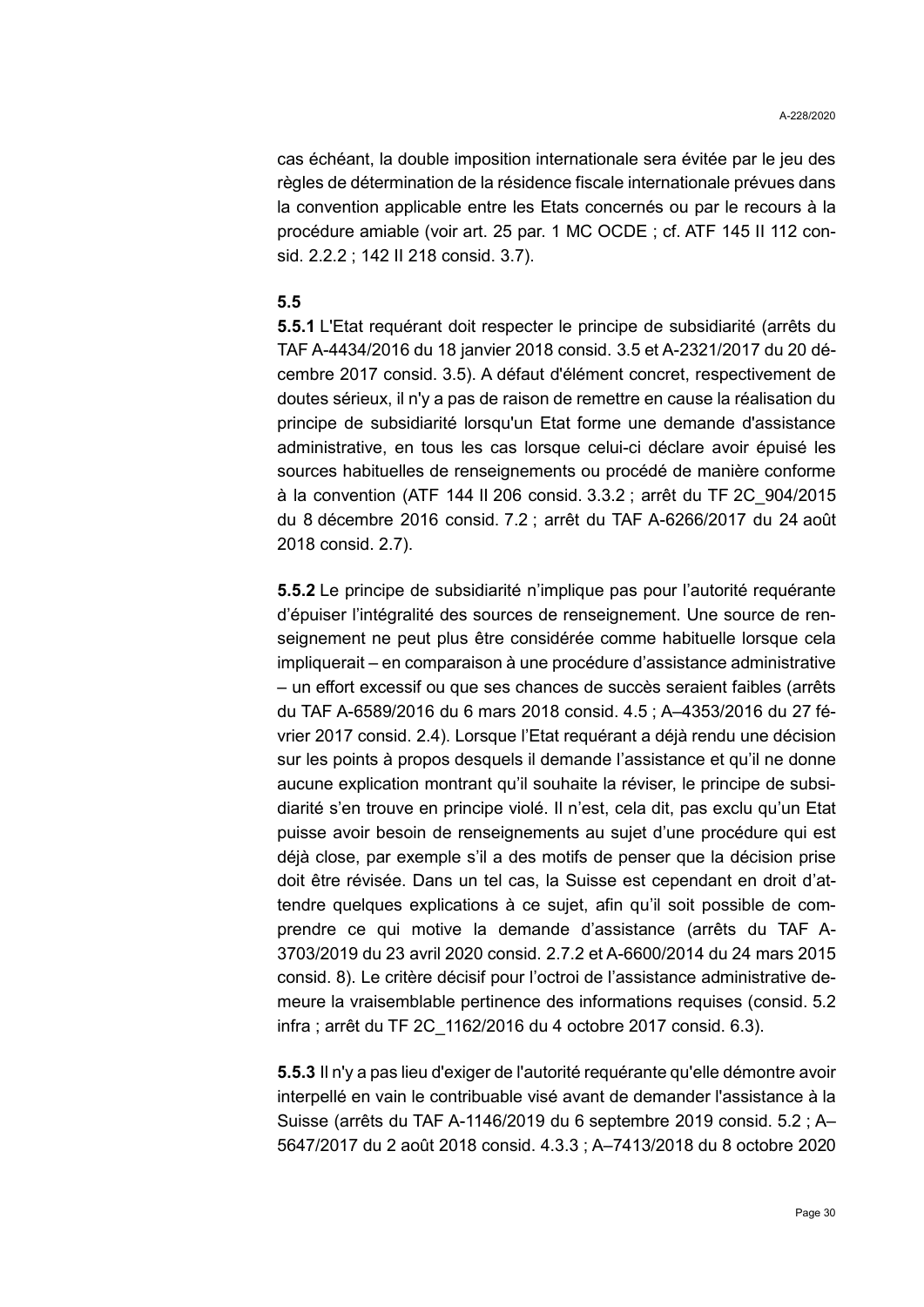consid. 9.5). Peu importe par ailleurs que l'Etat requérant obtienne en cours de procédure des informations directement du contribuable visé, parce que celui-ci choisit spontanément de les lui transmettre et/ou conclut un accord avec les autorités fiscales (ATF 144 II 206 consid. 3.3.1). A cet égard, le Tribunal a eu l'occasion de préciser que lorsque le contribuable est soupçonné de n'avoir pas déclaré correctement à l'Etat requérant la totalité de ses avoirs détenus à l'étranger, il ne peut être exigé de ce dernier qu'il se soit adressé au préalable au contribuable concerné (arrêts du TAF A-5695/2018 du 22 avril 2020 consid. 4.2.2 ; A-5648/2014 du 12 février 2015 consid. 7). Conformément au principe de la confiance, lorsque l'Etat requérant déclare avoir épuisé les sources habituelles de renseignements, il n'y a pas lieu – sous réserve d'éléments concrets ou à tout le moins de doutes sérieux – de remettre en cause la réalisation du principe de la subsidiarité.

<span id="page-30-1"></span>**5.5.4** Les règles de procédure applicables dans l'Etat requérant et dans l'Etat requis doivent également être respectées. Le respect de la procédure interne de l'Etat requérant ne signifie pas que l'Etat requis doit vérifier que la procédure dans celui-là s'est déroulée en conformité avec toutes les dispositions de droit applicables (arrêt du TAF A-3830/2015 du 14 décembre 2016 consid. 12). Une solution contraire serait impossible à mettre en œuvre, les autorités suisses n'ayant pas les connaissances nécessaires pour contrôler en détail l'application du droit étranger. A cela s'ajoute que la procédure d'assistance administrative ne tranche pas matériellement l'affaire (arrêts du TAF A-1864/2019 du 10 septembre 2021 consid. 5.5 avec réf.) ; il appartient ainsi à chaque Etat d'interpréter sa propre législation et de contrôler la manière dont celle-ci est appliquée (arrêt du TAF A-105/2021 du 24 septembre 2021 consid. 6.2.6) et il n'appartient pas à l'Etat requis de se prononcer sur le bien-fondé de l'imposition envisagée par l'Etat requérant pour décider de la pertinence d'une demande d'assistance. En conséquence, tout grief à ce propos doit être invoqué devant les autorités compétentes étrangères (ATF 144 II 206 consid. 4.3 ; arrêts du TAF A-106/2020 du 21 septembre 2021 consid. 6.7 et A-7371/2018 du 19 novembre 2021 consid. 8.2 avec réf.).

#### <span id="page-30-0"></span>**6.**

Le Tribunal examinera dans les considérants qui suivent le grief des recourants tenant à des violations du principe de la bonne foi et de la norme de la pertinence vraisemblable, eu égard à la résidence fiscale alléguée au (…) du recourant 1.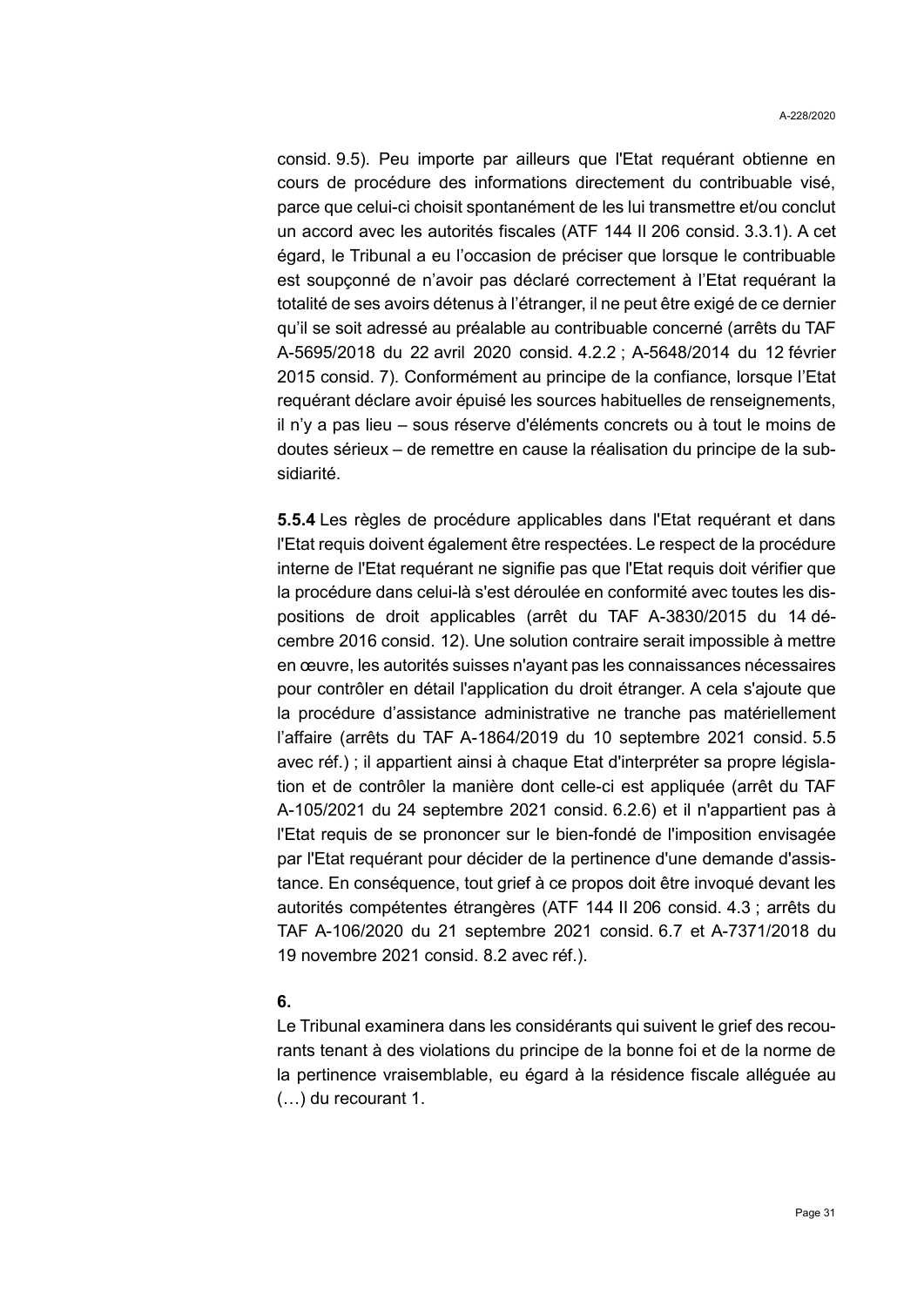**6.1** Les recourants contestent la résidence en Espagne du recourant 1 pour l'année 2012, telle que celle-ci a été retenue par l'autorité fiscale espagnole. A leur sens, les documents produits au cours de la procédure démontreraient que les divers éléments sur lesquels l'Etat requérant se fonde pour retenir la résidence fiscale en Espagne du recourant 1 durant la période concernée seraient erronés. Ces documents seraient par ailleurs propres à remettre en cause les faits tels qu'exposés par l'Etat requérant. Partant, les recourants invoquent une violation du principe de la bonne foi de la part de l'autorité fiscale espagnole et remettent en cause la pertinence vraisemblable des informations demandées.

<span id="page-31-0"></span>**6.2** Le Tribunal rappelle que l'existence d'une résidence fiscale dans un autre Etat que l'Etat requérant ne constitue pas une circonstance de nature à renverser la présomption de bonne foi de l'Etat requérant et à rendre une demande d'assistance administrative manifestement erronée (cf. consid. [5.4.2](#page-27-2) supra). En présence d'un conflit de résidence, la Suisse doit se contenter, en qualité d'Etat requis, de vérifier que le critère d'assujettissement auquel l'Etat requérant recourt se trouve dans la norme conventionnelle applicable à la détermination de la résidence fiscale qui a été conclue entre l'Etat requérant et l'Etat requis, respectivement dans la législation interne de l'Etat requérant (cf. consid. [5.4.2](#page-27-2) supra). En l'occurrence, la Cour de céans constate que l'autorité requérante a indiqué les raisons lui permettant de considérer que le recourant 1 résidait en Espagne durant la période sous contrôle. L'autorité requérante a expliqué que le recourant 1 avait passé 183 jours en Espagne en 2012, que ses proches vivaient en Espagne et qu'il détenait directement ou indirectement des biens immobiliers, des sociétés et des comptes bancaires en Espagne. Ces éléments de fait constituent des indications suffisantes pour supposer une possible résidence fiscale du recourant 1 en Espagne. La conformité des demandes d'assistance présentées par l'autorité fiscale espagnole avec la CDI CH-ES est ainsi établie.

**6.3** Quant aux allégations et aux pièces produites par les recourants, notamment celles tendant à démontrer l'absence de relations personnelles et familiales du recourant 1 en Espagne ainsi que l'attestation de résidence fiscale pour les années 2021 et 2013 de l'autorité fiscale (…), celles-ci ne sont pas de nature à exclure d'emblée l'existence d'une résidence fiscale en Espagne et ainsi à remettre en cause la bonne foi de l'autorité requérante. S'agissant plus spécifiquement du rapport intitulé « Acuerdo de liquidacion » établi le (…) 2018 par l'autorité fiscale espagnole, donc postérieurement aux demandes d'assistance en cause, celui-ci, en retenant 257 jours de présence en Espagne en 2012 du recourant 1, loin d'infirmer la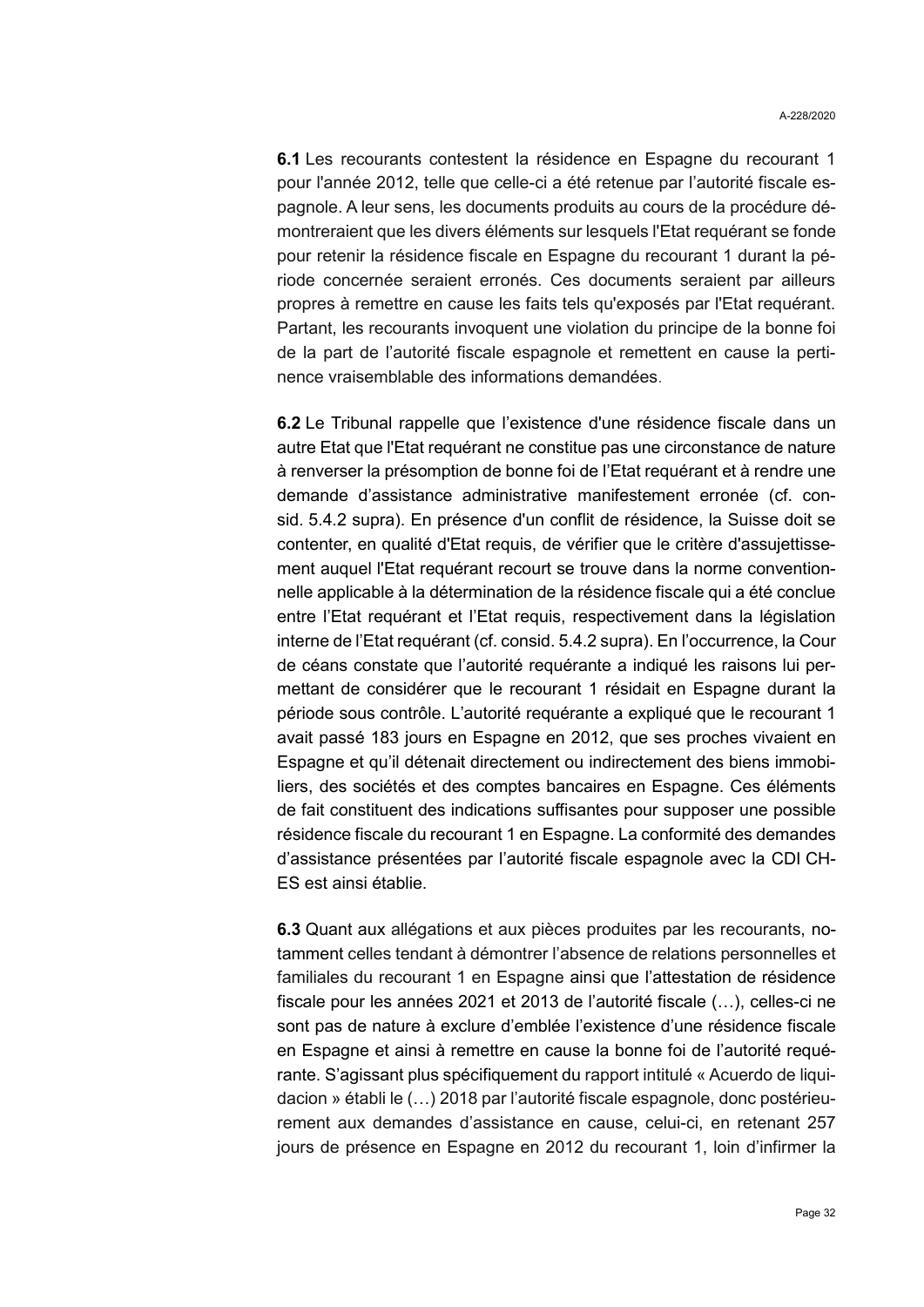position de l'autorité requérante contenue dans les demandes d'assistance est de nature à renforcer la crédibilité de celle-ci. Il appartient de toute façon aux recourants de produire ces pièces, voire plus généralement de faire valoir leurs griefs de fond relatifs à la résidence du recourant 1 devant les juridictions espagnoles (cf. consid. [5.4.4](#page-28-0) supra).

**6.4** S'agissant du principe de la pertinence vraisemblable, il apparaît tout d'abord en l'espèce, que les requêtes d'assistance administrative présentée par l'autorité requérante contiennent l'ensemble des renseignements requis par le ch. IV ch. 2 du Protocole CDI CH-ES. Elles mentionnent en effet, le nom de la personne concernée, la période visée par la demande, soit l'année 2012, la description des renseignements demandés, l'objectif fiscal fondant la demande, soit l'« Individual Income Tax and Capital Tax », ainsi que les noms des entités détentrices des documents demandés. Aussi, conformément à la jurisprudence, ces informations devraient suffire à démontrer la pertinence vraisemblable de la demande d'assistance en cause (cf. consid. [5.1](#page-25-1) supra). Le Tribunal rappelle ensuite que la Suisse doit se contenter, en qualité d'Etat requis, de vérifier l'existence d'un rapport entre l'état de fait décrit et les documents requis (cf. consid. [5.2.2](#page-26-0) supra). En l'espèce, l'autorité fiscale espagnole a demandé la transmission d'informations afin de pouvoir vérifier le revenu et la fortune au niveau mondial du recourant 1 qu'elle considère comme un résident espagnol en vue d'effectuer sa taxation correcte en Espagne. Pour ce faire, elle a requis de la documentation de nature bancaire, fiscale, immobilière et patrimoniale concernant le recourant 1 et concernant des sociétés dont celui-ci serait l'ayant droit économique. A cet égard, le Tribunal observe que les informations demandées sont propres à définir l'imposition en Espagne du recourant 1. Le Tribunal constate ainsi qu'il existe un rapport entre l'état de fait décrit dans les demandes d'assistance de l'autorité fiscale espagnole et les documents requis de sorte que la transmission des documents demandés est conforme à l'exigence de la pertinence vraisemblable.

**6.5** Dans la mesure où l'Etat requérant dispose comme en l'espèce d'éléments tendant à fonder un assujettissement à l'impôt en Espagne, à tout le moins sous l'angle de la vraisemblance et que les faits présentés par l'autorité requérante ne peuvent être invalidés d'emblée sur la base d'erreurs, de lacunes ou de contradictions manifestes, il n'y a aucune raison de douter de la bonne foi de l'autorité fiscale espagnole et de remettre en cause la pertinence des informations requises dans le cas présent.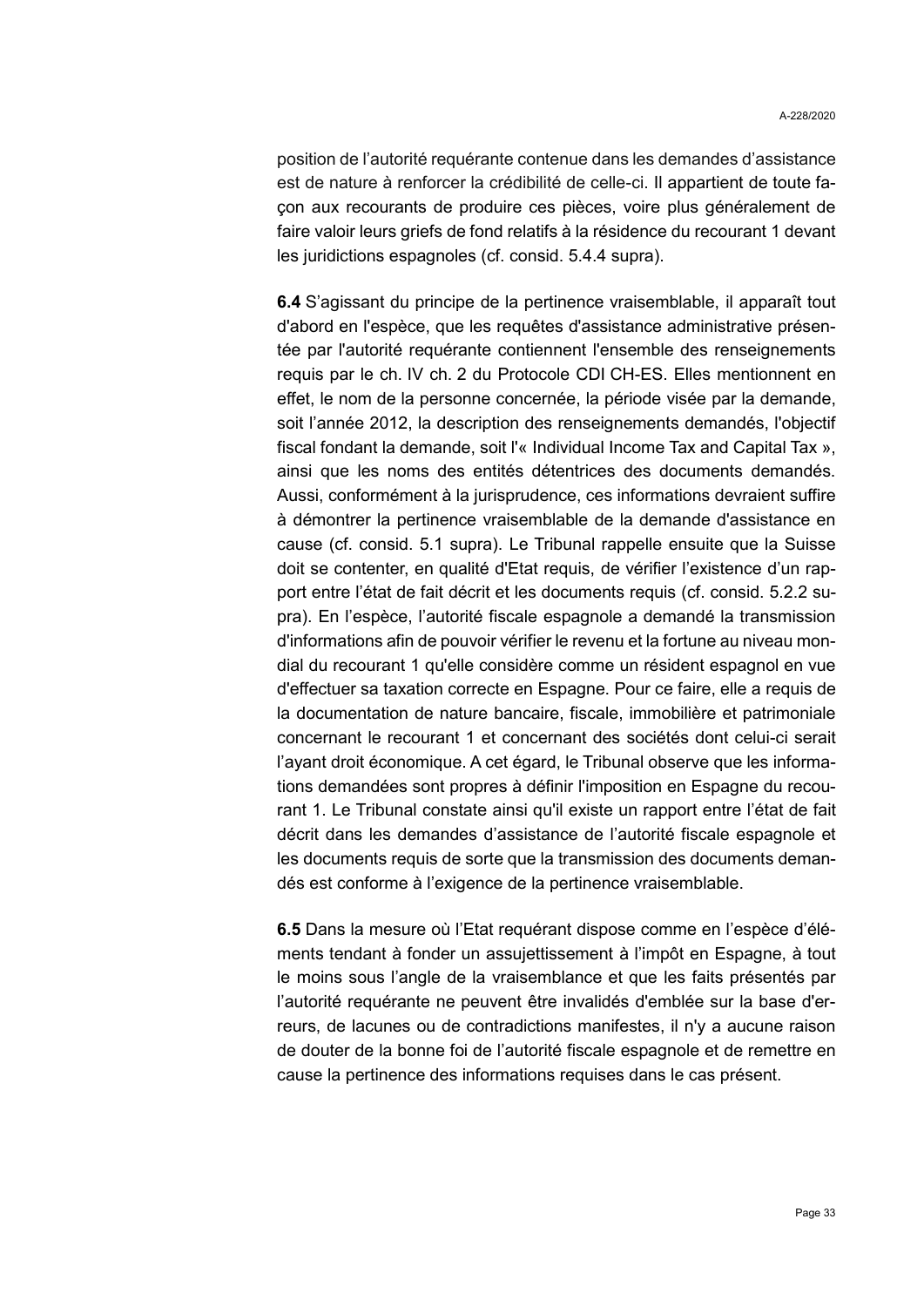**6.6** Au vu de ces éléments, le Tribunal ne constate pas de violation du principe de la bonne foi et de la norme de la pertinence vraisemblable par l'autorité fiscale espagnole.

### <span id="page-33-0"></span>**7.**

Le Tribunal examinera le grief des recourants tenant à une violation du principe de subsidiarité dans les considérants qui suivent.

**7.1** Les recourants font valoir que l'autorité fiscale espagnole n'aurait pas respecté le droit de procédure interne pour notifier l'ouverture de la procédure fiscale dans le seul but d'interrompre le délai de prescription du droit de taxer. Par le dépôt des demandes d'assistance administrative des (…) 2018, l'autorité fiscale espagnole auraient en outre utilisé la clause d'échange d'informations de manière détournée, c'est-à-dire uniquement dans le but de prolonger ledit délai de prescription. Enfin, estimant que la prescription n'aurait pas été valablement interrompue, les recourants affirment que le droit de taxer le recourant 1 pour l'année 2012 serait aujourd'hui prescrit.

**7.2** En l'espèce, l'autorité requérante a indiqué dans les courriers d'accompagnement de ses huit demandes d'assistance que toutes les possibilités d'obtenir des informations dans sa propre juridiction ont été épuisées, à l'exception de celles qui auraient impliqué un effort disproportionné (cf. let. [A.c](#page-2-0) supra). Elle a en outre mentionné dans ses demandes que ses sources d'information internes ont été entièrement épuisées. Ces déclarations reviennent en substance à affirmer que le principe de subsidiarité a été respecté. En vertu du principe de la confiance qui gouverne les rapports entre les parties à une CDI (cf. consid. [5.3.2](#page-27-3) supra), l'Etat requis n'a pas à remettre en question, à moins de doutes sérieux ou de contradictions manifestes, les affirmations de l'Etat requérant, qui déclare avoir respecté le principe de subsidiarité. Il n'existe en l'occurrence aucun élément concret ou de doute sérieux permettant à l'autorité de céans de remettre en question les déclarations de l'autorité requérante. En effet, les allégations des recourants ne sont manifestement pas de nature à remettre en cause la présomption de bonne foi de l'état requérant quant au respect du principe de subsidiarité. Le grief des recourants à cet égard doit être rejeté.

**7.3** Par ailleurs, le Tribunal relève que la question de l'acquisition de la prescription des créances fiscales en cause est de la compétence des autorités espagnoles. Il appartient en effet auxdites autorités d'interpréter leur propre législation et de contrôler la manière dont celle-ci est appliquée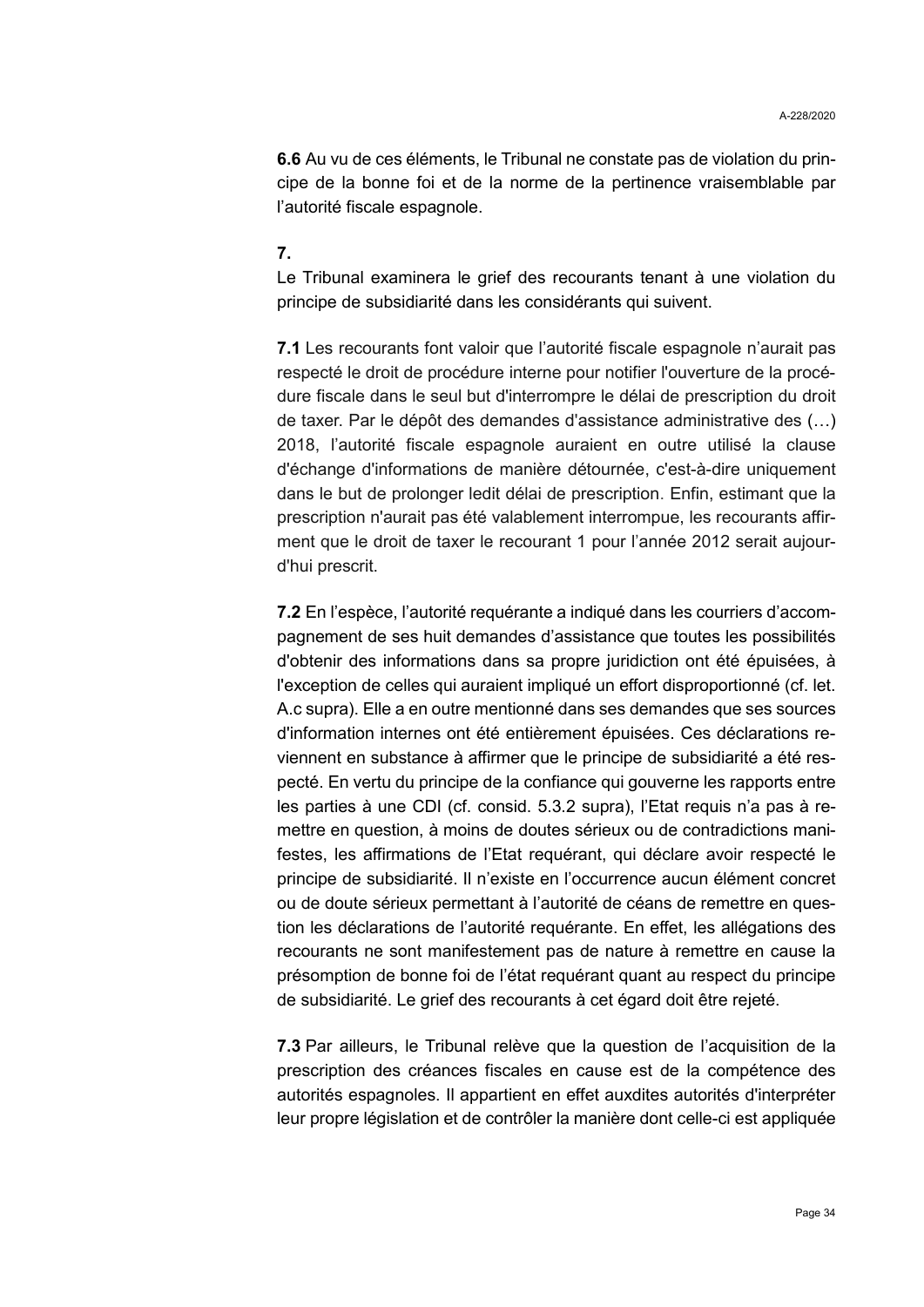(cf. consid. [5.5.4](#page-30-1) supra). Pour cette raison, ni l'AFC, ni le TAF n'ont la compétence de se prononcer sur le bien-fondé de l'imposition envisagée par l'autorité requérante pour décider de la pertinence de la demande d'assistance. Tout grief à ce propos doit être invoqué devant les autorités compétentes espagnoles (cf. consid. [5.5.4](#page-30-1) supra).

**7.4** Au vu de ces éléments, le Tribunal ne constate pas de violation du principe de la subsidiarité par l'autorité fiscale espagnole.

#### **8.**

<span id="page-34-0"></span>Le Tribunal examinera dans les considérants qui suivent les griefs des recourants tenant à l'absence de caviardage de la part de l'AFC des noms de tiers non concernés par la présente affaire.

**8.1** Les recourants font grief à l'AFC de laisser figurer, sur les documents destinés à être remis à l'autorité requérante et dans les informations qu'elle entend lui transmettre, les noms de Madame (…), née (…), et de Monsieur (…).

**8.2** Une demande d'assistance vise normalement à obtenir des informations sur la personne identifiée comme contribuable par l'Etat requérant. Toutefois, dans certaines constellations spécifiques, des informations peuvent également être transmises au sujet de personnes dont l'assujettissement n'est pas invoqué par l'Etat requérant (arrêts du TAF A-4025/2016 du 2 mai 2017 consid. 3.4 ; A-2838/2016 du 8 mars 2017 consid. 3.6.2.3 et A-2468/2016 du 19 octobre 2016 consid. 3.2.1). La transmission d'informations vraisemblablement pertinentes concernant des tiers est ainsi en principe également possible (cf. ATF 142 II 161 consid. 4.6.1 ; arrêts du TAF A-4025/2016 du 2 mai 2017 consid. 3.4 et A-4353/2016 du 27 février 2017 consid. 5.1). En droit interne, l'art. 4 al. 3 LAAF prévoit que la transmission de renseignements concernant des personnes qui ne sont pas des personnes concernées est exclue lorsque ces renseignements ne sont pas vraisemblablement pertinents pour l'évaluation de la situation fiscale de la personne concernée ou lorsque les intérêts légitimes de personnes qui ne sont pas des personnes concernées prévalent sur l'intérêt de la partie requérante à la transmission des renseignements. Selon la jurisprudence, et eu égard au principe de la primauté du droit international qui implique que la LAAF ne sert qu'à concrétiser les engagements découlant des CDI (cf. art. 24 LAAF ; ATF 143 II 628 consid. 4.3 ; ATF 139 II 404 consid. 1.1), la transmission de noms de tiers n'est admise que si elle est vraisemblablement pertinente par rapport à l'objectif fiscal visé par l'Etat requérant et que leur remise est partant proportionnée, de sorte que leur caviardage rendrait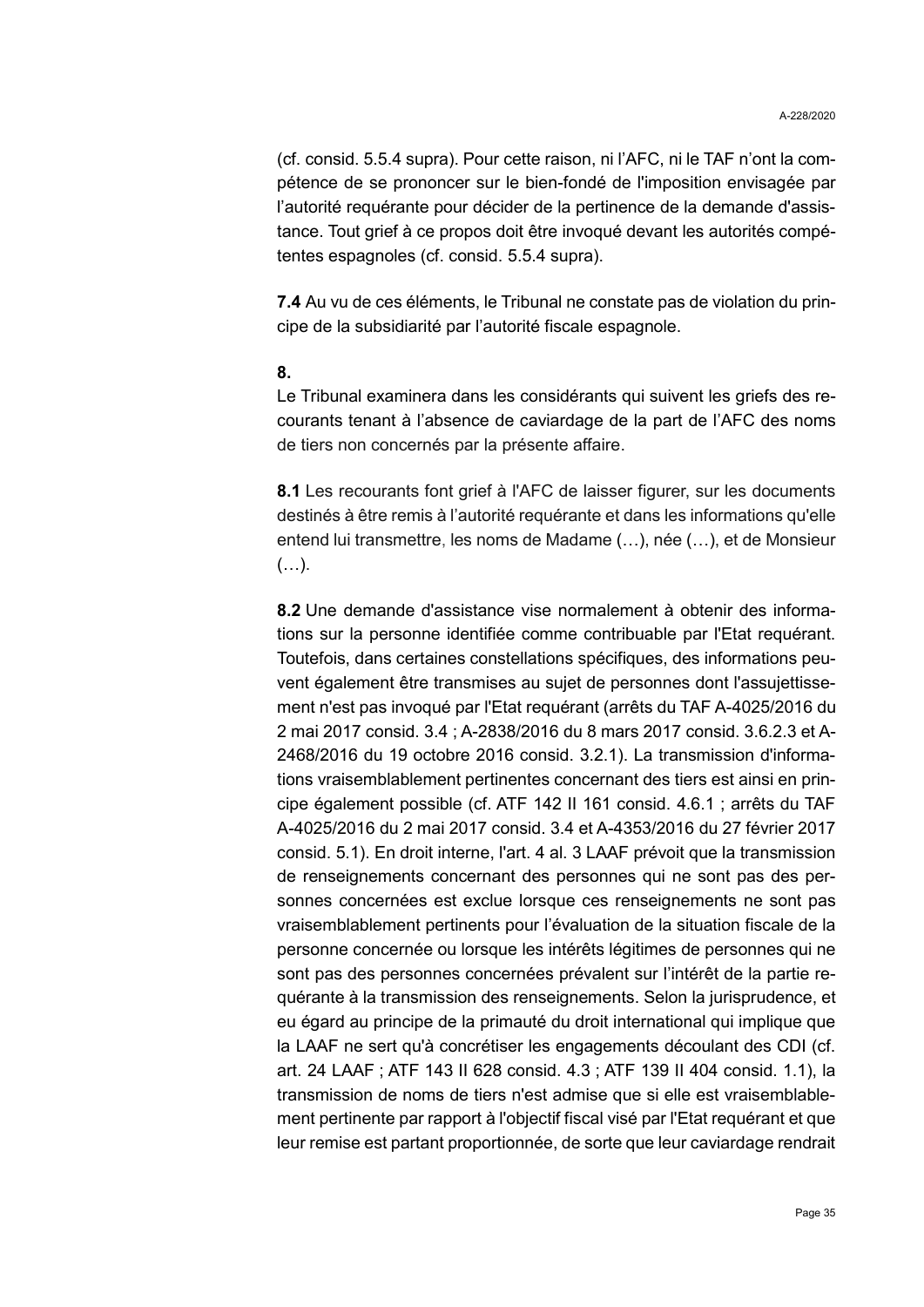vide de sens la demande d'assistance administrative (cf. ATF 143 II 506 consid. 5.2.1 ; ATF 142 II 161 consid. 4.6.1 ; ATF 141 II 436 consid. 4.5 et 4.6,). Le nom d'un tiers peut donc figurer dans la documentation à transmettre s'il est de nature à contribuer à élucider la situation fiscale du contribuable visé (ATF 144 II 29 consid. 4.2.3).

**8.3** Dans sa réponse du 2 mars 2020, l'AFC a expliqué que Madame (…), née (…), sœur du recourant 1, apparaissait dans un acte de vente par lequel elle avait vendu ses parts de copropriété à son frère. C'est par cet acte, qui produisait encore ses effets durant la période concernée par les demandes d'assistance administrative, que le recourant 1 avait acquis un bien qui faisait partie de ses avoirs mondiaux, lesquels doivent être déclarés à l'autorité fiscale espagnole. II existait donc un lien évident entre la personne concernée et Madame (…), née (…). La mention du nom de cette dernière dans les documents que l'AFC entendait transmettre aux autorités requérantes constituait une information vraisemblablement pertinente, ne pouvant être caviardée. Par ailleurs, il ne pouvait lui être reproché de procéder à un quelconque échange spontané d'informations des lors que l'autorité requérante avait expressément demandé à recevoir l'acte d'acquisition par le recourant 1 d'un bien immobilier. L'AFC a également expliqué que le nom de Monsieur (…) figurait parmi les informations que l'AFC entendait transmettre à l'autorité fiscale espagnole car celle-ci souhaitait connaitre l'identité des actionnaires, managers, directeurs, signataires ainsi que des mandataires de la recourante 4. Dans la mesure où Monsieur (…) était actionnaire, avec le recourant 1 de cette société, cette information était pertinente et ne pouvait être considérée comme un échange spontané d'informations.

**8.4** D'après l'analyse des documents et réponses que l'AFC entend transmettre à l'autorité requérante et les explications de l'autorité inférieure, le Tribunal estime que la mention des noms de Madame (…), née (…), et de Monsieur (…) apparait non seulement vraisemblablement pertinente pour l'évaluation de la situation fiscale du recourant 1 mais également nécessaire pour répondre aux questions des demandes d'assistance. C'est donc à bon droit que l'AFC n'a pas anonymisé les noms de ces personnes dans les documents et informations destinés à être remis à l'autorité requérante. Dans ces conditions, le grief des recourants doit être rejeté.

#### **9.**

Le chiffre 3 du dispositif de la décision de l'AFC du 11 décembre 2019 prévoit que :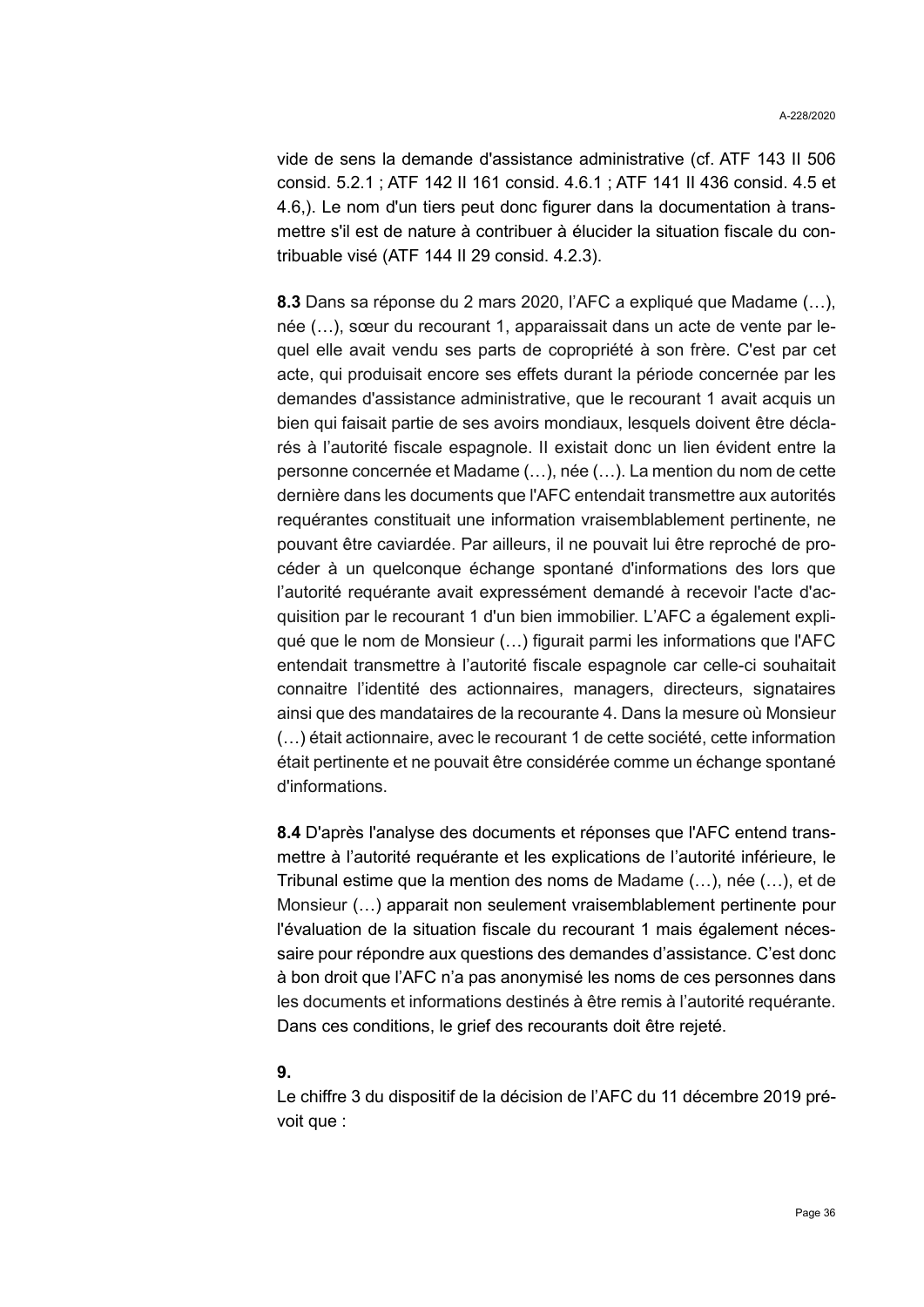[L'AFC décide] d'informer les autorités compétentes espagnoles que les informations citées au chiffre 2 sont soumises dans l'Etat requérant aux restrictions d'utilisation et obligations de confidentialité prévues par la Convention (art. 25bis par. 2 CDI CH-ES).

Au vu de cette déclaration expresse et dans la mesure où les recourants n'ont pas fourni d'élément établi et concret susceptible de renverser la présomption de bonne foi de l'autorité requérante (cf. consid. [6.2](#page-31-0) s. supra), aucune raison objective permettant de remettre en cause le respect du principe de spécialité n'existe. Compte tenu de la jurisprudence du Tribunal fédéral du 13 juillet 2020 (cf. ATF 147 II 13 consid. 3.5 ; arrêt du TF 2C\_545/2019 consid. 4.7 ; arrêt du TAF A-3035/2020 du 17 mars 2021 consid. 7.4.3) intervenue après la décision attaquée en l'espèce, l'autorité inférieure précisera au chiffre 3 de son dispositif, que les informations transmises ne pourront être utilisées qu'à l'encontre du recourant 1 dans le cadre d'une procédure conformément à l'art. 25bis CDI CH-ES.

### **10.**

Compte tenu des considérants qui précèdent, le Tribunal constate que la décision litigieuse satisfait aux exigences de l'assistance administrative en matière fiscale. Le recours s'avère dès lors mal fondé et doit par conséquent être rejeté dans la mesure de sa recevabilité.

### **11.**

Les recourants qui succombent, doivent supporter les frais de procédure, lesquels se montent, compte tenu de la charge de travail liée à la procédure, à 5'000 francs (art. 63 al. 1 PA et art. 4 du règlement du 21 février 2008 concernant les frais, dépens et indemnités fixés par le Tribunal administratif fédéral [FITAF, RS 173.320.2]). Ils seront prélevés sur l'avance de frais de 5'000 francs déjà versée.

### **12.**

Vu l'issue de la cause, il n'est pas alloué de dépens (art. 64 al. 1 PA a contrario et art. 7 al. 1 FITAF a contrario).

### **13.**

La présente décision rendue dans le domaine de l'assistance administrative internationale en matière fiscale peut faire l'objet d'un recours en matière de droit public auprès du Tribunal fédéral (art. 83 let. h de la loi fédérale du 17 juin 2005 sur le Tribunal fédéral [LTF, RS 173.110]). Le délai de recours est de dix jours (art. 100 al. 2 let. b LTF). Le recours n'est recevable que lorsqu'une question juridique de principe se pose ou lorsqu'il s'agit, pour d'autres motifs, d'un cas particulièrement important au sens de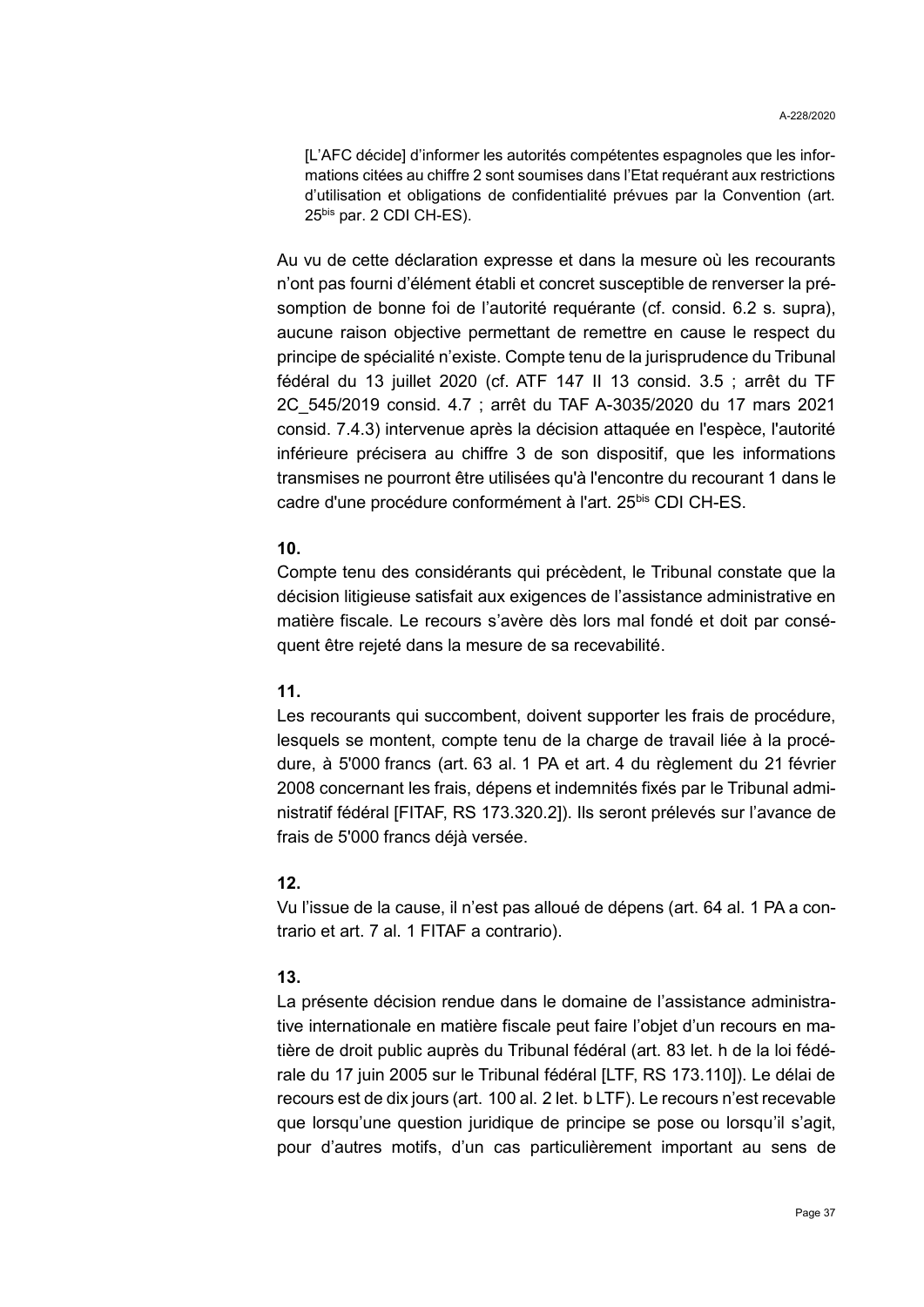l'art. 84 al. 2 LTF (art. 84a LTF). Le Tribunal fédéral est seul habilité à décider du respect de ces conditions.

(Le dispositif est porté à la page suivante)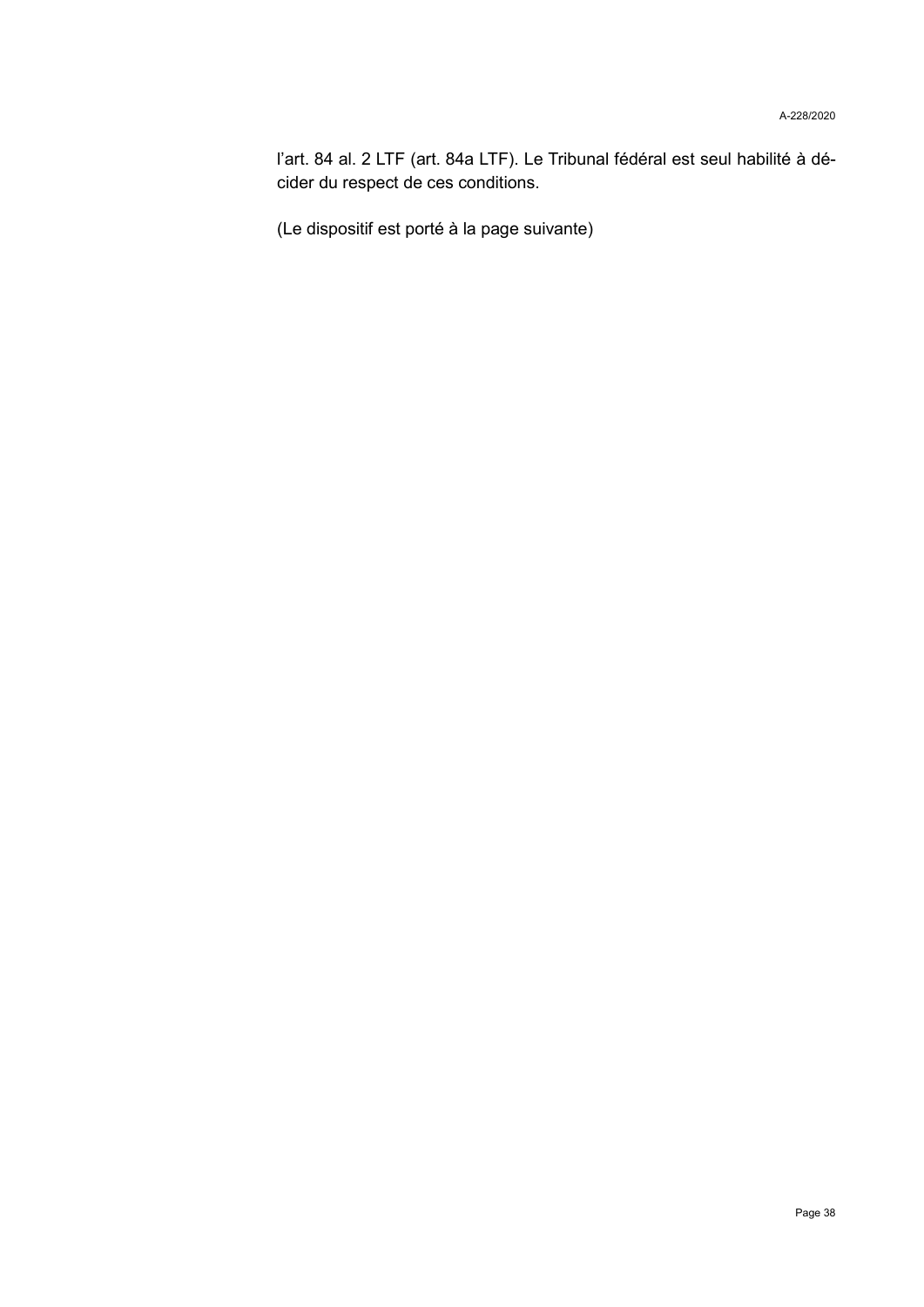# **Par ces motifs, le Tribunal administratif fédéral prononce :**

## **1.**

Le recours est rejeté, dans la mesure de sa recevabilité.

# **2.**

L'autorité inférieure doit préciser au chiffre 3 du dispositif de sa décision finale du 11 décembre 2019 que les informations transmises ne peuvent être utilisées qu'à l'encontre du recourant 1 dans le cadre d'une procédure fiscale, conformément à l'art. 25<sup>bis</sup> par. 2 CDI CH-ES.

# **3.**

Les frais de procédure, d'un montant de 5'000 francs (cinq mille francs), sont mis à la charge des recourants. Ceux-ci sont prélevés sur l'avance de frais d'un montant de 5'000 francs (cinq mille francs), déjà versée.

# **4.**

Il n'est pas alloué de dépens.

# **5.**

Le présent arrêt est adressé :

- aux recourants (Acte judiciaire)
- à l'autorité inférieure (n° de réf. […]; acte judiciaire)

L'indication des voies de droit se trouve à la page suivante.

La présidente du collège: Le greffier :

Emilia Antonioni Luftensteiner Renaud Rini